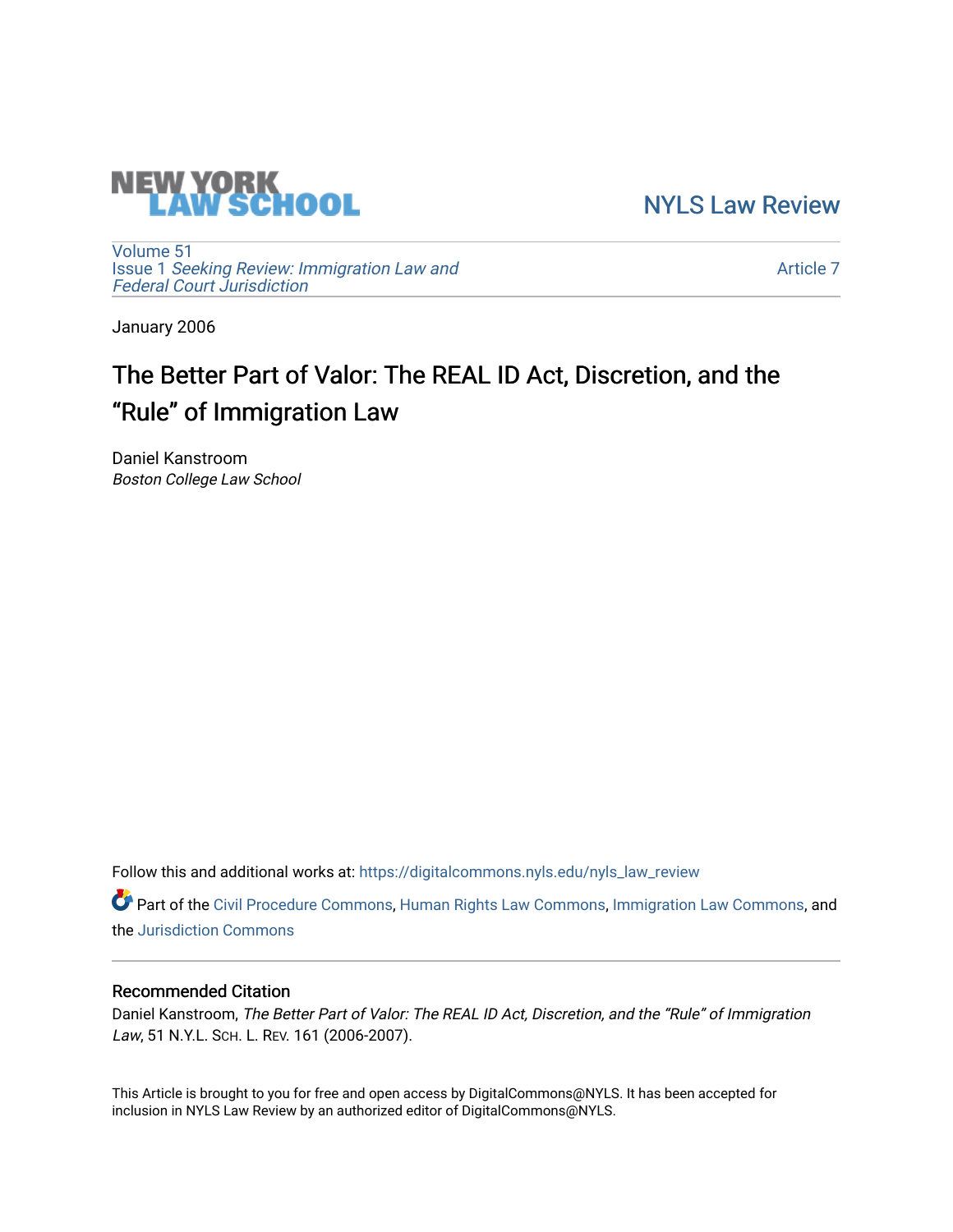VOLUME 51 | 2006/07

DANIEL KANSTROOM

The Better Part of Valor: The REAL ID Act, Discretion, and the "Rule" of Immigration Law

ABOUT THE AUTHOR: Daniel Kanstroom is a Clinical Professor of Law and Director of the Human Rights Program at Boston College Law School. This article was written in September 2005 for presentation at a Symposium at New York Law School. The author wishes to thank the Symposium organizers, the Symposium participants, Eric Averion (for his outstanding research assistance), Lawrence Cunningham, Emily B. Kanstroom (for her helpful critical reads), and Dean John Garvey for his research support.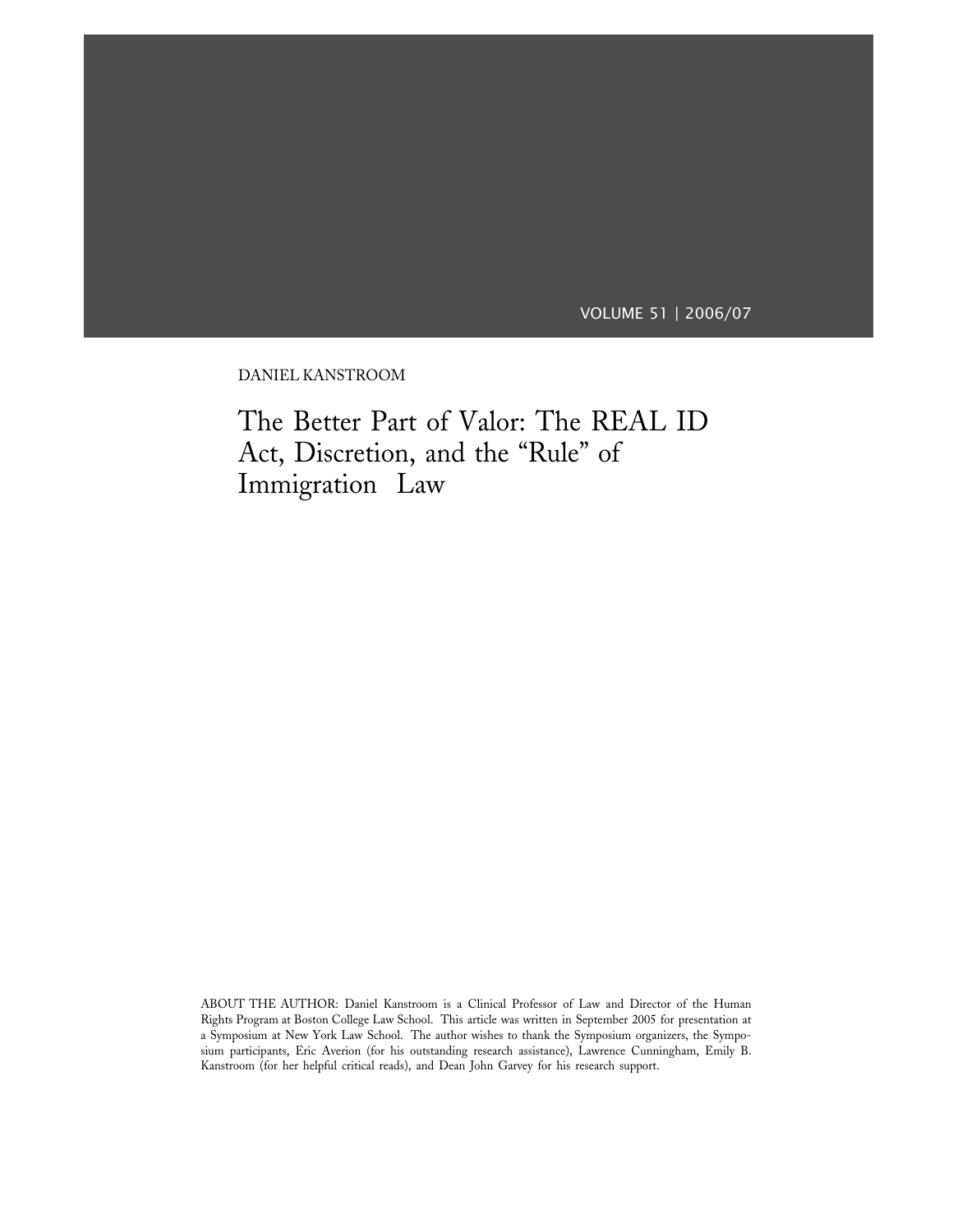"The better part of valour is discretion  $\ldots$ ."<sup>1</sup>

"We set up the courts. We can unset the courts."<sup>2</sup>

### **I. INTRODUCTION**

Discretion, the essential, flexible shock absorber of the administrative state, must be respected by our legal system. Justice Felix Frankfurter once qualified this assessment in an important way. Discretion, he wrote, is "only to be respected when it is conscious of the traditions which surround it and of the limits which an informed conscience sets to its exercise."<sup>3</sup> Judicial construction of the newly-passed "REAL ID Act"4 will necessarily plumb the deep meaning of this qualification. This article suggests some of the limits that such an "informed conscience" ought to set.

For purposes of this article, recent history begins in 1996, a year that saw radical attacks on judicial review of immigration cases.5 Cresting a transitory wave of anti-immigrant sentiment, a Republican Congress and the Clinton Administration fundamentally restructured immigration law. Two laws, the Antiterrorism and Effective Death Penalty Act of 1996 ("AEDPA")6 and the Illegal Immigration Reform and Immigrant Responsibility Act of 1996 ("IIRIRA")7 contained a severe limitation on judicial review of certain types of immigration decisions. These laws were, in effect, an assertion that much of immigration law was outside the mainstream of the United States rule of law. In 1997, I optimis-

- 5. *See generally* Daniel Kanstroom, *Surrounding the Hole in the Doughnut: Discretion and Deference in U.S. Immigration Law*, 71 TUL. L. REV. 703 (1997).
- 6. Pub. L. No. 104–132, 110 Stat. 1214 (1996) (codified as amended in scattered sections of 8, 18, 22, 28, 40, 42 U.S.C.). AEDPA is extraordinarily far-ranging and implicates constitutional provisions from Article III to the Suspension Clause and the First and Fifth Amendments.
- 7. Pub. L. No. 104–208, 110 Stat. 3009 (1996) (codified as amended in scattered sections of 8, 18 U.S.C.). Among other features, AEDPA and IIRIRA:
	- eliminated judicial review of certain types of deportation (removal) orders
	- radically changed many grounds of exclusion and deportation
	- retroactively expanded criminal grounds of deportation
	- eliminated and limited discretionary waivers of deportability
	- created mandatory detention for many classes of non-citizens
	- expedited deportation procedures for certain types of cases
	- vastly increased possible state and local law enforcement involvement in deportation, and

<sup>1.</sup> Sir John Falstaff. WILLIAM SHAKESPEARE, THE FIRST PART OF KING HENRY THE FOURTH act 5, sc. 4.

<sup>2.</sup> Tom Delay, quoted by Peter Wallsten, *2 Evangelicals Want to Strip Courts' Funds*, L.A. TIMES (Apr. 22, 2005) (cited in Miara v. First Allmerica Fin. Life Ins. Co., 379 F. Supp. 2d 20, 70 n.57 (D. Mass. June 16, 2005)).

<sup>3.</sup> Carlson v. Landon, 342 U.S. 524, 562 (1951) (Frankfurter, J., dissenting) (quoting Mark De Wolfe Howe, THE NATION, Jan. 12, 1952, at 30).

<sup>4.</sup> The REAL ID Act is part of the much broader Emergency Supplemental Appropriations Act for Defense, the Global War on Terror, and Tsunami Relief, 2005, Pub. L. No. 109–13, 119 Stat. 231 (May 11, 2005).

<sup>■</sup> created a new type of streamlined "removal" proceeding — permitting the use of secret evidence — for non-citizens accused of "terrorist" activity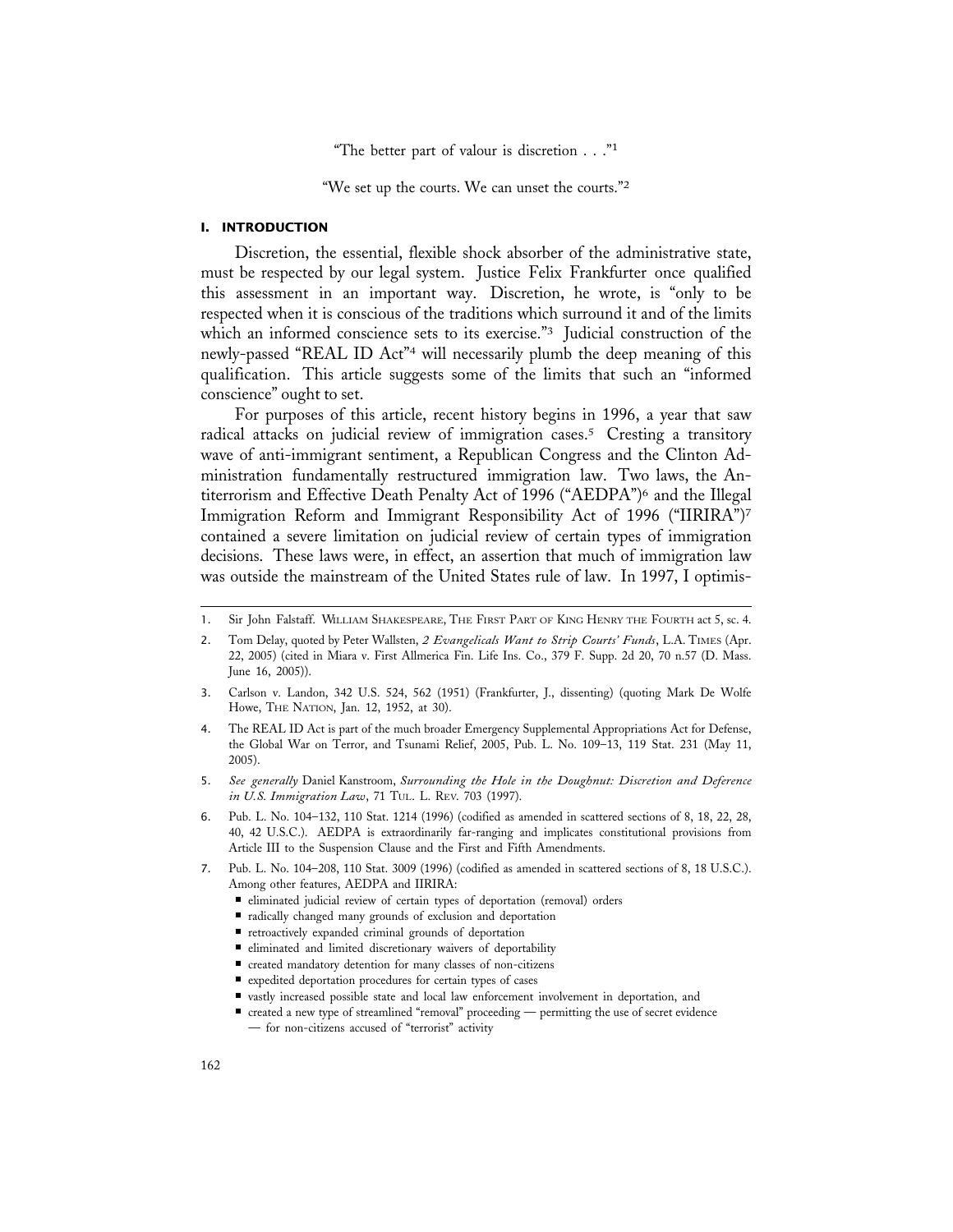tically wrote: "[T]he complete preclusion of a judicial role in decisions of this magnitude, affecting in many cases legal permanent residents and their U.S. citizen families, will come to be seen . . . as the transitory excess of government actors who, as Henry Hart once put it, 'knew not Joseph.'"8

This prediction was partly correct. The judiciary has indeed resisted the *complete* elimination of judicial review of most deportation cases.9 Among the more subtle features of the otherwise remarkably un-subtle 1996 laws, however, was their preclusion of judicial review of certain so-called "discretionary" agency decisions.10 Nearly a decade later, despite extensive Supreme Court construction of these statutes, two basic questions remain unanswered. First, what, exactly, are "discretionary" immigration agency decisions? Second, may such decisions legitimately be rendered unreviewable by courts?

Due to the harshness and rigidity of our current deportation laws and the powerful role historically played by discretion in immigration law — often the last repository of mercy in an otherwise merciless system — the issue of discretion is crucially important. Unfortunately, it is also very complicated.

We face a rather strange legal situation. After many years of chaotic discretionary accretion and affirmation in immigration law, Congress has passed laws that prevent the judiciary from reviewing "discretionary" decisions. The Supreme Court has recently implied that *habeas* courts may be precluded from reviewing the exercise of administrative discretion.11 But we still lack fundamental agreement on what discretion actually means. Discretion is an extremely amorphous concept — a kind of shadow standard, a contentless gapfiller, a euphemism for allocation of authority.

- 8. Kanstroom, *supra* note 5, at 706 (citing Henry M. Hart, Jr., *The Power of Congress to Limit the Jurisdiction of Federal Courts: An Exercise in Dialectic,* 66 HARV. L. REV. 1362, 1389–91 (1953) (referring to Supreme Court justices who did not believe that "courts had a responsibility to see that statutory authority was not transgressed, that a reasonable procedure was used . . . and . . . that human beings were not unreasonably subjected, even by direction of Congress, to an uncontrolled official discretion")).
- 9. In *Reno v. American-Arab Anti-Discrimination Comm*., 525 U.S. 471 (1999), for example, the Court construed 8 U.S.C. § 1252(g) and concluded that this provision imposes jurisdictional limits only on claims addressing one of the three "decisions or actions" specifically enumerated in the statute. 525 U.S. at 482.
- 10. The earlier version of 8 U.S.C. § 1252(a)(2)(B) provided: "[n]otwithstanding any other provision of law, no court shall have jurisdiction to review —

(i) any judgment regarding the granting of [discretionary] relief under section 212(h), 212(i), 240A, 240B, or 245, or

(ii) any other decision or action of the Attorney General the authority for which is specified under this title to be in the discretion of the Attorney General, other than the granting of relief under section 208(a) [asylum for refugees]."

IIRIRA, ch. 3 § 306, Pub. L. No. 104–108 Stat. 3009 (1996) (current version at 8 U.S.C. § 1252(a)(2)(B) (2006)).

11. *See* INS v. St. Cyr, 533 U.S. 289 (2001). *See generally* Daniel Kanstroom, *St. Cyr or Insincere: The Strange Quality of Supreme Court Victory*, 16 GEO. IMMIGR. L.J. 413 (2002).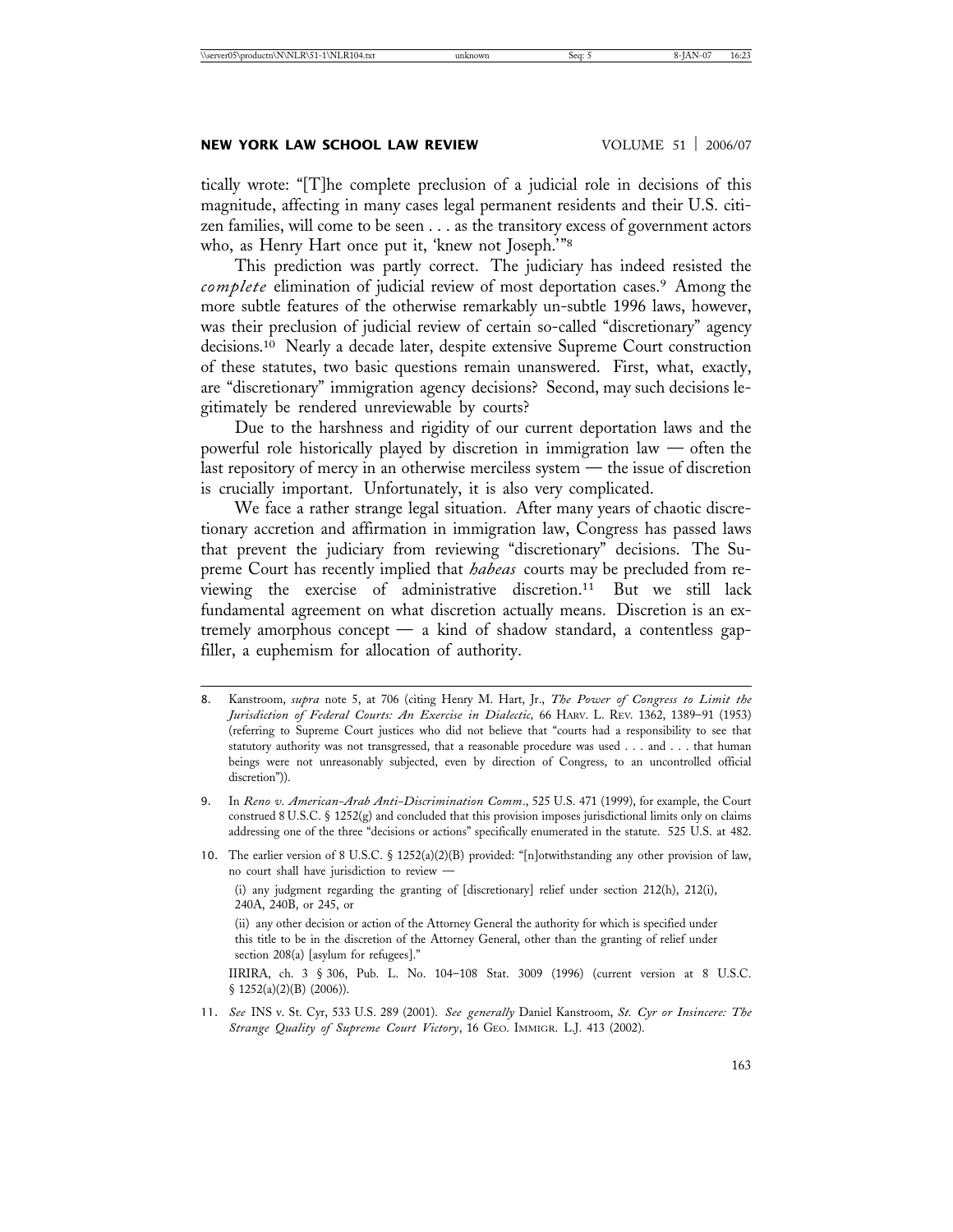The REAL ID Act<sup>12</sup> puts a fine point on this problem.<sup>13</sup> The new law amended 8 U.S.C.  $\frac{1}{2}$  1252(a)(2)(B), which now states:

> Notwithstanding any other provision of law (statutory or nonstatutory) . . . and regardless of whether the judgment, decision, or action is made in removal proceedings, no court shall have jurisdiction to review

> (i) any judgment regarding the granting of relief under section 212(h), 212(i), 240A, 240B, or 245, or

> (ii) any other decision or action of the Attorney General or the Secretary of Homeland Security the authority for which is specified under this title to be in the discretion of the Attorney General or the Secretary of Homeland Security, other than the granting of relief under section 208(a).

The major changes in this section were the clarification of congressional intent to preclude district court *habeas* jurisdiction in such cases, the rather opaque parenthetical overriding of "statutory or nonstatutory" sources of law, and the expansion of scope beyond removal proceedings.14

Most interestingly, however, the REAL ID Act also added a new sub-section (D) to 8 U.S.C. § 1252:

> Nothing in subparagraph (B) or (C), or in any other provision of this Act (other than this section) which limits or eliminates judicial review, shall be construed as precluding review of *constitutional claims or questions of law* raised upon a petition for review filed with an appropriate court of appeals in accordance with this section. (*emphasis added*).

(4) The amendments made by subsection (f) [amending subsec. (a)(2)(B) of this section] shall take effect on the date of the enactment of this division and shall apply to all cases pending before any court on or after such date.

*Id.* at §§ 101(h)(3) and (4).

14. This last change was evidently a response to cases that had determined that  $\S$  1252(a)(2)(B)(ii) only applied to decisions made in the context of removal proceedings. *See, e.g.*, Talwar v. INS, No. 00 Civ. 1166 JSM, 2001 WL 767018, at \*4 (S.D.N.Y. July 9, 2001); Mart v. Beebe, 94 F. Supp. 2d 1120, 1123–24 (D. Or. 2000); Burger v. McElroy, No. 97 CIV. 8775 (RPP), 1999 WL 203353 at \*4 (S.D.N.Y. Apr. 12, 1999); Shanti v. Reno, 36 F. Supp. 2d 1151, 1157–60 (D. Minn. 1999). *But see* CDI Information Services, Inc. v. Reno, 278 F.3d 616, 618–20 (6th Cir. 2002) (holding that  $\S$  1252(a)(2)(B)(ii) applies to all decisions made under §§ 1151–1378); Samirah v. O'Connell, 335 F.3d 545, 549 (7th Cir. 2003) (addressing revocation of parole); Van Dinh v. Reno, 197 F.3d 427, 434 (10th Cir. 1999) (addressing transfer of detainees from one facility to another); Urena-Tavarez v. Ashcroft, 367 F.3d 154, 159 (3d Cir. 2004).

<sup>12.</sup> Pub. L. No. 109–13, Div. B, Title I, 119 Stat. 302.

<sup>13.</sup> The jurisdictional parts of the REAL ID Act were effective May 11, 2005:

<sup>(3)</sup> The amendment made by subsection (e) [amending subsec. (b)(4) of this section] shall take effect on the date of the enactment of this division and shall apply to all cases in which the final administrative removal order is or was issued before, on, or after such date.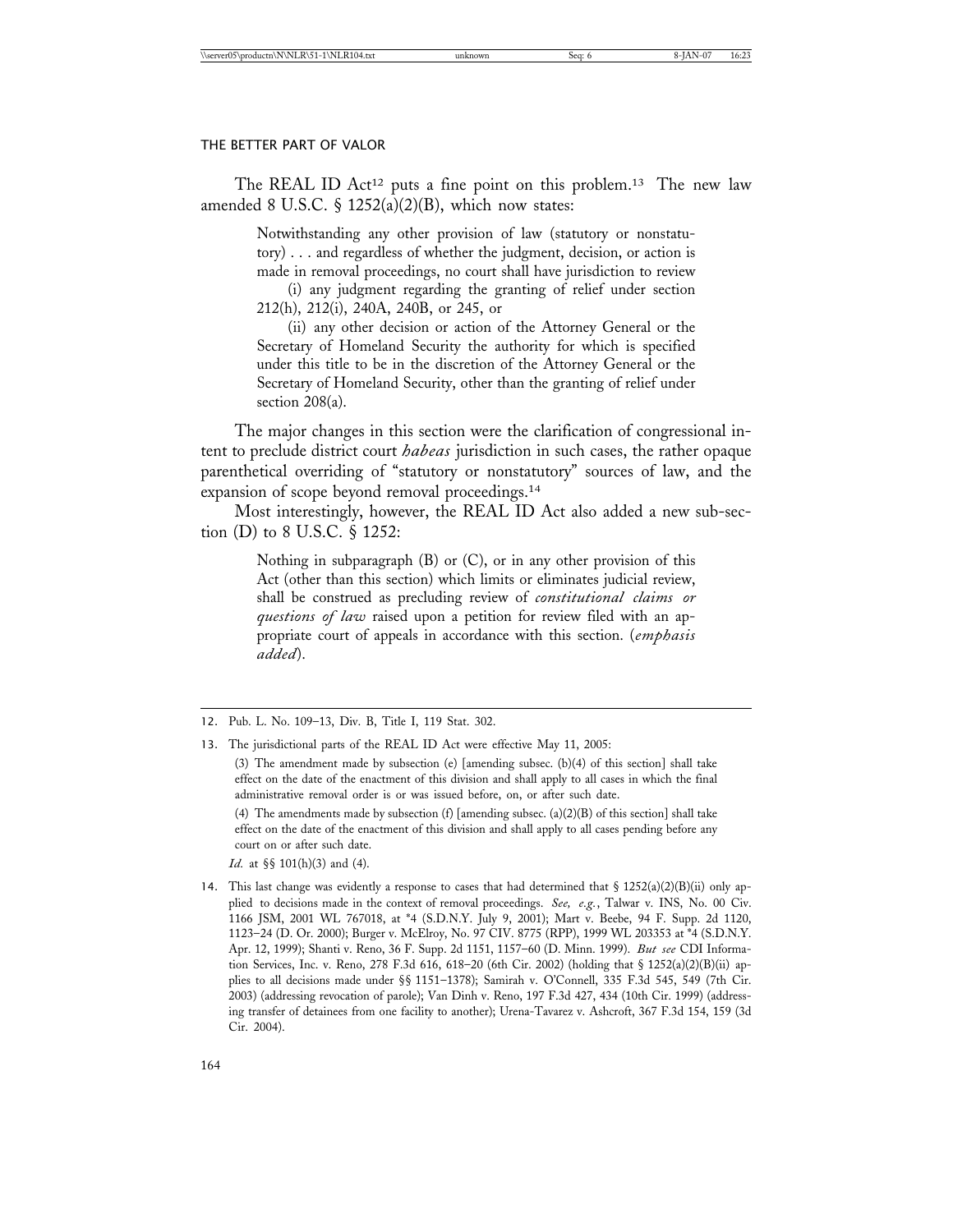# **NEW YORK LAW SCHOOL LAW REVIEW VOLUME 51 | 2006/07**

Although constitutional claims or "questions of law" are reviewable, discretionary decisions are not. This all seems simple enough and it is certainly a wellknown dichotomy in legal theory. But can it withstand this much pressure? Can the dichotomy between discretion and law legitimately function as a jurisdictional bar, as the line between the rule of law and unreviewable administrative practice? I do not think so for the following three reasons: (1) the *law/discretion* line — as a normative and a structural or procedural concept, is theoretically impossible to define with sufficient precision to base a jurisdictional preclusion upon it; (2) historical legal practice in immigration law (and elsewhere) proves this point empirically; and (3) even if our legal system were able to surmount the first two points, the likely consequences of such a jurisdictional dichotomy would be exceedingly problematic for all concerned including noncitizens, their families, their communities, administrative actors, and federal judges.15

The necessary consequence of these three points, I suggest, is that all attempts to create a bright line between law and discretion for jurisdictional purposes will fail, so long as tri-partite government survives. As Louis Jaffe once wrote, "the availability of judicial review is the necessary condition, psychologically if not logically, of a system of administrative power which purports to be legitimate, or legally valid."16

Perhaps the inevitably complex, unresolved, inter-branch conversation which the REAL ID Act will compel — is not such a bad thing in theory. As compared with the 1996 laws, the REAL ID Act's recognition that courts may review constitutional claims or "questions of law" opens the possibility of a more nuanced, better system. But the REAL ID Act, as it channels virtually all deportation appeals and many other immigration matters to the appellate courts, will likely impede the sort of genuinely fertile judicial/legislative/executive conversation that could lead to a more workable system. Important legal and factual issues will be buried beneath the jargon of discretionary preclusion, struggling to percolate to the courts of appeals. Therefore, this article ultimately concludes that either a more sophisticated jurisdictional statute or a more refined theory of discretion is needed.

Part II begins with consideration of the theoretical problem of discretion, especially as it exists in immigration and deportation law. Discretion has been so deeply intertwined with statutory immigration law for more than fifty years that much of the whole enterprise could fairly be described as a fabric of discretion.17

<sup>15.</sup> A very strong theory of immigration law exceptionalism might overcome all of this. But our law has resisted such exceptionalism for more than a century for good reasons.

<sup>16.</sup> LOUIS L. JAFFE, JUDICIAL CONTROL OF ADMINISTRATIVE ACTION 320 (1965).

<sup>17.</sup> *See* Michael G. Heyman, *Judicial Review of Discretionary Immigration Decisionmaking*, 31 SAN DIEGO L. REV. 861, 861 (1994); Arthur C. Helton, *The Proper Role of Discretion in Political Asylum Determinations*, 22 SAN DIEGO L. REV. 999, 1019–20 (1985); Colin S. Diver, *The Optimal Precision of Administrative Rules*, 93 YALE L.J. 65, 92–97 (1983); Maurice A. Roberts, *The Exercise of Administrative Discretion under the Immigration Laws*, 13 SAN DIEGO L. REV. 144, 146–51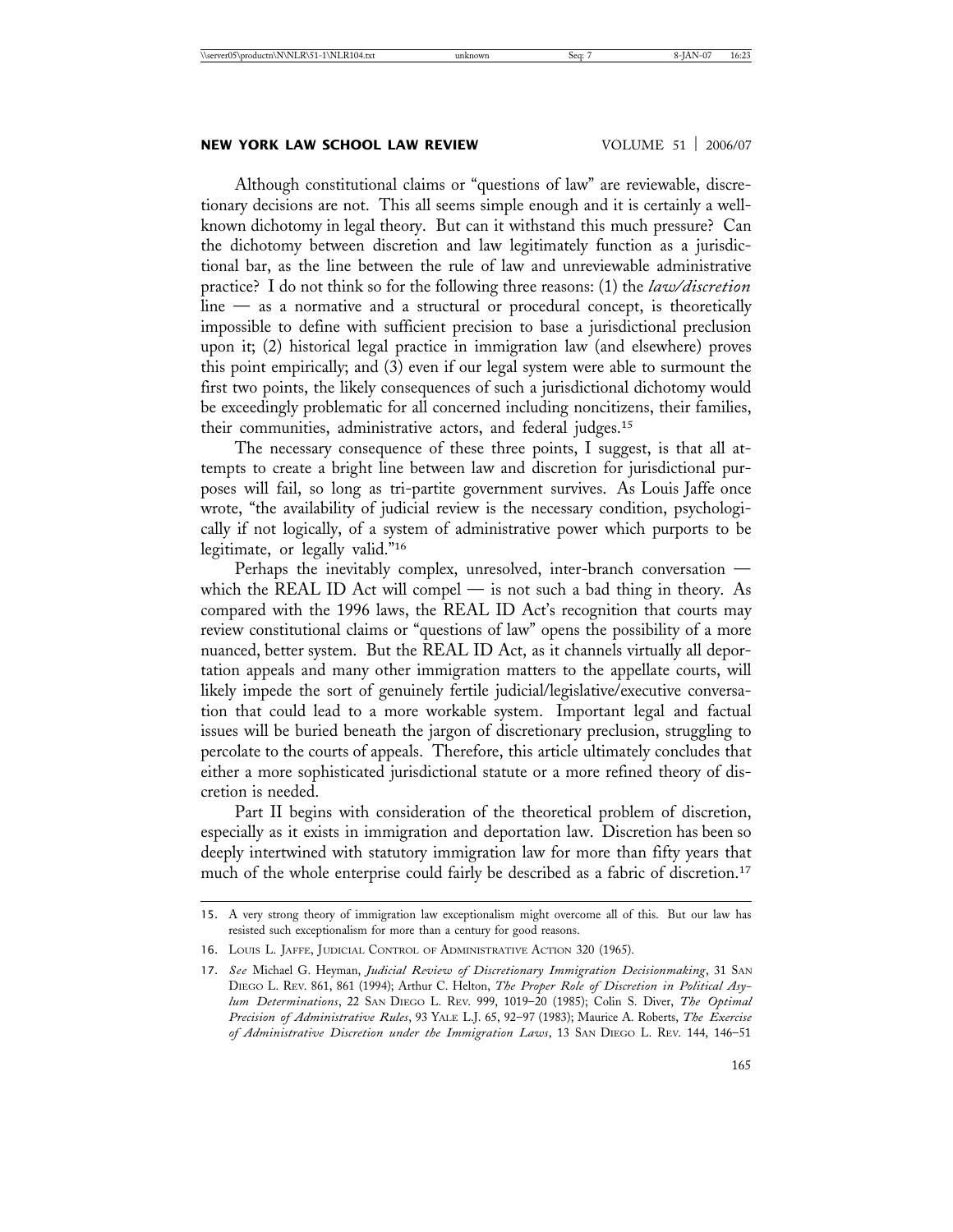This is particularly true of deportation law. Many statutory provisions of deportation law, so called "relief" provisions, for instance, are expressly called discretionary. Other aspects of immigration law, such as the interpretation of statutory terms and procedural decisions, have been considered by courts to be discretionary, though there is wide disagreement about what this means. In any case, it is clear that a noncitizen seeking admission, permanent residence or citizenship can lay claim to precious few "rights" along the way. At every step, discretionary power awaits. Thus, administrative discretion is not only the power to dispense mercy, but may also be a hurdle to overcome.

Part II thus examines three venerable dichotomies that have arisen to mediate the tension between discretion and the judicially enforced "rule of law." These are referred to as the *extent of authority/discretion* line, the *question of law/ discretion* line, and the *eligibility/discretion* line. Part II considers the roots of these dichotomies in a series of 1950s cases. It then suggests that they illustrate the need for a richer, more complex theory of the rule of law and discretion in immigration law in order to grapple with the problems raised by the REAL ID Act.

Part III more closely examines how courts have recently struggled to distinguish interpretation from "pure" discretion, yielding rather contradictory, confusing results. It also examines another feature of the REAL ID Act: its elimination of district court review. This channeling of cases to the courts of appeals, though constitutionally permissible, limits judicial fact-finding, flexibility, and responsiveness. Also, as the courts of appeals become increasingly over-burdened, a natural consequence is the development of restrictive jurisdictional gate-keeping mechanisms.

Part IV attempts to structure a more empirical examination of all of the above propositions. My research assistant and I looked at all reported cases dealing with  $\hat{S}$  1252(a)(2)(B) and the issue of discretion since 1996, the year in which IIRIRA and AEDPA were passed. As of August 22, 2005, we found 276 relevant cases, which we then categorized. Part IV, together with a series of charts, explains these data and offers my observations from them.

Part V concludes with suggestions for a better understanding of discretion and a model for the analysis of cases that arise under the REAL ID Act.

# **II. THE THEORETICAL PROBLEM OF THE** *LAW/DISCRETION* **LINE**

I have attempted to analyze the definitional problem of discretion in other writings<sup>18</sup> and will only summarize those arguments. The roots of the problem, in brief, are deeply intertwined with our imperfect understanding of the nature

<sup>(1975);</sup> Abraham D. Sofaer, *Judicial Control of Informal Discretionary Adjudication and Enforcement*, 72 COLUM. L. REV. 1293, 1295 (1972).

<sup>18.</sup> *See* Kanstroom, *supra* note 5; Kanstroom, *supra* note 11.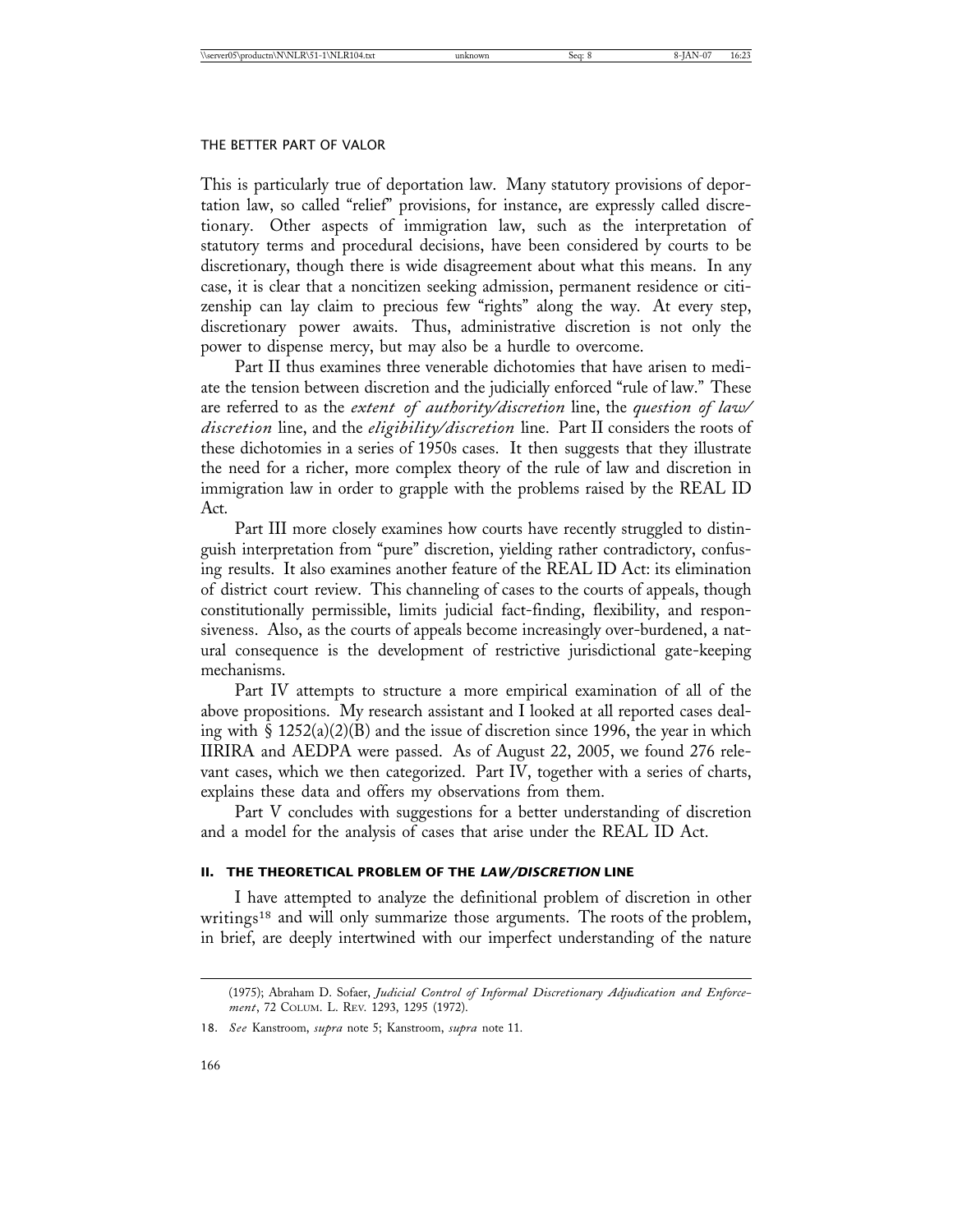# **NEW YORK LAW SCHOOL LAW REVIEW WOLUME 51 | 2006/07**

of law. One might try to distinguish discretion from rules; the latter being the presumed core of a "rule of law." Even so basic a dichotomy is imperfect, however. The term "rule" is itself highly ambiguous.<sup>19</sup> It requires its own standard for standards,<sup>20</sup> and it may refer to many different types of legal phenomena,<sup>21</sup> including presumptions, factors, standards, guidelines, principles, and so on. Since the definition of discretion in this model is derived residually from that of rules, this ambiguity precludes a precise definition of the latter term.22

A more pragmatic definition of discretion is, "power to make a choice between alternative courses of action."23 The implication here is that there may be a "correct" answer to a rule-based legal question, but there is no such thing as a uniquely correct discretionary decision. There may, however, be *incorrect* discretionary decisions, such as those that are unconstitutional, unauthorized or simply arbitrary or capricious. The most basic theoretical problems of discretion are how to define and restrain its abuse without destroying its non-rule-like character. It is simply impossible to define, "unconstitutional, unauthorized or simply arbitrary or capricious" without judicial review and without a rule-like, systematic backdrop. Thus, "discretion" must always be bounded in some way by "law."

The drafters of the REAL ID Act seem to have settled upon a formula similar to that contained in the Administrative Procedure Act (the "APA").<sup>24</sup> Discretion is not defined in the APA, and as a result, its invocation often appears to be little more than a conclusory label derived from an anterior decision by a court about the desired scope of review of a particular decision.25

Two sections of the APA use the term discretion. Section 701(a)(2) precludes judicial review under the APA of agency action if "agency action is committed to

- 21. *See, e.g.*, 1 KENNETH CULP. DAVIS, ADMINISTRATIVE LAW TREATISE ch. 6 (2d ed. 1979); *see also* Peter L. Strauss, *The Rulemaking Continuum*, 41 DUKE L.J. 1463, 1466–68 (1992) (discussing various activities identified as "rulemaking").
- 22. R. M. Dworkin, *Is Law a System of Rules*?, *in* THE PHILOSOPHY OF LAW 38, 52 (1977).
- 23. STEPHEN H. LEGOMSKY, IMMIGRATION AND THE JUDICIARY: LAW AND POLITICS IN BRITAIN AND AMERICA 12–13 (1987) (quoting J.M. EVANS, DE SMITH'S JUDICIAL REVIEW OF ADMINISTRATIVE AC-TION 278 (4th ed. 1980)); HENRY M. HART JR. & ALBERT M. SACKS, THE LEGAL PROCESS: BASIC PROBLEMS IN THE MAKING AND APPLICATION OF LAW 162 (tentative ed. 1958) (defining discretion as the power to choose between multiple permissible courses of action). Prepared for publication from the 1958 tentative edition by William N. Eskridge, Jr. and Philip P. Frickey (1994).
- 24. *See* Harvey Saferstein, *Nonreviewability: A Functional Analysis of "Committed to Agency Discretion*," 82 HARV. L. REV. 367, 367–68 (1968).
- 25. As Martin Shapiro has noted, "courts will typically label informal actions discretionary because the standard by which the actions are reviewed uses that label." Martin Shapiro, *Administrative Discretion: The Next Stage,* 92 YALE L.J. 1487, 1489 (1983).

<sup>19.</sup> *See* Diver, *supra* note 17, at 66–71; *see also* Cass R. Sunstein, *Problems with Rules*, 83 CAL. L. REV. 953, 961–62 (1995) (noting that, although a system of rules attempts to set the context of law in advance of its application, some legal judgments must be made in deciding actual cases).

<sup>20.</sup> *See* J. Skelley Wright, *Beyond Discretionary Justice*, 81 YALE L.J. 575, 587 (1971) (reviewing KEN-NETH CULP DAVIS, DISCRETIONARY JUSTICE - A PRELIMINARY INQUIRY (1969)).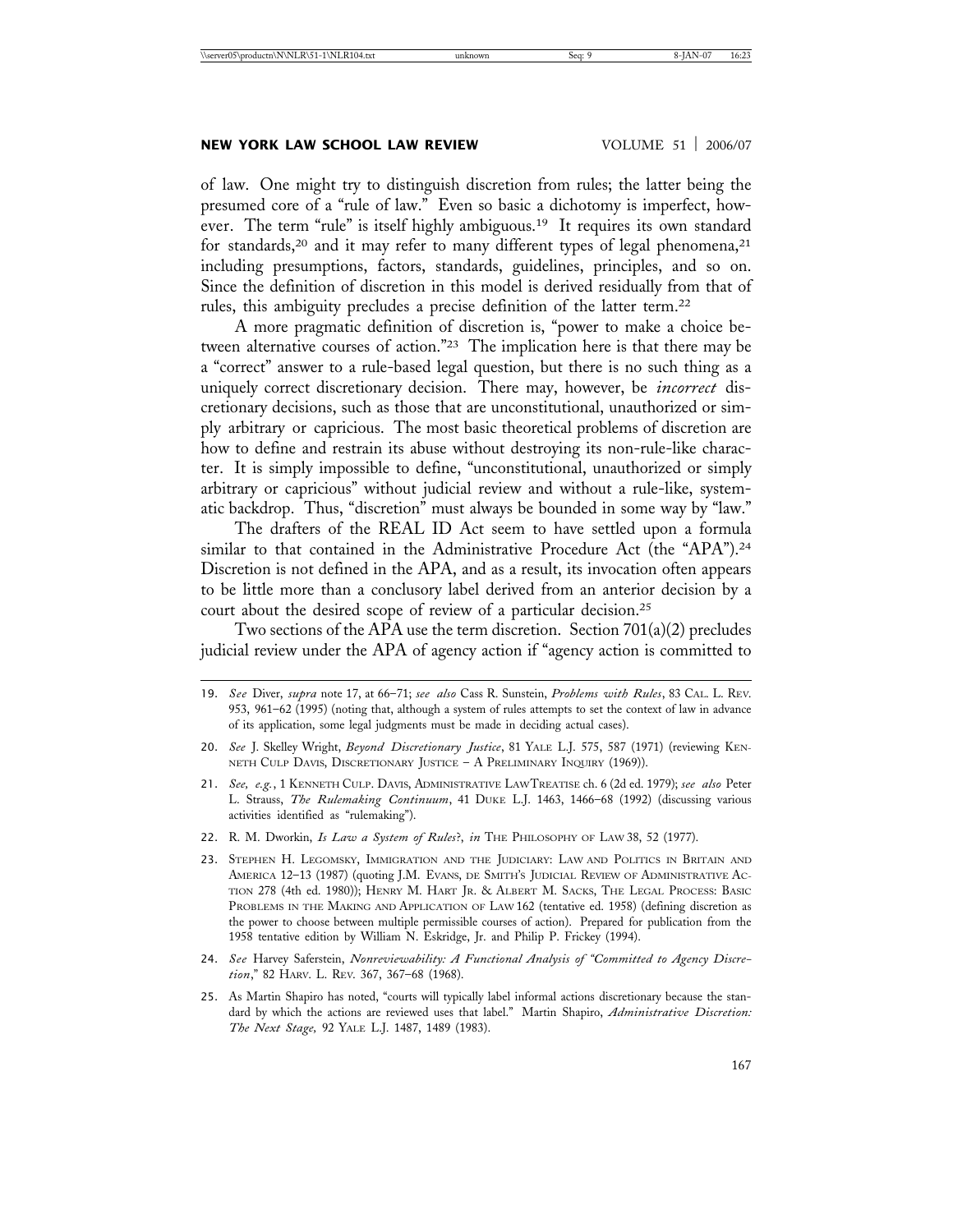agency discretion by law." This provision is related to section  $(a)(1)$ , which makes clear that APA-based judicial review is not available where "statutes preclude judicial review." Viewing the past as prologue, we should note that courts have generally been reluctant to hold agency action unreviewable under section 701(a)(2) as "committed to agency discretion."26 Indeed, the Supreme Court has adopted a presumption of reviewability derived from the structure of the APA: "the  $[APA]$ ... embodies the basic presumption of judicial review ... .  $[O]$ nly upon a showing of 'clear and convincing evidence' of a contrary legislative intent should courts restrict access to judicial review."27

Moreover, the APA clearly envisioned review of all sorts of discretionary decisions. Thus, section 706(2)(A) mandates that a reviewing court "hold unlawful and set aside agency action, findings and conclusions found to be . . . arbitrary, capricious, an abuse of discretion, or otherwise not in accordance with law." Taken together, these provisions accept the rare possibility of a designation by "law" of a particular practice as committed to agency discretion rendering it unreviewable under the APA. The APA, however, also requires a reviewing court to determine not only what an abuse of discretion might be, but also what sorts of agency decisions *are* discretionary. In that sense, the APA accepts an inevitable judicial peek behind the veil of ostensible jurisdiction preclusion of discretionary matters. This is the same paradox one finds in the language of the REAL ID Act. As Bernard Schwartz once wrote, "there is no place for unreviewable discretion in a system such as ours."28

<sup>26.</sup> *See* Sierra Club v. Yeutter, 911 F.2d 1405, 1414 (10th Cir. 1990) (holding that the U.S. Forest Service's decision to use or to not use federal reserved water rights is "committed to agency discretion by law" except where agency conduct cannot be reconciled with general mandate of governing statute); *cf.* Lincoln v. Vigil, 508 U.S. 182, 192–95 (1993) (holding that allocation of funds from lump-sum allocation is committed to agency discretion).

<sup>27.</sup> Abbott Labs. v. Gardner, 387 U.S. 136, 140–41 (1967) (citing Rusk v. Cort, 369 U.S. 367, 379–80 (1962)). In *Citizens to Preserve Overton Park, Inc. v. Volpe*, 401 U.S. 402 (1971), the Court further elaborated on its reading of APA section  $701(a)(2)$  by concluding that judicial review would only be precluded where "statutes are drawn in such broad terms that in a given case there is no law to apply." *Id.* at 410 (quoting S. Rep. No. 79–752, at 26 (1945)). *See generally* Peter L. Strauss, *Revisiting* Overton Park*: Political and Judicial Controls over Administrative Actions Affecting the Community*, 39 UCLA L. REV. 1251, 1263 (1992) (discussing the events and politics involved in *Overton Park*); Webster v. Doe*,* 486 U.S. 592, 600 (1988) (holding that a statute-based challenge to the decision of the Director of the CIA to terminate a homosexual employee was unreviewable because it was "committed to agency discretion by law" and there was no law to apply). In *Webster*, Chief Justice Rehnquist noted — beyond the national security concerns raised by the case — the explicit way in which the statute was worded ("in his discretion" and "whenever [he] 'shall deem such termination . . . advisable'"), and the breadth of the statutory standard (whether termination was "advisable"). *Id.* at 594, 600 (quoting National Security Act of 1947, § 102(c), *amended by* 50 U.S.C. 403c (2000)). *But see* Franklin v. Massachusetts, 505 U.S. 788, 817–18 (1992) (Stevens, J., concurring) (suggesting that *Webster* should be read narrowly).

<sup>28.</sup> Bernard Schwartz, *Administrative Law Cases During 1985*, 38 ADMIN. L. REV. 392, 310 (1986); *see also* Kenneth Culp Davis, *"No Law to Apply,"* 25 SAN DIEGO L. REV. 1, 2, 10 (1988) (noting that the Court always has a standard of reasonableness to apply); Ronald M. Levin, *Understanding Unreviewability in Administrative Law*, 74 MINN. L. REV. 689, 734–35 (1990) (suggesting that review of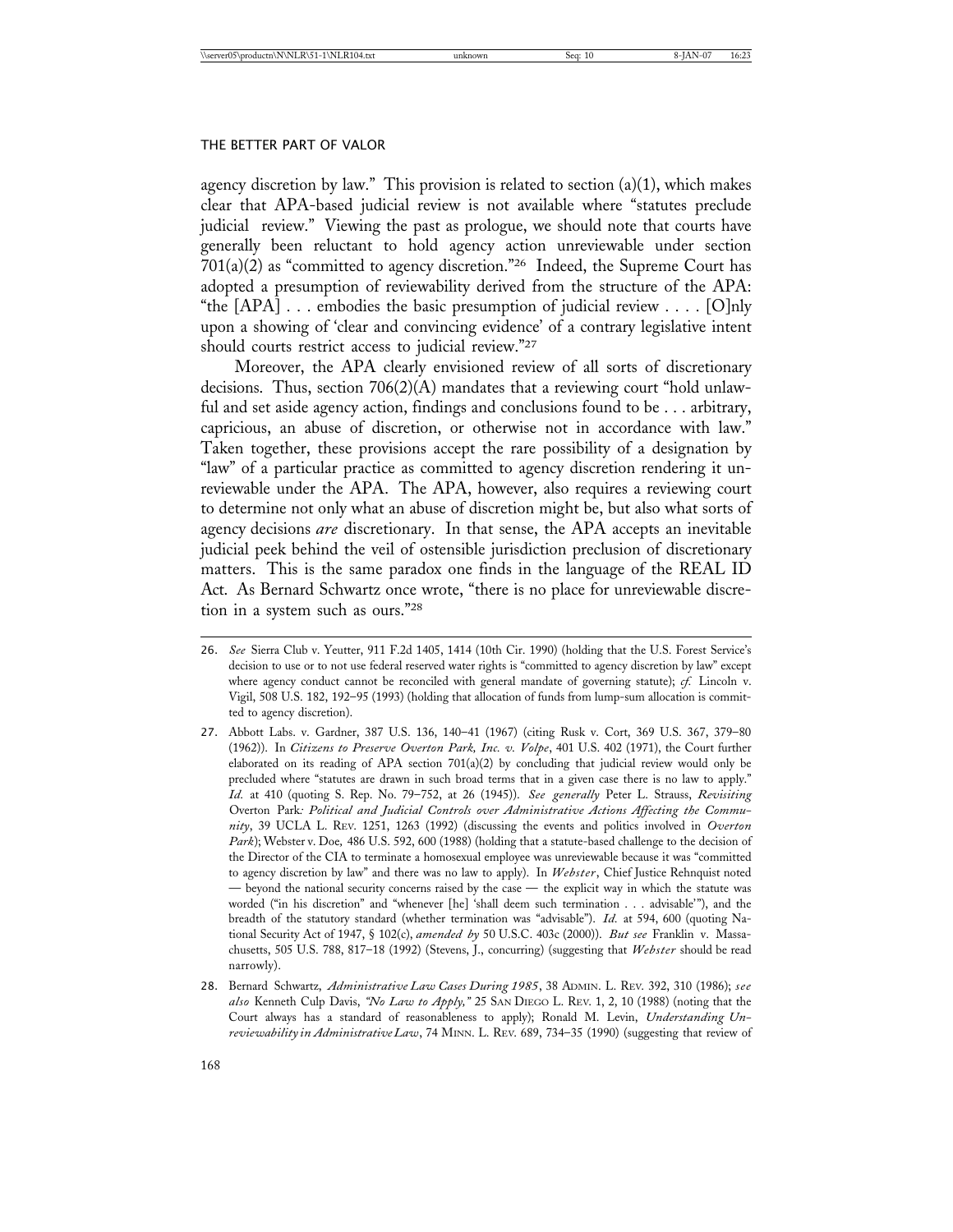# **NEW YORK LAW SCHOOL LAW REVIEW VOLUME 51 | 2006/07**

Immigration law has proven particularly resistant to any consistent definition of discretion. Over the years, the word "discretion" has been used to describe, among other things: administrative adjudication of "discretionary" applications for relief from deportation; whether bond should be granted; whether a motion to reopen proceedings has established a *prima facie* case for relief; whether new evidence in support of such a motion is material, was not available, and could not have been presented at a former hearing; "policy-based" decisions of the Attorney General; factual determinations by immigration judges, and interpretations of the meaning of statutory terms.29

Although it is apparent that these forms of discretion are very different, no consistent taxonomy has ever captured those differences. Indeed, recent case law responding to the 1996 laws is an anarchic cacophony (or, if you prefer, a cacophonous anarchy). To be sure, some judges have tried. For example, in *INS v. Doherty*, in his opinion concurring in part and dissenting in part, Justice Scalia (joined by Justices Stevens and Souter) sought to distinguish "merits-deciding" discretion from other forms.30 This is an important point, as it captures much of why certain forms of discretion developed in immigration and deportation law. But to date the Court has not gone much further than this. Important questions remain, such as how far categorical regulation may implement *delegated discretion*. 31 We can, however, identify a few resilient dichotomies that sketch the outlines of dilemmas.

# *A. The Extent of Authority/Discretion Line*

The 2001 decisions in *INS v. St. Cyr*<sup>32</sup> and *Zadvydas v. Davis*33 left as many questions about discretion unanswered as they resolved. In *Zadvydas*, a challenge to post-removal detention practices, the Court reasoned as follows:

Another provision . . . says that, "no court shall have jurisdiction to review" decisions "specified . . . to be in the discretion of the Attorney

30. 502 U.S. 314, 329–34 (Scalia, J., concurring in part and dissenting in part).

- 32. *St. Cyr*, 533 U.S. at 289. There was a companion case: INS v. Calcano-Martinez, 533 U.S. 348 (2001). However, the Court's reasoning was contained in *St. Cyr*.
- 33. 533 U.S. 678 (2001).

questions such as whether agency misunderstood facts, departed from precedent, or acted unconscionably, among others, is virtually always possible).

<sup>29.</sup> *See, e.g.*, INS v. Abudu, 485 U.S. 94, 105–07 (1988) (motion to re-open); INS v. Cardoza-Fonseca, 480 U.S. 421, 443–44 (1987) (distinguishing between the discretion in the Attorney General as to the ultimate decision to grant relief and the underlying process and criteria for eligibility for relief); Prado v. Reno, 198 F.3d 286, 291 (1st Cir. 1999) (review of a decision not to grant an adjustment of status is precluded as "discretionary," but "judicial review of the denial of a motion to reopen to petition for adjustment of status is permitted").

<sup>31.</sup> *See* Lopez v. Davis, 531 U.S. 230 (2001) (upholding, as permissible use of discretion, a regulation of the Bureau of Prisons that categorically denied early release to prisoners whose current offense was a drug felony involving the carrying, possession, or use of a firearm); discussion *infra* pp. 173–80.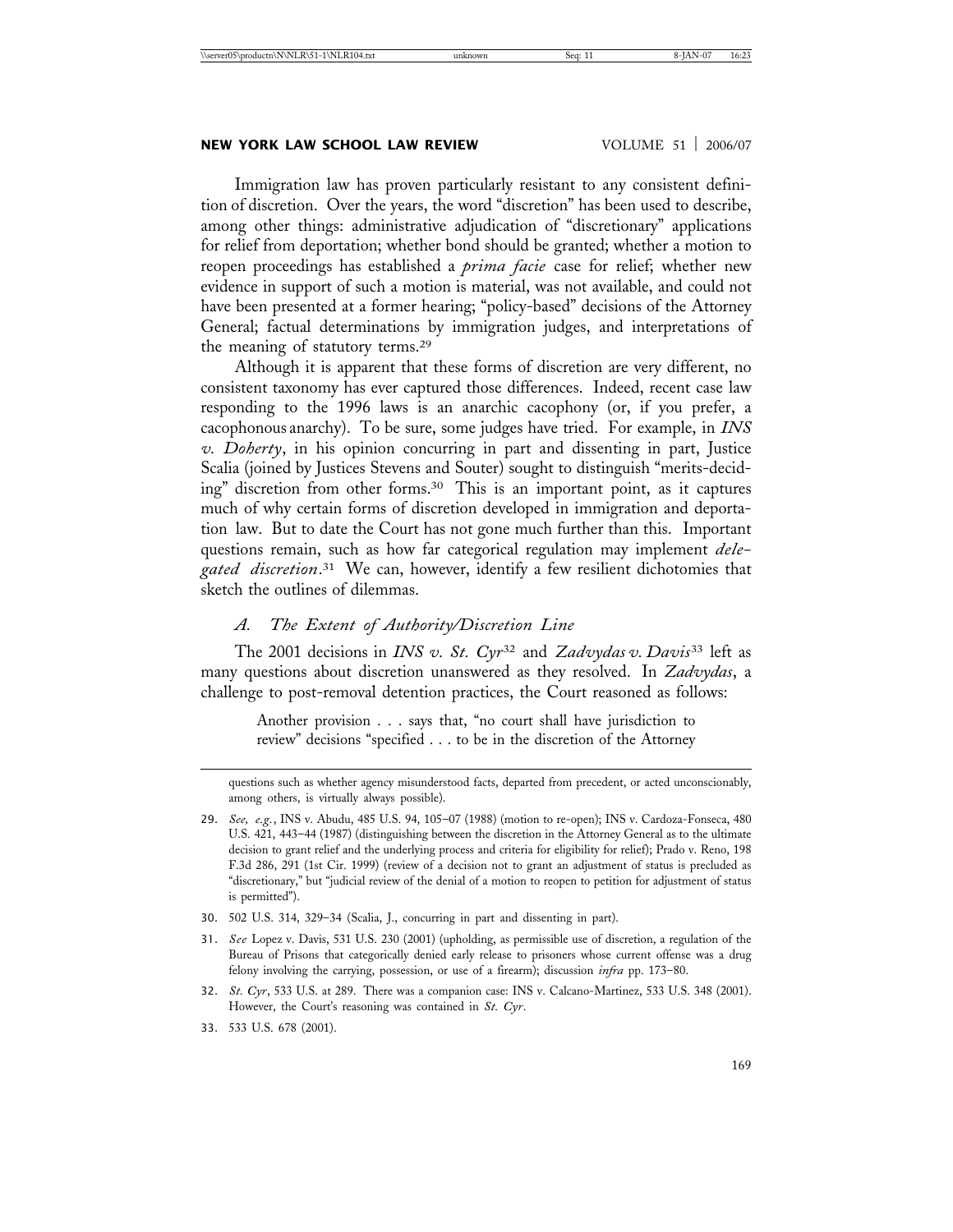General." The aliens here, however, do not seek review of the Attorney General's *exercise of discretion; rather, they challenge the extent of the Attorney General's authority under the post-removal-period detention statute*. And the extent of that authority is not a matter of discretion. . . . We conclude that § 2241 habeas corpus proceedings remain available as a forum for statutory and constitutional challenges to post-removal-period detention.<sup>34</sup>

This *extent of authority/discretion* line allows courts to overcome jurisdiction-stripping of discretion by defining ostensibly discretionary agency action as *ultra vires*. From the government's perspective, however, it permits unintended judicial intervention into the agency's actual exercise of discretion. The reason for this is that courts must examine what the agency did in order to determine whether the agency exceeded its authority. Thus, a jurisdictional bar to review of discretion is hurdled if a plausible claim is made that the agency exceeded its authority. The chicken/egg problem here is obvious.

# *B. The Question of Law/Discretion Line*

*St. Cyr* involved the fact that AEDPA and IIRIRA, in addition to limiting judicial review, had also repealed a discretionary form of relief from deportation known as section 212(c).35 Enrico St. Cyr, a lawful permanent resident since 1986, pled guilty in 1996 to a criminal charge that made him deportable. At the time of his criminal conduct and of his plea he would have been eligible for 212(c) relief. His removal proceedings, however, began after the effective dates of AEDPA and IIRIRA. As a result, the Attorney General asserted that he was no longer eligible to apply for a waiver and, in effect, had no defense to deportation and, furthermore, no right to judicial review. Barred from the usual appeal routes, St. Cyr filed a *habeas corpus* petition in district court.36 The district court took jurisdiction and held that the 1996 laws did not apply retroactively to removal proceedings brought against those who had pled guilty before their enactment. The Second Circuit affirmed.37

The main jurisdictional issue before the Supreme Court was whether *habeas* review remained available to review questions relating to discretionary relief. In brief, the Supreme Court concluded that, "leaving aliens without a forum for adjudicating claims such as those raised in this case would raise serious

<sup>34.</sup> *Id.* at 688 (citing 8 U.S.C. § 1252(a)(2)(B)(ii)) (emphasis added).

<sup>35.</sup> Section 212(c) was replaced by a new form of discretionary relief known as cancellation of removal, which excludes any lawful permanent resident convicted of an aggravated felony. *See* 8 U.S.C. § 1229b(a)(3) (2000).

<sup>36.</sup> *See* Dunbar v. INS, 64 F. Supp. 2d 47, 49 (D. Conn. 1999).

<sup>37.</sup> St. Cyr v. INS, 229 F.3d 406 (2d Cir. 2000).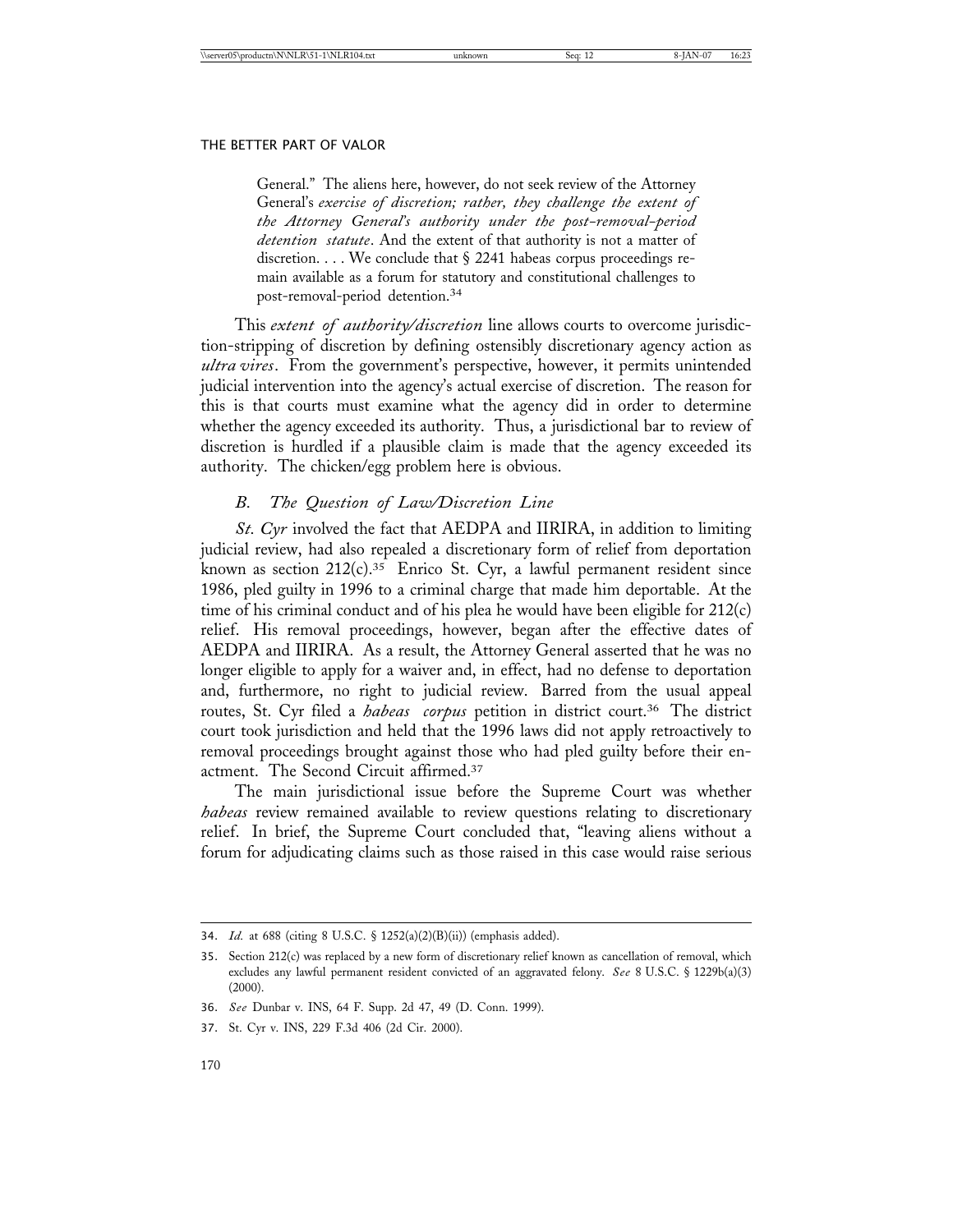constitutional questions."38 But how to characterize "claims such as those raised in this case?" Were such issues discretionary or not?

The government took a hard line on jurisdiction. Indeed, in its brief in a companion case, the INS prominently cited a 1903 case to assert, in effect, that *all of immigration law* is discretionary and may be rendered immune even from judicial scrutiny for constitutional defects:

> [T]he power to exclude or expel aliens belonged to the political department of the Government, and . . . the order of an executive officer, invested with the power to determine finally the facts upon which an alien's right to enter this country, or remain in it, depended, was due process of law  $\ldots$ .<sup>39</sup>

In the *St. Cyr* opinion, Justice Stevens countered this:

For the INS to prevail it must overcome both the strong presumption in favor of judicial review of administrative action and the longstanding rule requiring a clear statement of congressional intent to repeal habeas jurisdiction.<sup>40</sup>

The *St. Cyr* Court then did much more than reaffirm the countermajoritarian authority of the federal judiciary. Justice Stevens wrote that the writ of *habeas corpus*, "at its historical core" is strongest in relation to review of executive detention, that it was available to "nonenemy aliens," and that it was not limited by the invocation of the civil-criminal distinction.41 More to our point, the Court also noted that *habeas* courts "regularly answered questions of law that arose in the context of discretionary relief."42 The Court thus utilized a venerable, basic distinction, which we can term the *question of law/discretion* line.

The specific holding of *St. Cyr* was powerful: "the Suspension Clause questions that would be presented by the INS' reading of the immigration statutes before us are difficult and significant," and, therefore, the Court would require a "clear and unambiguous statement of constitutional intent" before finally resolving them.43 Unfortunately, at the same time as the Court seemed to surmount

<sup>38.</sup> *Calcano-Martinez*, 533 U.S. at 351.

<sup>39.</sup> Brief of Respondent at 43, Calcano-Martinez v. INS, 533 U.S. 348 (2001) (No. 00-1011) (citing The Japanese Immigrant Case, 189 U.S. 86, 100 (1903)).

<sup>40.</sup> *St. Cyr*, 533 U.S. at 298 (citations omitted).

<sup>41.</sup> *Id.* at 301. Substantial credit for this analysis should go to the Amicus Brief filed by legal historians, authored by Michael Wishnie, among others. *See* Brief of Amici Curiae Legal Historians as Amici Curiae Supporting Respondent at 2–3, INS v. St. Cyr, 533 U.S. 289 (2001) (No. 00-767); *see also* David Cole, *Jurisdiction and Liberty: Habeas Corpus and Due Process as Limits on Congress's Control of Federal Jurisdiction*, 86 GEO. L.J. 2481 (1998); David Cole, *No Clear Statement: An Argument for Preserving Judicial Review of Removal Decisions*, 12 GEO. IMMIGR. L.J. 427 (1998).

<sup>42.</sup> *St. Cyr*, 533 U.S. at 307.

<sup>43.</sup> *Id.* at 304–05.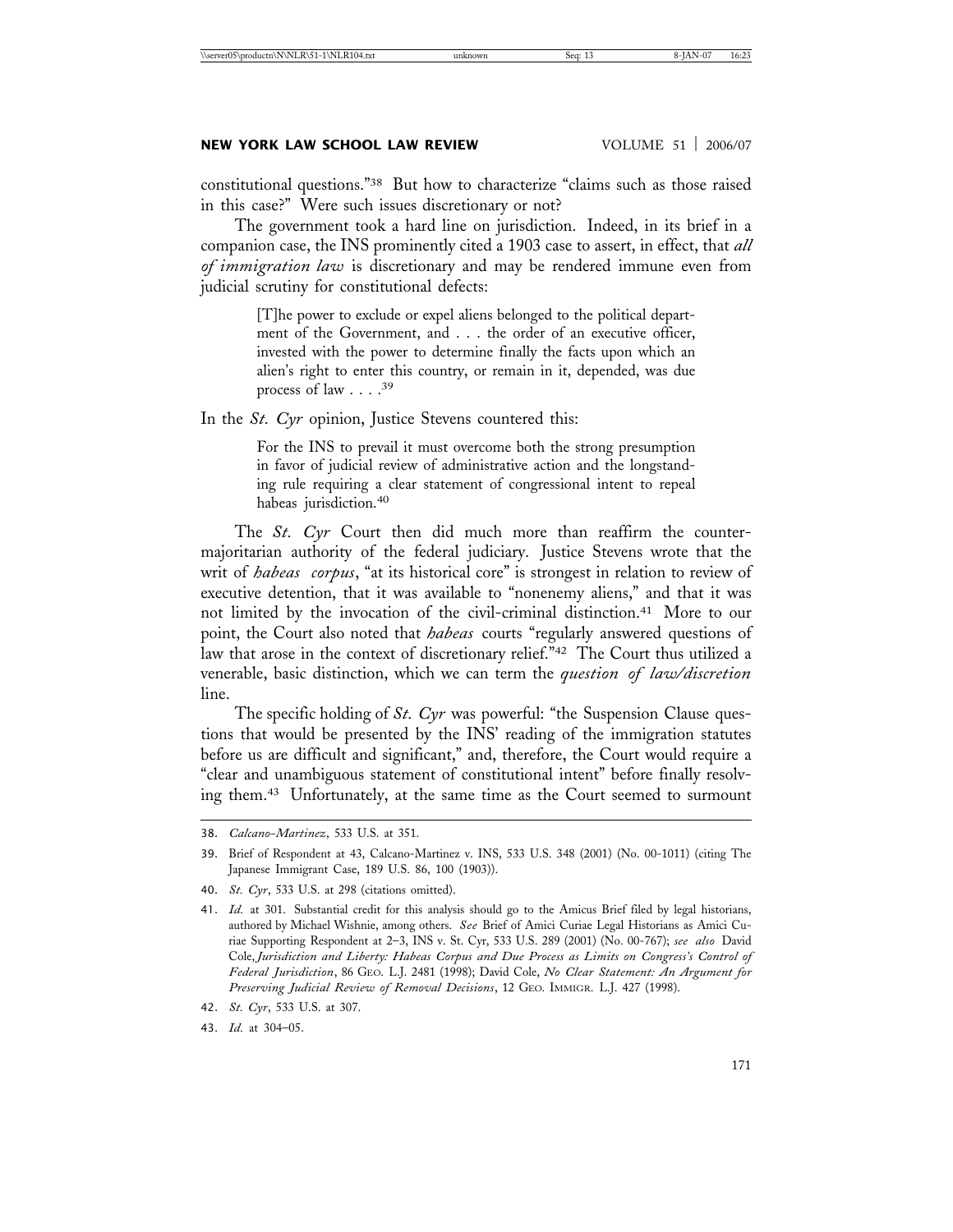the *law/discretion* hurdle for purposes of *habeas* jurisdiction, it revitalized the dichotomy itself. It did this, in part, by resurrecting an old trope — that of discretion as "grace": "Eligibility that was 'governed by specific statutory standards' provided a right to a ruling on an applicant's eligibility, even though the actual granting of relief was not a matter of right under any circumstances, but rather is in all cases a matter of grace."<sup>44</sup>

Thus, although the question of *how* courts should review immigration law discretion was not directly at issue in *St. Cyr* (and was artfully finessed by counsel and *amici*)*,* the opinion leaves us with a rather binary and formalist view of the *law/discretion* dichotomy. Section II of the Court's opinion, for instance, begins by asserting that Mr. St. Cyr's application raises "a pure question of law."<sup>45</sup> Apparently, for the Court, this was because it involved no specific dispute over any facts alleged to prove him deportable. Nor did it involve the ultimate exercise of discretion, as he had not even been permitted to apply for the 212(c) waiver. This may simply constitute a rejection of the most extreme version of the government's argument that *any* discretionary component in a case renders all related questions unreviewable. As we shall see, however, this dichotomy has been highly unpredictable in practice.

# *C. The Eligibility/Discretion Line*

In an apparently gratuitous aside, the *St. Cyr* Court stated that St. Cyr did not "contend that he would have any right to have an unfavorable exercise of the Attorney General's discretion reviewed in a judicial forum."46 Such a concession could certainly be understood as a prudent tactical move by St. Cyr's counsel.<sup>47</sup> After all, the INS, in its opening brief, had strenuously sought to frame the entire Suspension Clause issue as one of discretion:

> This Court has never ruled that the Great Writ requires a judicial forum for an alien to present the claim that he has the 'right' to be considered for an exercise of a power that Congress has placed in the discretion of the Attorney General to dispense with the deportation of an alien.<sup>48</sup>

The INS had also argued that the writ [historically] would not issue where, "an official had statutory authorization to detain the individual but . . . the

<sup>44.</sup> *Id.* at 307–08 (citing Jay v. Boyd, 351 U.S. 345, 353–54 (1956)).

<sup>45.</sup> *St. Cyr*, 533 U.S. at 297.

<sup>46.</sup> *Id.* My guess is that at least one Justice felt that this was quite important as a limit to the ultimate holding.

<sup>47.</sup> *See* Brief of Petitioner at 27, INS v. St. Cyr, 533 U.S. 289 (2001) (No. 00-767).

<sup>48.</sup> *See* Brief of Respondent at 32, INS v. Calcano-Martinez, 533 U.S. 348 (2001) (No. 00-1011).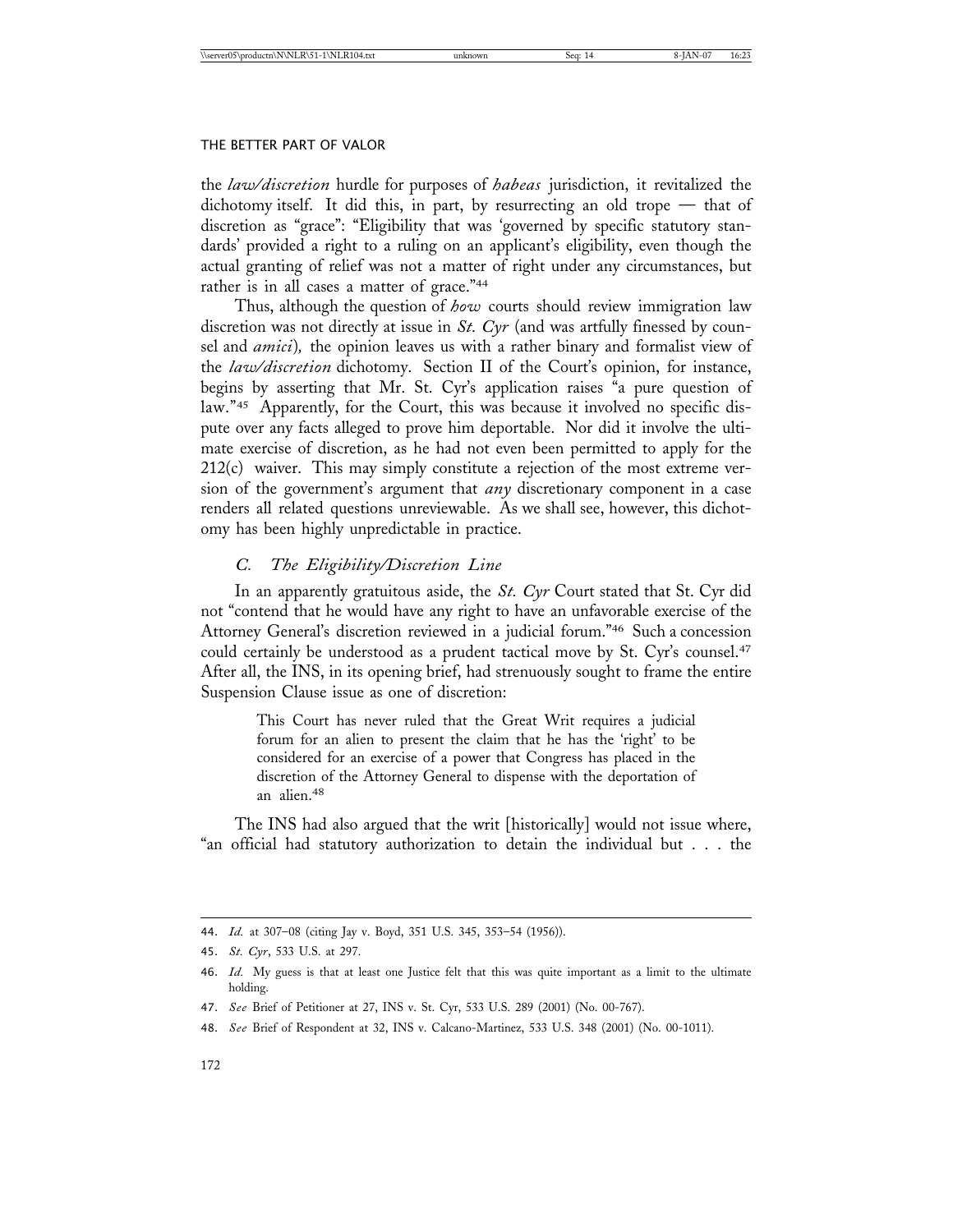# **NEW YORK LAW SCHOOL LAW REVIEW WOLUME 51 | 2006/07**

official was not properly exercising his discretionary power to determine whether the individual should be released."49

To answer the question whether the Suspension Clause issue was a "serious constitutional" one, the Court focused on early *habeas* cases that had reviewed executive detention for anything other than pure constitutional error.<sup>50</sup> This is a complicated inquiry for many reasons. But it is considerably simpler if one confines the inquiry to "pure questions of law" that arise in "discretionary" contexts, rather than seeking to redefine the *law/discretion* line itself. The Court noted, for example, an early case involving the impressment of a master of a coal vessel, where the writ was issued despite the argument that exemptions for "seafaring persons of this description" were given only as a matter of "grace and favour," not "of right."51 Thus, Justice Stevens wrote of "questions of law that arose in the context of discretionary relief."52

More specifically, *St. Cyr* also held that "courts recognized a distinction between *eligibility* for discretionary relief, on the one hand, and the *favorable exercise of discretion*, on the other hand."53 Eligibility for discretionary relief that is governed by "specific statutory standards" provides a "right" to a ruling even though the actual relief itself was not "a matter of right under any circumstances, but rather is in all cases a matter of grace."54 Therefore, the Court noted, as discussed above, that even though suspension of deportation was "a matter of grace," a deportable alien had a right to challenge the Executive's *failure to exercise discretion* authorized by law."55

This means that the threshold characterization of an issue as either a "pure question of law" (e.g., "can you apply"?) or "a matter of grace" ("was relief granted"?) determines whether a court will review the case. We might call this the *eligibility/discretion* line. Although, like the other lines to which it is related, it offers a certain apparent clarity, it is not unproblematic. For example,

<sup>49.</sup> *St. Cyr*, 533 U.S. at 303 (citing Brief of Respondent at 33, Calcano-Martinez v. INS, 533 U.S. 348 (2001) (No. 00-1011)).

<sup>50.</sup> *Id.* at 299.

<sup>51.</sup> *Id.* at 303 n.23 (citing *Ex Parte* Boggin, 104 Eng. Rep. 484 n.(a)2 (K.B. 1811) (also discussing Hollingshead's Case, 91 Eng. Rep. 307 (K.B. 1702) ("[G]ranting relief on the grounds that the language of the warrant of commitment — authorizing detention until 'otherwise discharged by due course of law' exceeded the authority granted under the statute to commit 'till [the bankrupt] submit himself to be examined by the commissioners'")); *see also* Brief for Legal Historians as Amici Curiae Supporting Respondent at 8–10, 18–28, INS v. St. Cyr, 533 U.S. 289 (2001) (No. 00-767).

<sup>52.</sup> *St. Cyr*, 533 U.S. at 306 (citing United States *ex rel.* Accardi v. Shaughnessy, 349 U.S. 280 (1955), and United States *ex rel.* Hintopoulos v. Shaughnessy*,* 353 U.S. 72 (1957)).

<sup>53.</sup> *St. Cyr*, 533 U.S. at 307 (citing Gerald L. Neuman, *Jurisdiction and the Rule of Law After the 1996 Immigration Act*, 113 HARV. L. REV. 1963, 1991 (2000) (describing the "strong tradition in habeas corpus law . . . that subjects the legally erroneous failure to exercise discretion, unlike a substantively unwise exercise of discretion, to inquiry on the writ")) (emphasis added).

<sup>54.</sup> *St. Cyr*, 533 U.S. at 307 (citing *Jay*, 351 U.S. at 353–54).

<sup>55.</sup> *St. Cyr*, 533 U.S. at 308 (emphasis added).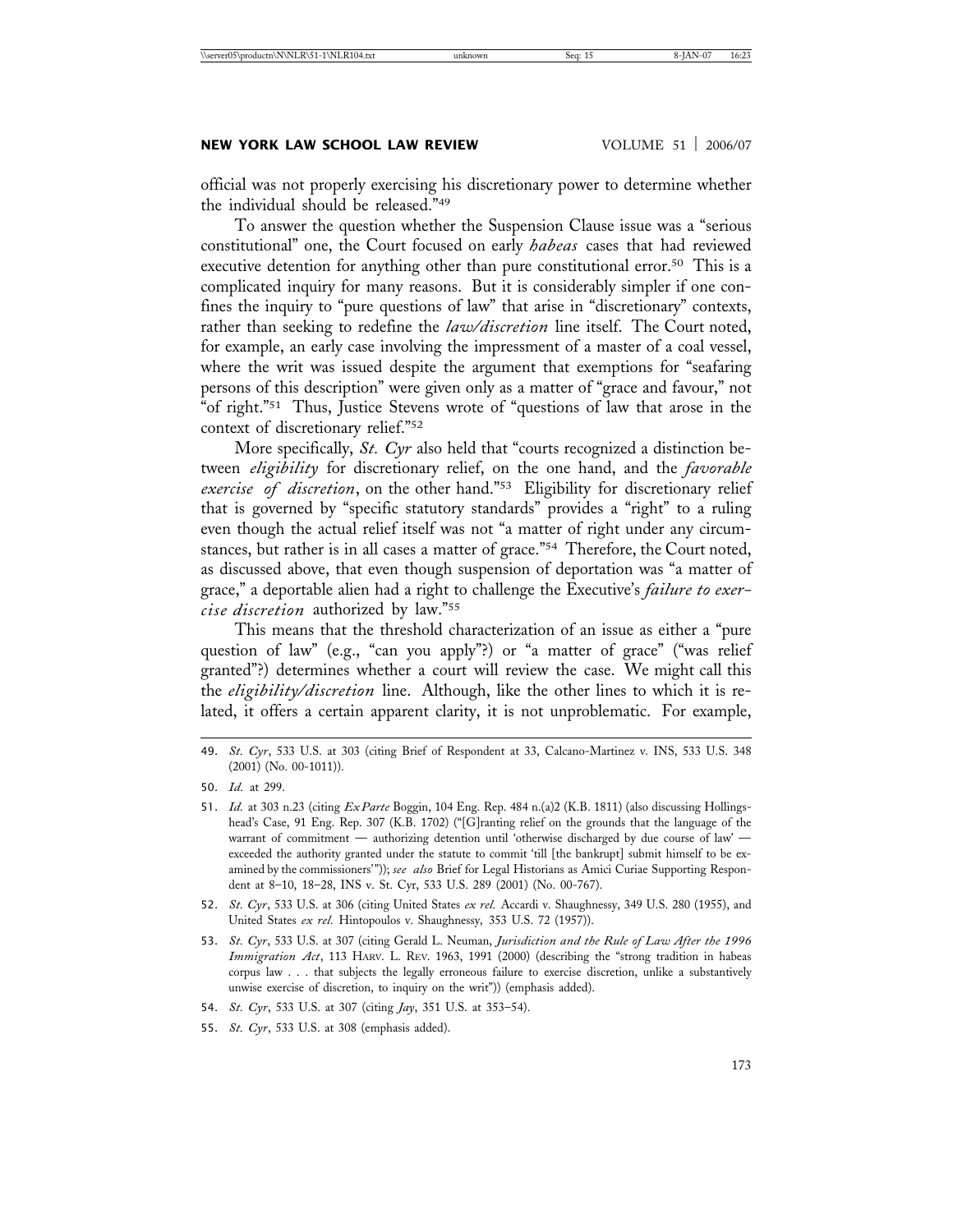what happens if an agency seeks to exercise its discretion categorically, or if a litigant believes that the entire discretionary process has been tainted in some way?

These problems take us back to the 1950s and the early judicial interpretations of the post-APA administrative state. In a 1954 case, *Accardi v. Shaughnessy,* the Court recognized that powerful discretion may be granted to an agency to make decisions.<sup>56</sup> If it is so granted, however, the Court said that discretion — apparently meaning a nuanced, individualized, good faith, procedurally proper, balancing action — *must be exercised*. 57 Accardi had claimed that a list of "unsavory characters" whom the Attorney General wanted deported had been circulated to the Board of Immigration Appeals ("BIA"), making fair consideration of his case impossible.58 The Court held that if the allegations were true, it indeed showed that the Board's discretion had been compromised.59 Most relevant, however, was the Court's idea that there is a meaningful distinction between review on *habeas* of the *exercise of discretion* itself and review of *whether discretion had actually been exercised*: "It is important to emphasize that we are not here reviewing and reversing the manner in which discretion was exercised. . . . Rather, we object to the Board's alleged failure to exercise its own discretion."60

This distinction has held up for more than half a century, but does it make sense? The *Accardi* dissenters, led by Justice Jackson, thought not, beginning their rebuttal with the charge that "the [majority's] doctrine seems proof of the adage that hard cases make bad law."61 The dissenters would have rendered most of immigration law potentially lawless. First, they asserted that the nature of the power and discretion vested in the Attorney General was analogous to the power of pardon or commutation of a sentence "which we trust no one thinks is subject to judicial control."<sup>62</sup> Their second argument was that Accardi had no legal *right*, "by virtue of constitution, statute or common law to have a lawful order of deportation suspended" and "*habeas corpus* is to enforce legal rights, not to transfer to the courts control of executive discretion."63 In other words, the "matter of grace" idea merged with the right/privilege distinction for both jurisdictional and substantive purposes. For the dissenters, a bright-line distinction

- 59. *Id.* at 267–68.
- 60. *Id.* at 268.
- 61. *Id.* at 269 (Jackson, J., dissenting).
- 62. *Id.*

<sup>56.</sup> 347 U.S. 260 (1954).

<sup>57.</sup> *Id.* at 267–68 (emphasis added).

<sup>58.</sup> *Id.* at 264.

<sup>63.</sup> *Id.* This doctrine has also re-appeared in some post–1996 cases. *See, e.g.*, Assaad v. Ashcroft, 378 F.3d 471, 475 (5th Cir. 2004).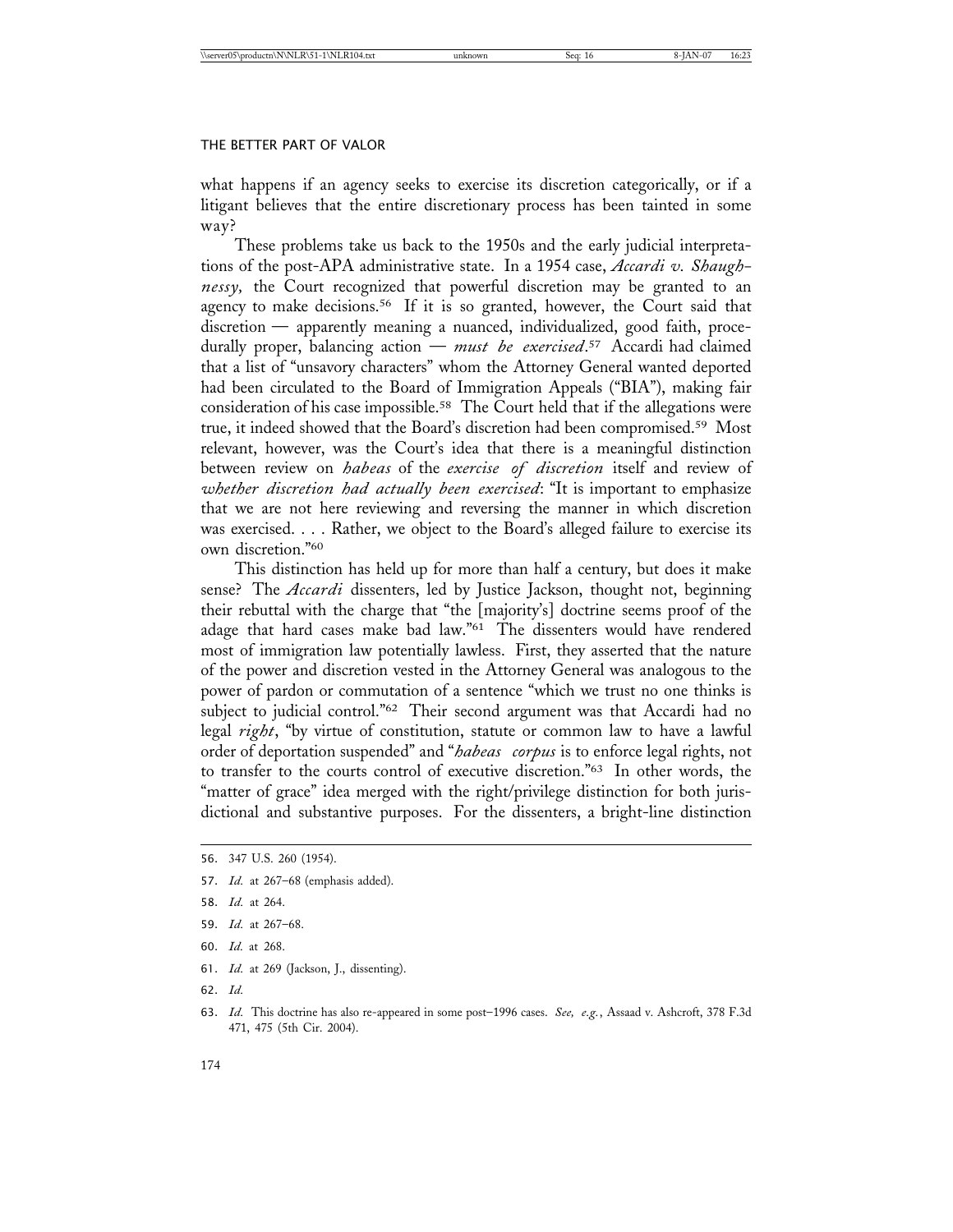between law and discretion was fundamentally linked to their view of the role of constitutional courts:

> Of course, it may be thought that it would be better government if even executive acts of grace were subject to judicial review. But the process of the Court seems adapted only to the determination of legal rights, and here the decision is thrusting upon the courts the task of reviewing a discretionary and purely executive function.<sup>64</sup>

The majority and the dissent thus differed greatly on whether a way could (or should) be found to maintain at least a vestige of judicial control over immigration decisions. What is perhaps more interesting, however, is that they shared certain questionable theoretical premises and were both burdened by an inadequately nuanced definition of discretion. They both seemed to accept the following propositions: first, that there is an easily definable difference between law and discretion in the context of relief from deportation; second, that this discretion, as such, could legitimately be rendered unreviewable by courts.<sup>65</sup>

The majority, therefore, faced a powerful theoretical impediment to its obvious desire to oversee an allegedly improper administrative process. If it had questioned the *law/discretion* line entirely, then the floodgates would open on *habeas* to second-guess all sorts of discretionary denials on the merits. When seen in this light, the *Accardi eligibility/discretion* line was obviously a pragmatic compromise. It should also be noted that the issue in *Accardi* was allegedly improper influence by the Attorney General over a BIA that was required by regulation (not by statute) to exercise its own discretion. The issue seems rather arcane, if not irrelevant, as the Attorney General retained the power to overturn the very decision of the Board which he had allegedly improperly influenced.<sup>66</sup> A deeper problem would arise had the Attorney General himself decided to deport Accardi, in his discretion, despite credible allegations of improper influences on the process.67 Nevertheless, the basic definitional problem of discretion is the same.

<sup>64.</sup> *Accardi*, 347 U.S. at 271 (Jackson, J., dissenting).

<sup>65.</sup> The majority's analysis of this point is inelegant, but one effect of the *eligibility/exercise of discretion* line is to avoid confronting the review of discretion problem directly.

<sup>66.</sup> As Justice Jackson had argued in dissent: "[w]e do not think [that the] validity [of the Board's order] can be impeached by showing that [the Attorney General] overinfluenced members of his own staff whose opinion in any event would be only advisory." *Accardi*, 347 U.S. at 270 (Jackson, J., dissenting).

<sup>67.</sup> This would raise significant structural constitutional problems under Articles I, II, and III and invoke the most basic question whether immigration law is law at all. *See, e.g.*, Myers v. United States, 272 U.S. 52, 135 (1926) ("Of course there may be duties so peculiarly and specifically committed to the discretion of a particular officer as to raise a question whether the President may overrule or revise the officer's interpretation of his statutory duty. . . ."); *cf.* Humphrey's Executor v. United States, 295 U.S. 602 (1935) ("The commission . . . is charged with the enforcement of no policy except the policy of the law. Its duties are . . . quasi judicial and quasi legislative.").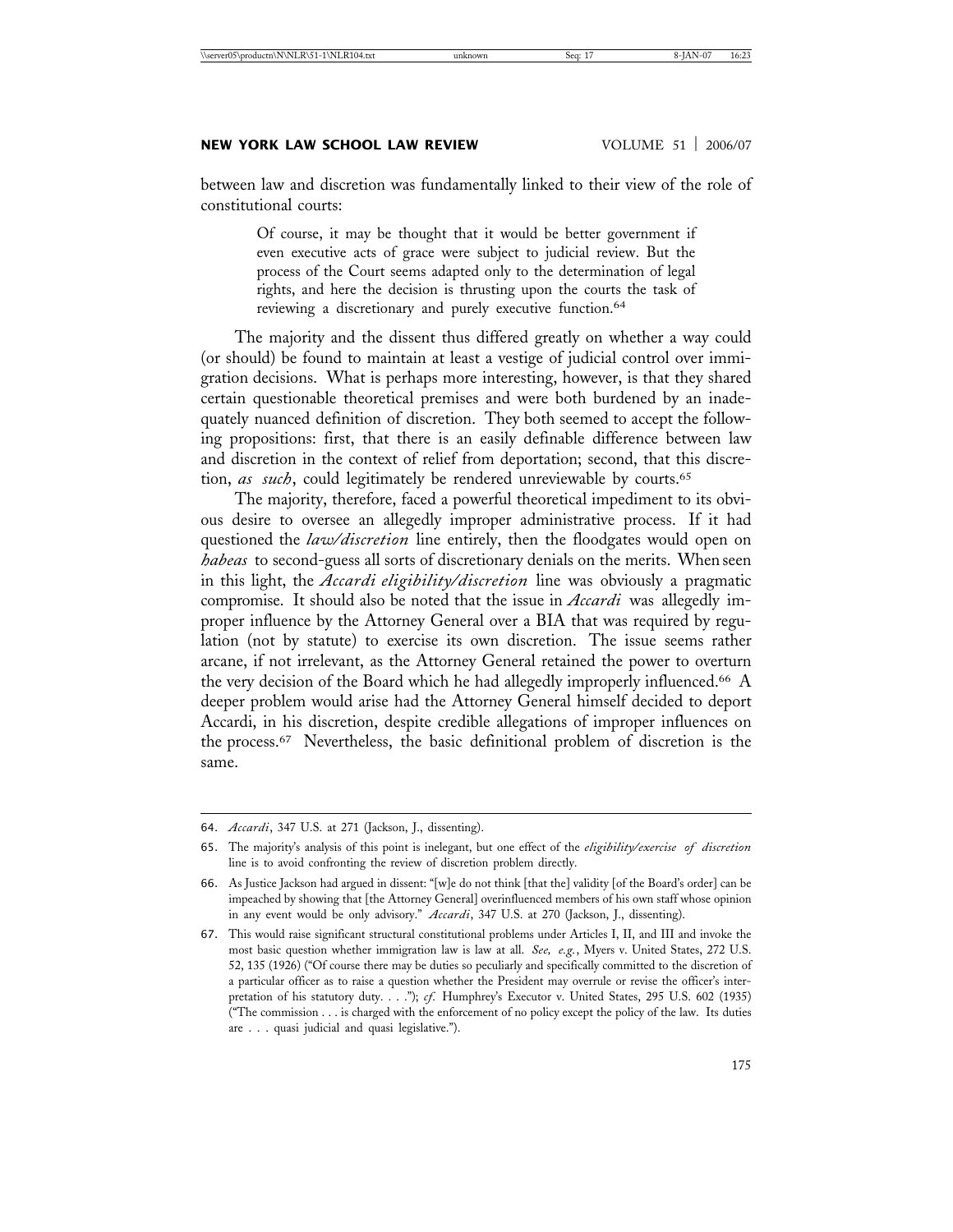The controversial implications of the *Accardi* doctrine were immediately clear, however, and the controversy remains strong today. Justice Scalia in his *St. Cyr* dissent, for example, asserted:

> [T]here is no authority whatever for the proposition that, at the time the Suspension Clause was ratified  $-$  or, for that matter, even for a century and a half thereafter — *habeas corpus* relief was available to compel the Executive's allegedly wrongful refusal to exercise discretion. . . . [W]hen, in [*Accardi*], the Warren Court held that the Attorney General's alleged refusal to exercise his discretion . . . could be reviewed on habeas . . . it did so without citation of any supporting authority . . . . 68

Such vituperative commentary seems somewhat odd, in light of the rather small real-world effects of the *Accardi* exception. Consider what happened, for example, to Accardi. On remand, the district court had found that the Board members "reached their individual and collective decision on the merits, free from any dictation or suggestion" and dismissed the writ.<sup>69</sup> The Second Circuit reversed, with one judge dissenting.<sup>70</sup> The majority held that the "Attorney General's statements [had] *unconsciously* influence[d] the Board members so that they felt obliged not to exercise their discretion and, without doing so, to decide against Accardi."71 The chief judge, concurring in the result, thought that the Supreme Court's prior opinion merely required Accardi to prove "that there was a list as alleged, that he was on it, and that this fact was known to the Board."72 The dissenting judge, however, read the Supreme Court's mandate to require that Accardi was entitled to a hearing on the question of "whether the Board's denial of discretionary relief represented its own untrammeled decision or one dictated by the Attorney General."73

The Supreme Court then went to some lengths to limit the possible implications of its prior holding, which the Court bemoaned, "appears to have conveyed a triplicity of meaning to the Court of Appeals."74 The Supreme Court agreed with the dissenting judge "both as to the interpretation of our prior opinion and

- 70. *See id.* at 88, 90.
- 71. *Id.* at 81.
- 72. *Id.* at 89 (Clark, C.J., concurring).
- 73. *Id.* at 90 (Harlan, J., dissenting).
- 74. Shaughnessy v. United States *ex rel* Accardi, 349 U.S. 280, 281 (1955).

<sup>68.</sup> *St. Cyr*, 533 U.S. at 344 (2001) (Scalia, J., dissenting). Gerald Neuman has suggested that *Accardi* was consistent with the rule being applied by the lower courts in other cases under the 1917 Immigration Act. Gerald L. Neuman, *Habeas Corpus, Executive Detention, and the Removal of Aliens*, 98 COLUM. L. REV. 961 (1998).

<sup>69.</sup> United States *ex rel.* Accardi v. Shaughnessy, 219 F.2d 77, 80 (2d Cir. 1955) (quoting Judge John. F. McGohey, presiding judge over the case on remand in the Southern District of New York).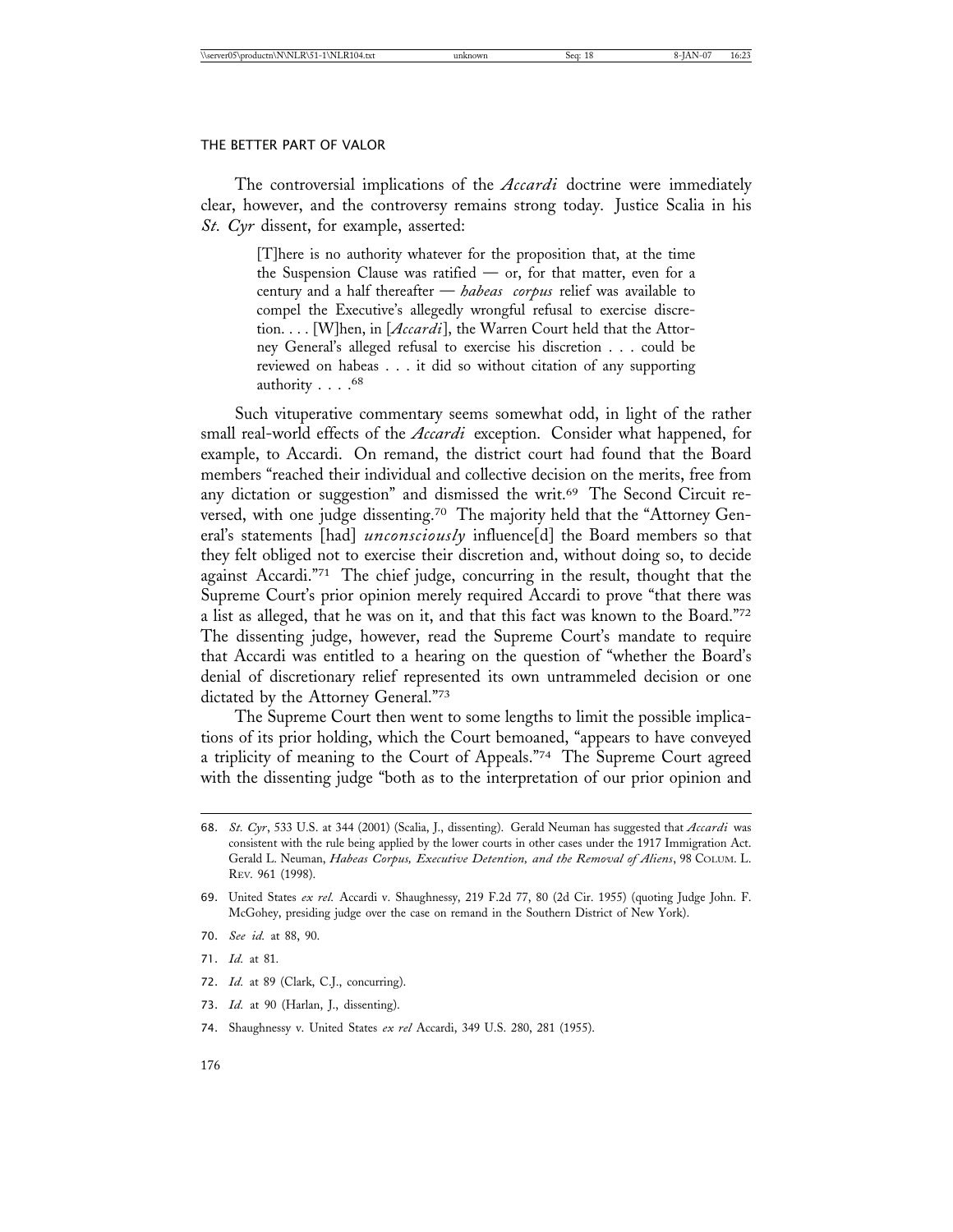its application to the facts of this case."75 In the end, Accardi lost: "We believe that Accardi has had the hearing required by our previous opinion and that he has failed to prove his case."76

The dissenters, Justices Black and Frankfurter, were still troubled by a system in which arbitrariness could be permissible. They noted that "a fair hearing by an impartial board has been established as a prerequisite to final exercise of discretion by the Attorney General."77

The *Accardi* doctrine, in sum, puts some, but not much, pressure on the government by affirming at least a possibility of judicial review where some textual basis exists — regulatory or statutory — for arguing that arbitrary executive action can be cabined. It is a highly deferential fail-safe mechanism derived from a rather blunt understanding of discretion.

Two other 1950s Supreme Court cases illustrate the depth of the problem of potentially unlimited executive discretion. In 1956, *Jay v. Boyd*, using the "matter of grace" formulation, achieved the strongest position on the unavailability of judicial review of the ultimate discretionary calculus.78 As the majority's 5-4 opinion put it, the law does not "restrict the considerations which may be relied upon or the procedure by which the discretion should be exercised."79 More generally, the majority wrote that, although there may be a right to a discretionary determination, "a grant thereof is manifestly not a matter of right under any circumstances, but rather is in all cases a matter of grace. Like probation or suspension of criminal sentence, it 'comes as an act of grace.'"80

The dissents in *Jay* were strident. Chief Justice Warren wrote: "In conscience, I cannot agree with the opinion of the majority. It sacrifices to form too much of the American spirit of fair play in both our judicial and administrative processes."81 Justice Black began his dissent by noting: "[T]his is a strange case in a country dedicated by its founders to the maintenance of liberty under law."82 And Justice Frankfurter, focusing more on the rule of administrative law, wrote that under the regulatory system developed by the Attorney General, "administrative arbitrariness is ruled out."83 Moreover, once the government, "invokes the aid of administrative law," then it must accept, "the presuppositions of a fair hearing."84 The Attorney General, wrote Justice Frankfurter, "cannot shelter

- 77. *Id.* at 288 (Black, J., dissenting).
- 78. 351 U.S. 345 (1956).
- 79. *Id.* at 354.
- 80. *Id.*
- 81. *Id.* at 361 (Warren, C.J., dissenting).
- 82. *Id.* at 362 (Black, J., dissenting).
- 83. *Id.* at 371 (Frankfurter, J., dissenting).
- 84. *Id.*

<sup>75.</sup> *Id.* at 283.

<sup>76.</sup> *Id.* at 284.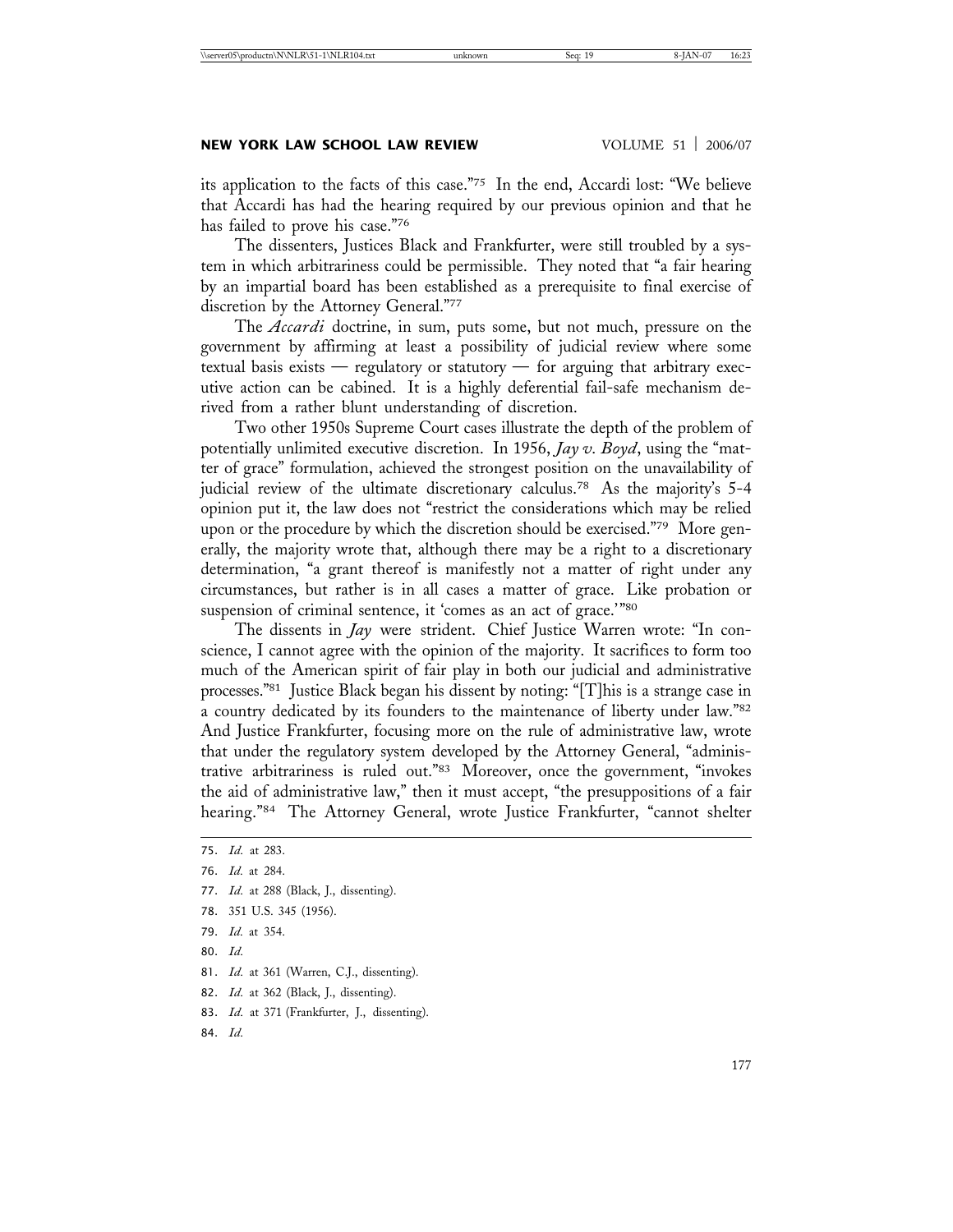himself behind the appearance of legal procedure — a system of administrative law — and yet infuse it with a denial of what is basic to such a system."85

Another case from the same era suggests a similar view in its majority opinion. In 1957, the Court, in *Hintopoulos v. Shaughnessy*, indicated that the door to the courthouse should not be completely closed simply because a decision was part of the discretion delegated to the Attorney General.86 The case, like *Jay v. Boyd*, involved a BIA discretionary denial of an application for suspension of deportation.87 The contention on a *habeas* petition was simply that the Board had abused its discretion. The district court, following Jerome Frank's earlier lead,88 offered reasoning that was subtly different from that of *Accardi*. 89 Although it was said to be well-established that "courts may not review the exercise of such discretion by the Attorney General," the opinion further explained that "they may interfere only where there has been *a clear abuse of discretion or a clear failure to exercise discretion* . . . the Court can do no more than to require that the discretion be properly exercised."90 This requirement of "proper exercise" thus merged three separate ideas: (1) courts should not generally second-guess substantive discretionary decisions on the merits; (2) *unless* there has been a *clear abuse*; or (3) a *failure to exercise* discretion.

The Second Circuit affirmed.91 Its formulation of the applicable standard of review was highly deferential. But it, too, preserved some possibility of review of the ultimate exercise of discretion, using the idea of "arbitrary or illegal consideration": "[T]he Board has untrammeled discretion to grant or withhold a suspension. Only if the discretion is shown to have been formulated on arbitrary or illegal consideration may the courts interfere."92

In other words, even "untrammeled discretion" does not necessarily mean absolute jurisdictional preclusion. The court, as the Supreme Court would in *Jay*, analogized discretionary relief from deportation to the power of a judge to suspend execution of a sentence or of the President to pardon a convict. But even this did not completely insulate it from review: "[I]t is a matter of grace, over which courts have no review, *unless . . . it affirmatively appears that the denial has been actuated by considerations that Congress could not have intended to make relevant*."93

- 89. United States *ex rel.* Hintopoulos v. Shaughnessy, 133 F. Supp. 433, 434 (S.D.N.Y. 1955).
- 90. *Id.* (citations omitted; emphasis added).
- 91. United States *ex rel.* Hintopoulos v. Shaughnessy, 233 F.2d 705 (2d Cir. 1956).
- 92. *Id.* at 708.
- 93. *Id.* at 709 (citing United States *ex rel.* Kaloudis v. Shaughnessy, 180 F.2d 489, 491 (2d Cir. 1950) (emphasis added)).

<sup>85.</sup> *Id.* at 372.

<sup>86.</sup> 353 U.S. 72 (1957).

<sup>87.</sup> *Id.* at 75.

<sup>88.</sup> *See* United States *ex rel.* Adel v. Shaughnessy*,* 183 F.2d 371 (2d Cir. 1950).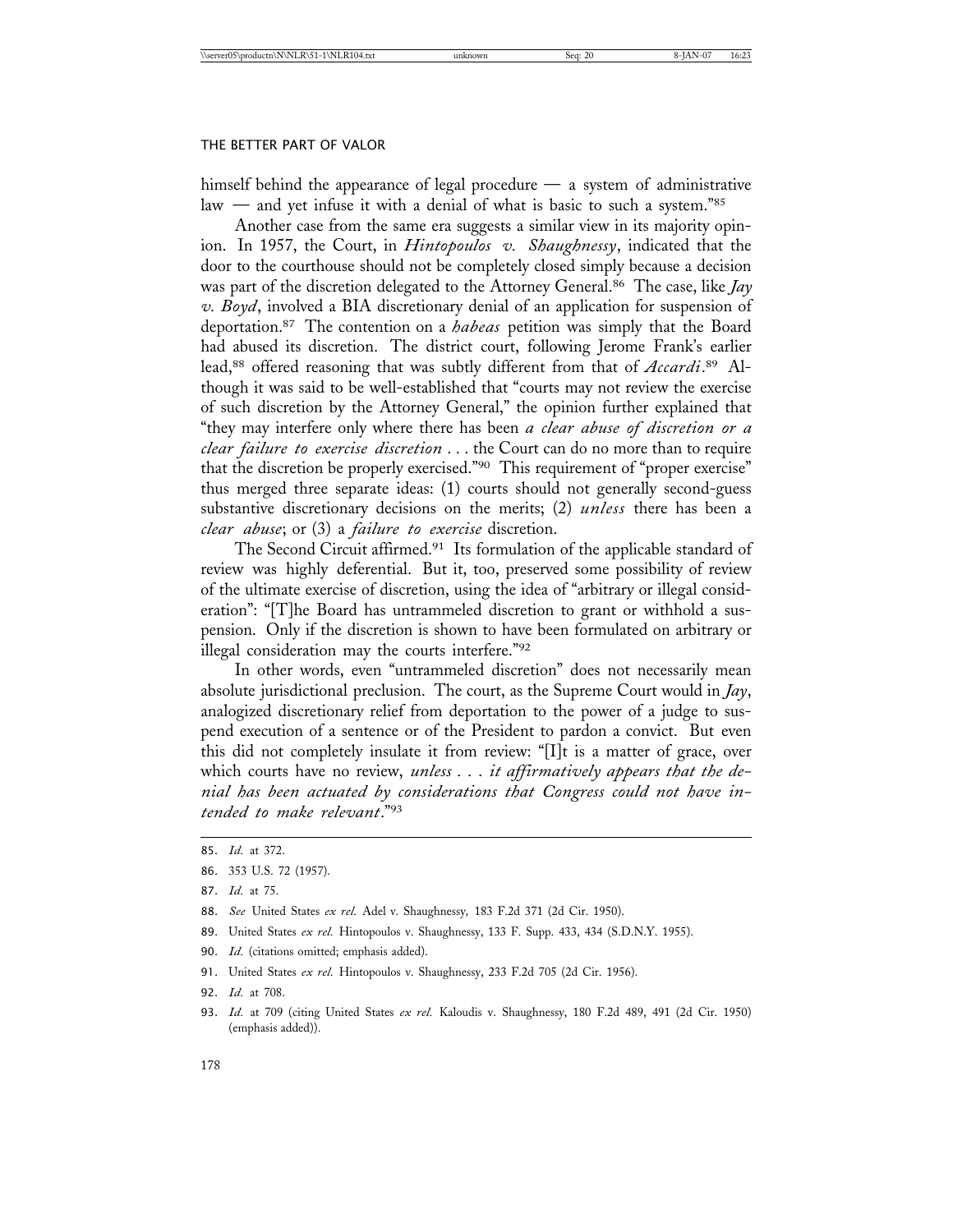# **NEW YORK LAW SCHOOL LAW REVIEW WOLUME 51 | 2006/07**

The Supreme Court, in *Hintopoulos*, confirmed that *habeas* courts could review the *legal interpretive discretion* of the Board to determine eligibility.94 The Court held that "it is clear from the record that the Board applied the correct legal standards in deciding whether petitioners met the statutory prerequisites for suspension of deportation."<sup>95</sup> Though suspension was again said to be "a matter of discretion and of administrative grace," the opinion continued, "[n]or can we say that it was abuse of discretion to withhold relief in this case."<sup>96</sup> Indeed, Justice Harlan applied a relatively straightforward "abuse of discretion" and "arbitrary and capricious" test on habeas review.<sup>97</sup> The opinion states that "the reasons relied on by the Hearing Officer and the Board . . . were neither capricious nor arbitrary."98

Thus, these 1950s cases present the very same continuum facing courts today. Is discretion, like "grace," simply unreviewable? Is the *eligibility/discretion* line workable? Or does *Hintopoulos* suggest a more fluid, more realistic approach?

Professor Gerald Neuman has suggested that a statute or regulation may confer a "right" to consideration for discretionary relief, in which case, "an arbitrary refusal even to consider exercising discretion, or a legally erroneous finding of ineligibility, would deprive the alien of that limited right, and could render a resulting removal order unlawful."99 The first part of this formulation — that the refusal to exercise discretion must be reviewable — certainly seems unproblematic, if the refusal is obvious. If the agency simply were to refuse to consider apparently eligible cases, one can easily envision a successful court challenge. Similarly, if the alleged ground of denial were a clearly unconstitutional one, for example, race, then the REAL ID Act and the fundamental responsibility of constitutional courts appears to warrant judicial review.100 Finally, as in *Accardi,* the alleged intrusion of unauthorized outside influence ought not to evade review.

But the meaning of the term "discretion" remains unclear as one considers how Professor Neuman, pre-*St. Cyr*, saw what the future might hold. "Scrutiny . . . would not, however, include the intrusive substantive evaluations that courts have performed under the APA abuse of discretion standard."<sup>101</sup> Fair enough,

<sup>94.</sup> *See generally* Kanstroom, *supra* note 5 (proposing taxonomy of discretion).

<sup>95.</sup> *Hintopoulos*, 353 U.S. at 77.

<sup>96.</sup> *Id.*

<sup>97.</sup> *Id.*

<sup>98.</sup> *Id.*

<sup>99.</sup> Neuman, *supra* note 68, at 1055 (citations omitted). Neuman cites as examples of this sort of review: admission of unaccompanied children, admission of former residents under the seventh proviso, and suspension of deportation.

<sup>100.</sup> *American-Arab Anti-Discrimination Comm.*, 525 U.S. at 485, may give pause, however.

<sup>101.</sup> Neuman, *supra* note 68, at 1057.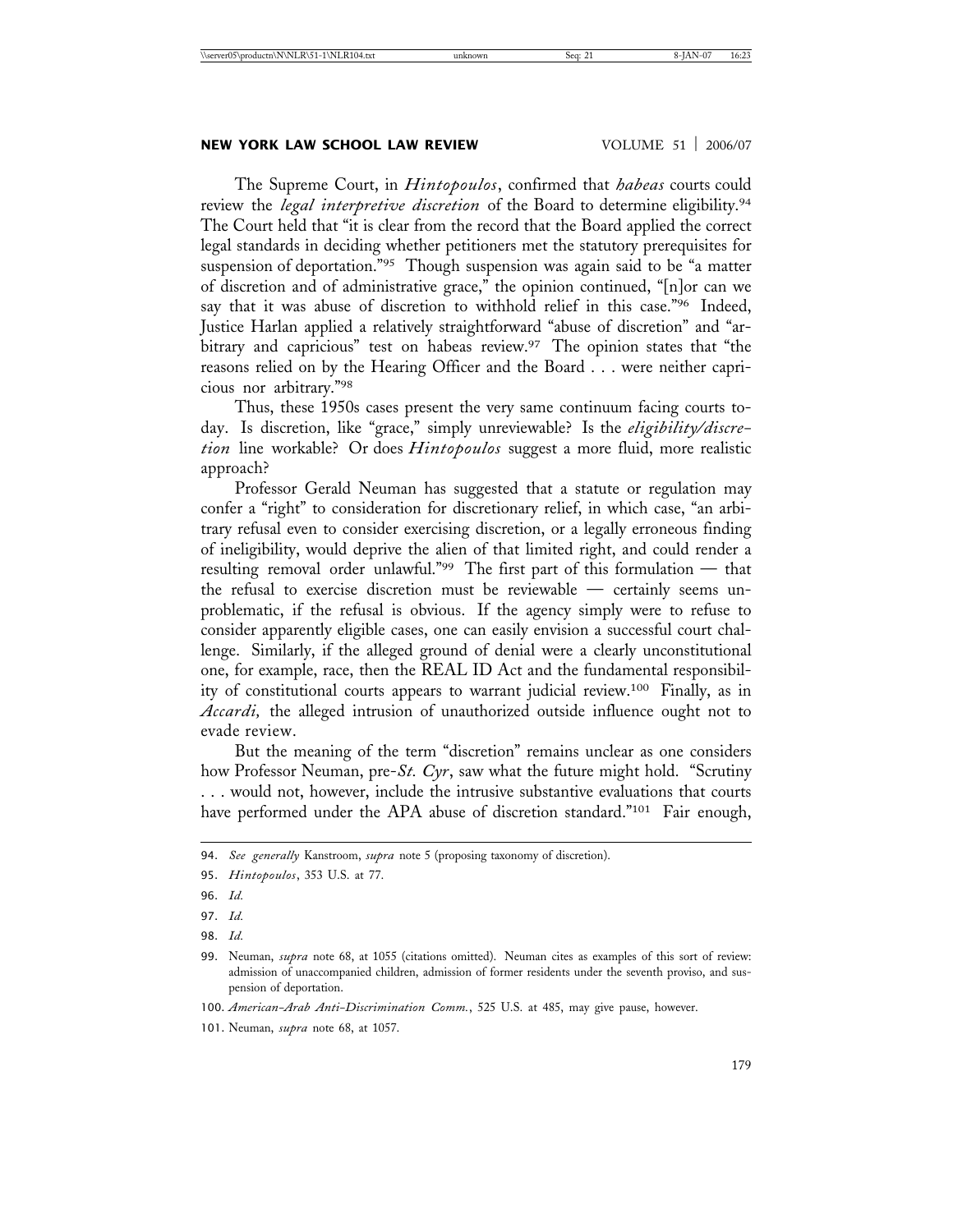some of those evaluations were pretty intrusive. But can *all* scrutiny of arbitrary and capricious action be eliminated by jurisdictional statutes? Implicit values of regularity, consistency, transparency, and separation of powers (not to mention justice) undoubtedly inspired Justice Harlan to assume in *Hintopoulos* that some potential for review — even of the ultimate exercise of discretion — must remain. Those values remain strong. To be sure, what one ends up with is not so formally clear as the *Accardi* line; it is more a general attitude than a bright line. But in times such as these of muscular assertions of executive power, it is a very important attitude to preserve.

What we need is a richer, more complex theory of the rule of law and discretion in immigration law. The dichotomies used by courts offer superficial order but little more than that. One can imagine any number of Mad Hatter scenarios that illustrate the point as to any of the listed dichotomies. What if, on remand, the agency said to St. Cyr: "Okay, we have to let you apply, but we now deny your case because: (1) It's Tuesday; (2) You are not a white European; or (3) It's our discretion and we don't have to give you a reason."

As Judge Friendly once noted, discretion that "'is not subject to the restraint of the obligation of reasoned decision and hence of reasoned elaboration of a fabric of doctrine governing successive decisions'" is the "rare — some say non-existent — case" where "review for 'abuse' may be precluded."102

The congressional delegation of discretionary authority in immigration law is exceedingly broad and in some cases standardless. But this does not necessarily mean that the judiciary should — or may — cede the field completely to administrative actors. The attempt by the drafters of the REAL ID Act to differentiate law from discretion for jurisdictional purposes without better definition is theoretically unsound and will therefore, one hopes, have little effect.

#### **III. JUDICIAL CONSTRUCTION OF DISCRETION PRE- AND POST REAL ID ACT**

# *A. Conflicting Visions*

One way to test the hypothesis that the REAL ID Act will have less impact than one might expect is to note how courts divide over how to differentiate reviewable law from unreviewable discretion. As to what kind of immigration decisions were discretionary and thus non-reviewable under former (pre-REAL ID Act) 8 U.S.C. § 1252(a)(2)(B), two main schools of thought emerged.103 The majority rule was that the decision simply had to be "discretionary in nature" under §§ 1151-1378 to be jurisdictionally precluded. An alternative model, however, which is more protective of the court's jurisdiction, is that the decision

<sup>102.</sup> Wong Wing Hang v. Immigration & Naturalization Service, 360 F.2d 715, 718 (2d Cir. 1966) (citing HART & SACKS, *supra* note 23, at 175–77); *see also* Raoul Berger, *Administrative Arbitrariness and Judicial Review*, 65 COLUM. L. REV. 55 (1965); Raoul Berger, *Administrative Arbitrariness – A Reply to Professor Davis*, 114 U. PA. L. REV. 783 (1966).

<sup>103.</sup> *See* Zhu v. Gonzalez, 411 F.3d 292, 294–95 (D.C. Cir. 2005).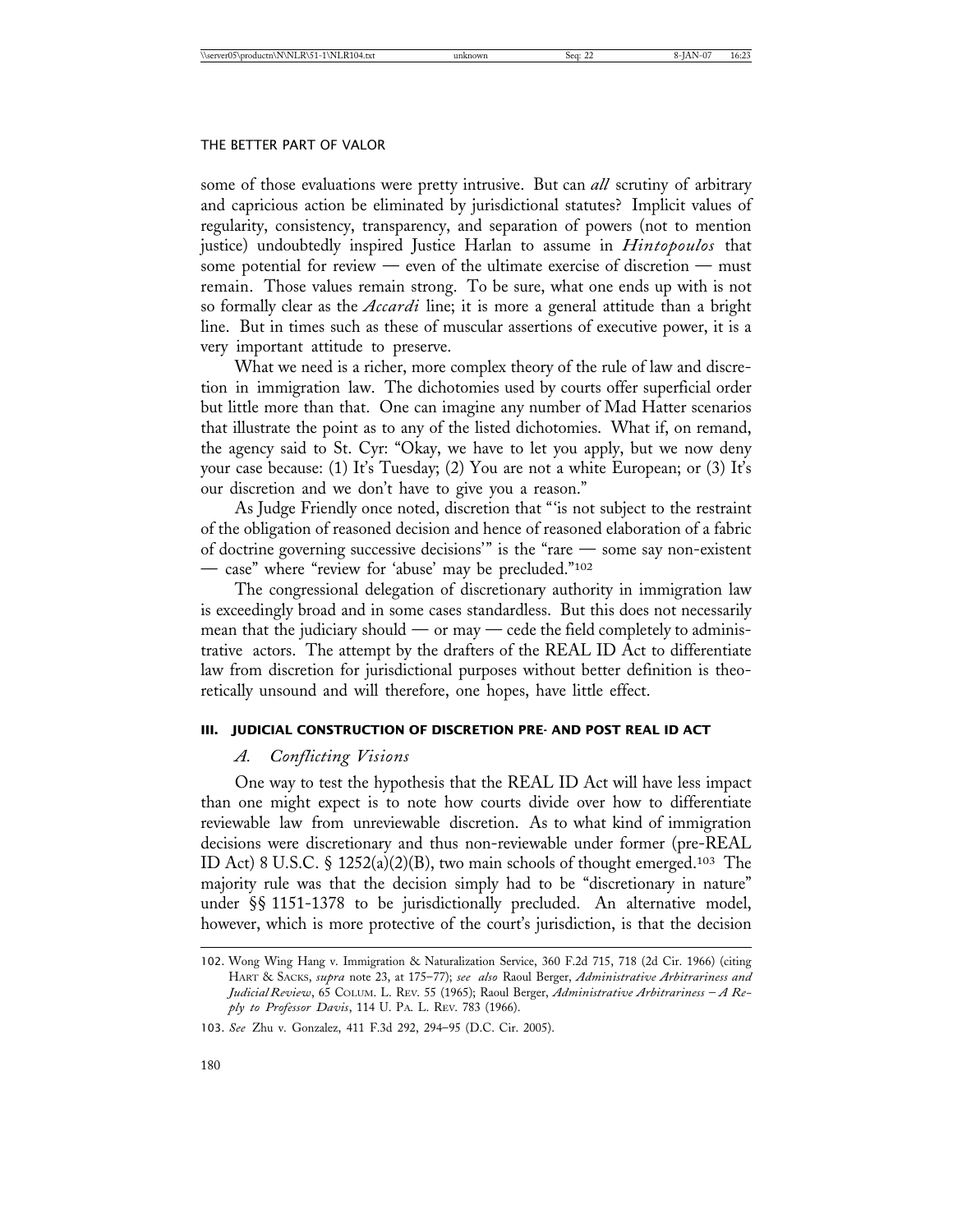must be left, "entirely within the judgment or conscience" of the Attorney General. Essentially, this means that such acts are matters of "pure discretion," as opposed to "discretion guided by legal standards."104

Under the majority approach, the complete acceptance of the *law/discretion* dichotomy masks considerable complexity. What does "discretionary in nature" mean in a statute that has been built by accretion over more than a century and that contains a *melange* of signifiers of discretion? For example, in *El-Khader v. Monica*, the Seventh Circuit relied on the language of the relevant statute, 8 U.S.C. § 1155, which contained the permissive word "may," the temporal phrase, "at any time," and the subjective phrase, "for what he deems," ("the Attorney General may, at any time, for what he deems to be good and sufficient cause, revoke").105 The court concluded that this language plainly signified a discretionary decision of the type for which there should be no judicial review.106 Many statutory sections do not contain such multiple discretionary language, however. Still, the D.C. Circuit found no jurisdiction in a case involving applications for so-called national interest waivers of the labor certification requirement.<sup>107</sup> The court found that the waiver decision was within the Attorney General's discretion, even though the relevant statutory language did not use the term "discretion."108 The waiver statute did, however, use terms (primarily the word, "may") that made it sufficiently clear to the court that waivers were discretionary.<sup>109</sup> The court also focused on the last clause of  $\S$  1252(a)(2)(B)(ii), which contains an exception to the rule against judicial review for "any . . . decision . . . granting . . . relief under section 1158(a) [asylum claims]."110 Noting that "discretion" does not appear in  $\S 1158(a)$  — but breezily ignoring the special nature of asylum claims, the statute's use of the word "may," and Supreme Court caselaw that had made clear that asylum is discretionary — the court held that, " $[t]$ he exception . . . establishes that a decision may be 'specified . . . to be in the discretion of the Attorney General' even if the grant of authority to make that decision does not use the word 'discretion.'"111

In the 2003 *Spencer Enterprises* case, the Ninth Circuit determined that it had jurisdiction to review the Attorney General's decisions, "where his or her exercise of discretion is guided by the application of legal standards to the facts in

104. *E.g.*, Spencer Enterprises, Inc. v. United States, 345 F.3d 683 (9th Cir. 2003).

106. *Id.*

<sup>105.</sup> 366 F.3d 562, 567 (7th Cir. 2004).

<sup>107.</sup> *Zhu*, 411 F.3d at 294.

<sup>108.</sup> *Id.* at 294–95.

<sup>109.</sup> *Id.*

<sup>110.</sup> *Id.* at 294.

<sup>111.</sup> *Id.* at 295.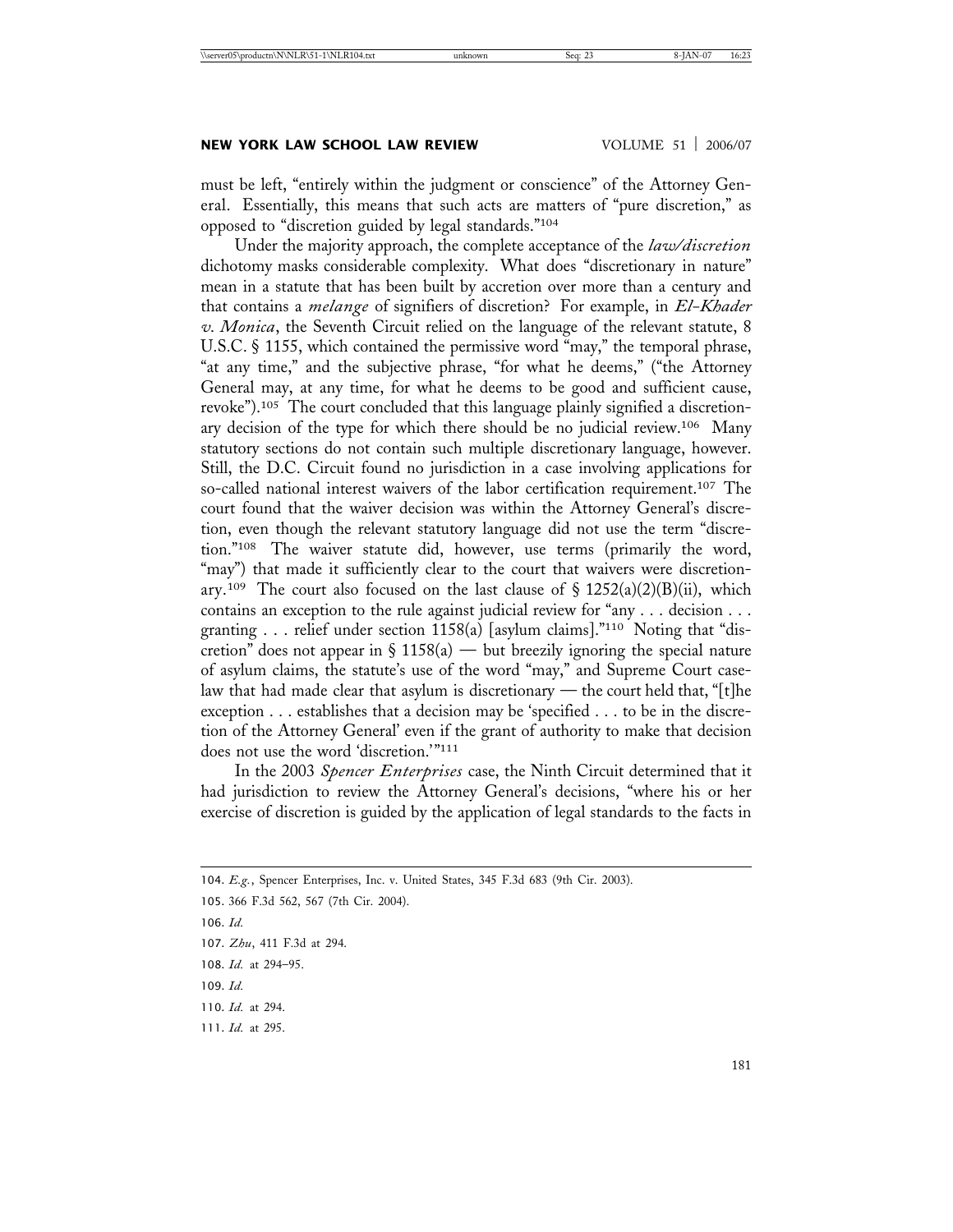question."<sup>112</sup> The case involved the (former)<sup>113</sup> INS's denial of an immigrant investor visa petition.114 The court found — and both parties conceded — that neither the Administrative Procedure Act nor 8 U.S.C. § 1252(a)(2)(B)(ii) precluded judicial review because the statutory framework provided meaningful standards by which to review the INS's action.<sup>115</sup> The authority to issue such a visa was not specified by any statute to be discretionary. The jurisdictional victory was pyrrhic, however, as the denial of the petition was held not arbitrary, capricious, or an abuse of discretion.116

The *Spencer* court engaged in a close statutory interpretive process to limit the reach of the jurisdictional preclusion, distinguishing IIRIRA's transitional rules, which govern cases pending at the time IIRIRA was enacted.117 The transitional rules withdrew jurisdiction over "any discretionary decision" made pursuant to several enumerated sections of the INA.118 In 1997, in *Kalaw v. INS*, the Ninth Circuit had interpreted the transitional rules to preclude review of several types of "discretionary" decisions: those that had previously been "reviewed for an abuse of discretion," those that were "by the express terms of [a] statute . . . discretionary determinations," and those that were "wholly discretionary."119 (Bear in mind, however, that habeas petitions in the district court were not necessarily so precluded at that time.)

Now, however, the Ninth Circuit saw a different congressional intent: the language of  $\S 1252(a)(2)(B)(ii)$  was "sufficiently distinct from the language of the transitional rules to compel a different interpretation."120 This section referred not to "discretionary decisions," as did the transitional rules, but to "acts the authority for which is specified under the INA to be discretionary." The court felt compelled to assume that this difference in language was legally significant. "If Congress had intended to withdraw jurisdiction over all 'discretionary decisions,' it would have used the same language found in the transitional rules."121

- 114. *Spencer*, 345 F.3d at 686.
- 115. *Id.* at 689.
- 116. *Id.* at 694–95.
- 117. *Id.* at 689.
- 118. IIRIRA § 309(c)(4)(E), 110 Stat. at 3009–626.
- 119. 133 F.3d 1147, 1151–52 (9th Cir. 1997) (citing Torres-Guzman v. INS, 804 F.2d 531, 533 (9th Cir. 1986)).
- 120. *Spencer,* 345 F.3d at 689.
- 121. *Id.*

<sup>112.</sup> *See Spencer*, 345 F.3d at 690–91 (examining various types of decisions which the Attorney General had "the ultimate discretionary authority to make, by either granting or withholding relief").

<sup>113.</sup> As of March 1, 2003, the Immigration and Naturalization Service ceased to exist, as most of its functions were transferred to the Bureau of Border Security and the Bureau of Citizenship and Immigration Services. *See* Homeland Security Act of 2002, Pub. L. No. 107–296, 116 Stat. 2135.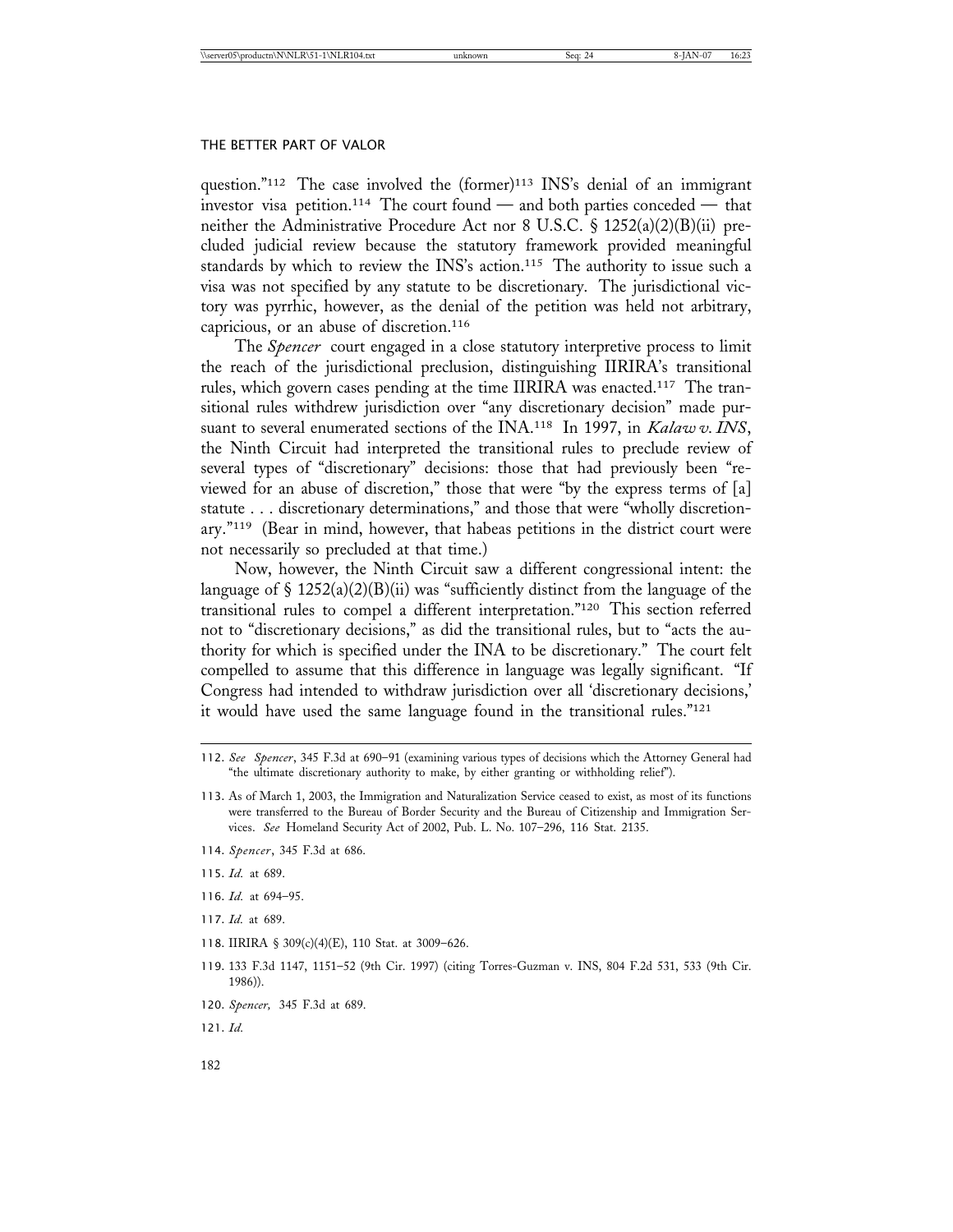The court found that the language of  $\S 1252(a)(2)(B)(ii)$  differed from the transitional rules in at least two ways.122 First, the language of § 1252(a)(2)(B)(ii) required that the discretionary authority be "specified" under the INA. "Specify," according to the court, means "to mention specifically."123 Thus, the language of the statute in question must provide the discretionary authority. Second, the statute required that the "authority . . . be in the discretion of the Attorney General."124 "Authority," said the court, may be defined as the "right to exercise powers; to implement and enforce laws . . . to command; to judge."125 "Discretion" means the power to act "according to [one's] own understanding and conscience."126 From this, the court distinguished *interpretive* from "pure" discretion. It held that "if the authority for a particular act is in the discretion of the Attorney General" then this meant that "the right or power to act is entirely within his or her judgment or conscience."127 Such acts were said to be "matters of pure discretion, rather than discretion guided by legal standards."<sup>128</sup>

The court recognized that its interpretation of  $\S$  1252(a)(2)(B)(ii) was virtually identical to the interpretation of "committed to agency discretion by law" under APA section 701(a)(2).<sup>129</sup> "'[T]he rule against redundancy,' however, is only 'one rule of construction among many,' and 'does not necessarily have the strength to turn a tide of good cause to come out the other way . . . .'"130 To avoid this problem, in any event, the court determined that the two provisions were not identical, because §  $1252(a)(2)(B)(ii)$  withdraws jurisdiction wherever discretionary authority is "specified" by statute, whereas, under the APA, "even a decision that is wholly discretionary by statute may be reviewed if regulations or agency practice provide standards by which an agency's conduct may be judged."<sup>131</sup> The court said that under  $\S 1252(a)(2)(B)(ii)$ , if the statute specifies that the decision is wholly discretionary, regulations or agency practice will not make the decision reviewable.132

125. *Id.*

127. *Spencer*, 345 F.3d at 690.

129. *Id.* at 690–91.

<sup>122.</sup> *Id.*

<sup>123.</sup> *Id.*

<sup>124.</sup> *Id.* at 690.

<sup>126.</sup> *Id.* (citing *Accardi*, 347 U.S. at 267).

<sup>128.</sup> *Id.*

<sup>130.</sup> *Id.* at 691 (citing Gutierrez v. Ada, 528 U.S. 250, 258 (2000)); *cf.* Kungys v. United States, 485 U.S. 759, 778 (1988) (it is a "cardinal rule of statutory interpretation that no provision should be construed to be entirely redundant").

<sup>131.</sup> *Spencer*, 345 F.3d at 691.

<sup>132.</sup> *Id.* There might still remain the due process issue of an agency deviating from its own regulations, however.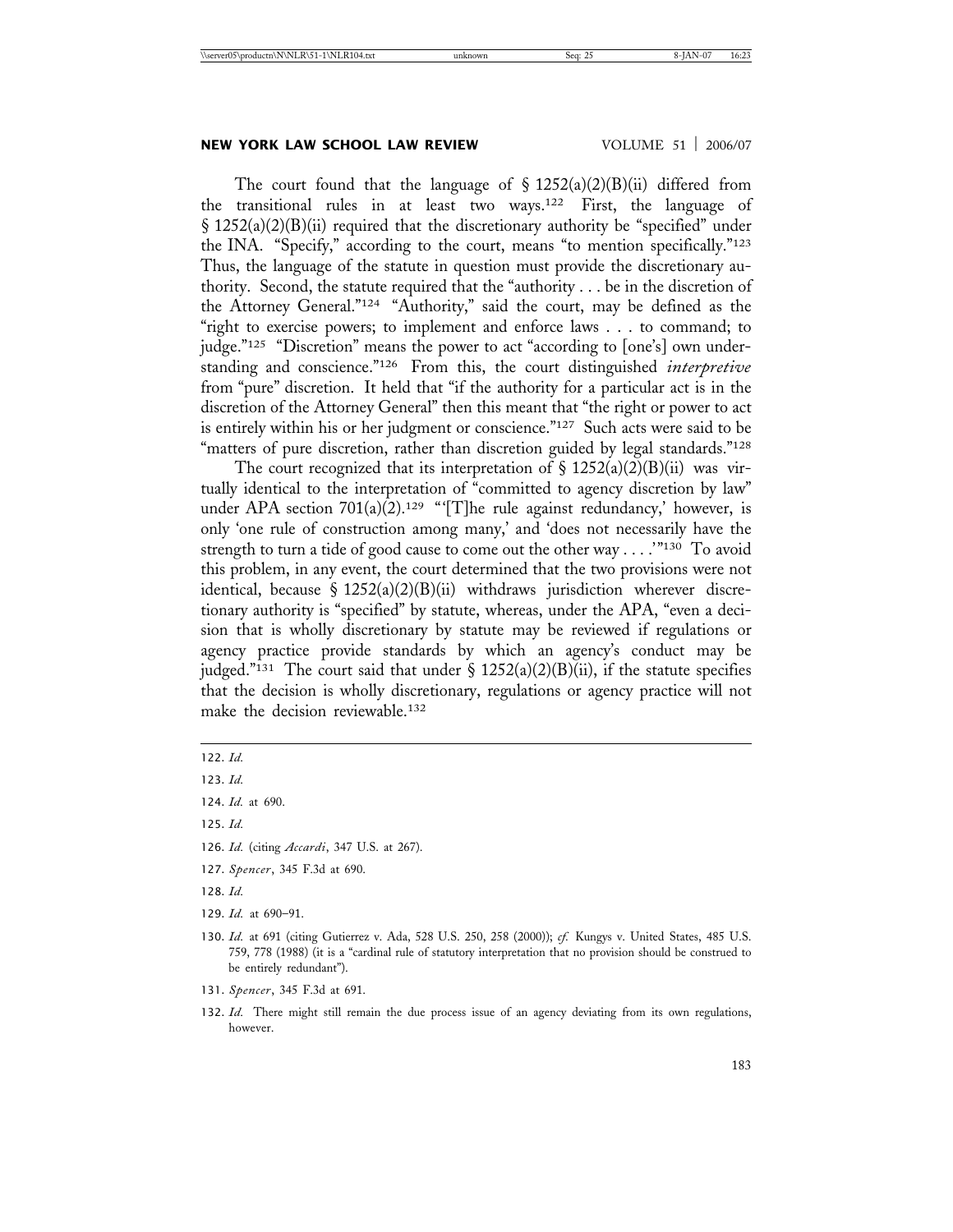The *Spencer Enterprises* approach would seem to require re-consideration of some earlier Ninth Circuit cases. In *Romero-Torres v. Ashcroft*, for example, the Ninth Circuit had concluded that it lacked jurisdiction to review the BIA's determination that a non-citizen had failed to satisfy the "exceptional and extremely unusual hardship" requirement for cancellation of removal under 8 U.S.C. § 1229(b)(1) because the ultimate determination depended on a "value judgment" of the Attorney General.<sup>133</sup> In another case,<sup>134</sup> a Ninth Circuit panel had decided that it lacked jurisdiction over an appeal of the BIA's denial of withholding of removal because the decision to deny withholding "was based upon the Attorney General's discretion, pursuant to § 1231(b)(3)(B)(ii), 'to determine whether an aggravated felony conviction resulting in a sentence of less than 5 years is a particularly serious crime.'"135

The effect of the *Spencer Enterprises* approach can be seen in a later case involving the revocation of a visa.136 The immigration statute provides, in relevant part, that the Attorney General "may, at any time, for what he deems to be good and sufficient cause, revoke the approval of any petition [for an immigrant visa]."137 Is this discretionary, so as to preclude jurisdiction? Under the D.C. Circuit method, the answer would likely be affirmative. The Ninth Circuit, however, arrived at the opposite conclusion: "To put a purely subjective construction on the statute is to render the words 'good and sufficient cause' meaningless."138

In any event, said the court, prior case-law had made clear that the authority of the Attorney General to revoke visa petitions "is bounded by objective criteria."139 Thus, "we are bound to the narrower interpretation, in which 'good and sufficient cause' refers to a meaningful standard that the Attorney General may

- 135. *Id.* (quoting *In re* S-S-, 22 I. & N. Dec. 458, II. B (no page cite available) (B.I.A. Jan. 21, 1999)).
- 136. Ana Int'l v. Way, 393 F.3d 886 (9th Cir. 2004).
- 137. 8 U.S.C. § 1155. In 2004, this statute was amended so that "Attorney General" was struck out, and "Secretary of Homeland Security" was inserted. *Id.*
- 138. *Ana Int'l*, 393 F.3d at 893. Inquiry of this type, however, quickly becomes rather metaphysical: The search for meaning is not well-served by carving the phrase into discrete components, counting up the permissive bits and the constraining bits and tallying the score. Rather, the key to understanding the provision is to look holistically at the language . . . . What does it mean to deem something to be a good and sufficient cause? Is it to decide the general principles under which individual decisions to revoke a visa should be made? Or is it to identify, in a particular case, the specific factual ground upon which a particular visa is to be revoked? *Id.* at 894.
- 139. *Id.* (citing Tongatapu Woodcraft Hawaii, Ltd. v. Feldman*,* 736 F.2d 1305 (9th Cir. 1984) (holding that § 1155 furnishes a meaningful legal standard)); Matter of Tawfik, 20 I. & N. Dec. 166 (B.I.A. 1990) (concluding that a visa is revoked "for 'good and sufficient cause' when the evidence of record at the time of issuance . . . would warrant a denial of the visa petition").

<sup>133.</sup> 327 F.3d 887, 891–92 (9th Cir. 2003).

<sup>134.</sup> Matsuk v. INS, 247 F.3d 999, 1002 (9th Cir. 2001).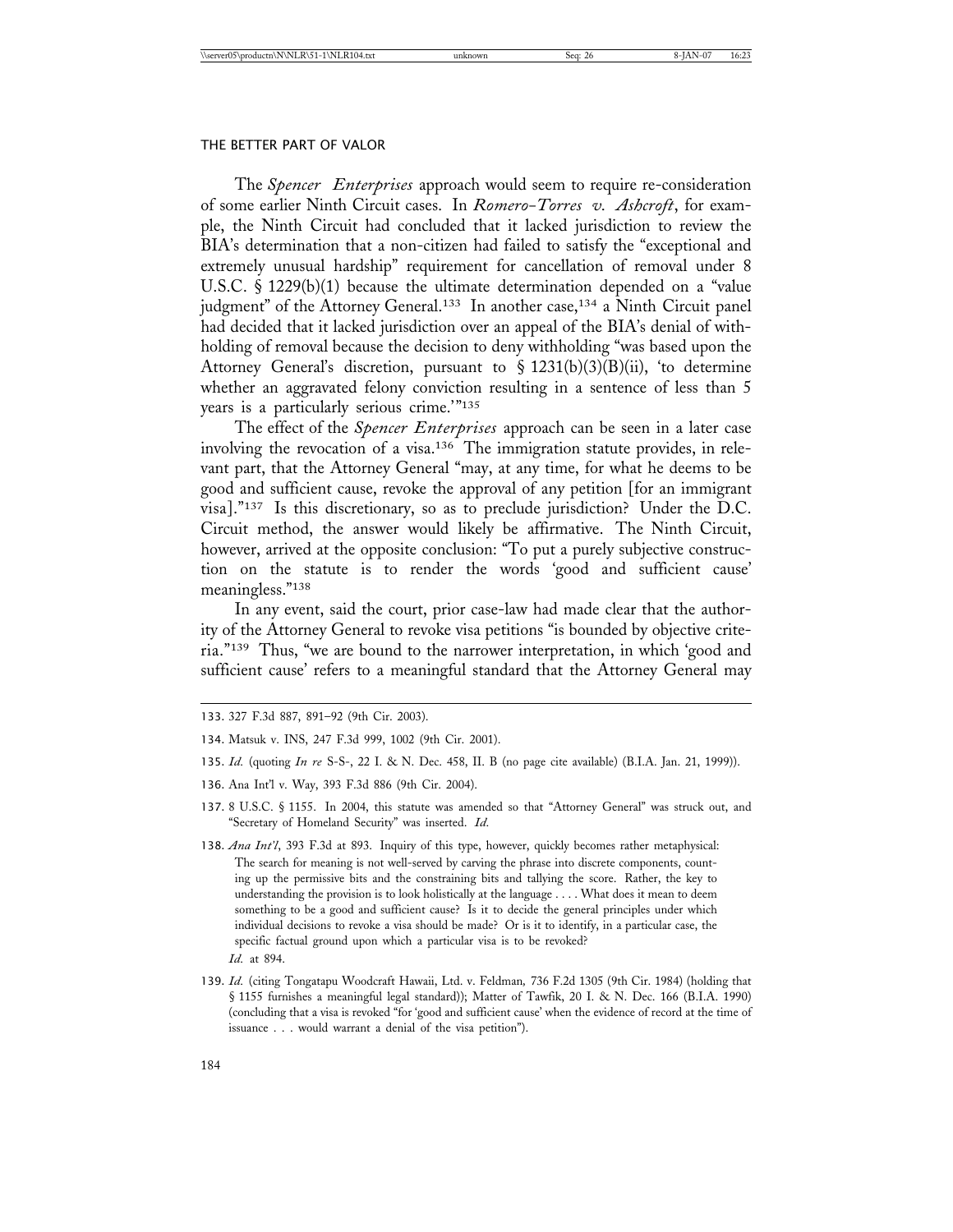# **NEW YORK LAW SCHOOL LAW REVIEW VOLUME 51 | 2006/07**

'deem' applicable or inapplicable in a particular case, but which he does not manufacture anew in every new instance."140 The court asserted that if the Attorney General relies upon "discrete legal classifications of an individual or an act to reach a decision," then the meaning of such classification would remain reviewable, even if the decision involves "a certain measure of discretion."141 One could hardly find a better example of how the use of the rigid *law/discretion* dichotomy in statutes inspires rather strained judicial reasoning (albeit in the service of admirable goals) in particular cases.

The question of *law/exercise of discretion* and the *eligibility/discretion* lines retain vigor in other circuits. Consider the recent First Circuit case of *Succar v. Ashcroft.*142 Succar was held by the agency to be ineligible, per 8 C.F.R. § 245.1(c)(8), to apply for adjustment of status to become a lawful permanent resident.143 The BIA concurred with an immigration judge ("IJ") that he was ineligible for adjustment of status because he was "an arriving alien."144 The regulation precluded applications for adjustment from the entire category of noncitizens who had been granted parole status and placed in removal proceedings.145 Succar had applied for asylum, an asylum pre-screening officer had determined that he had a credible fear of persecution, and he was "paroled" into the

- 142. 394 F.3d 8 (1st Cir. 2005).
- 143. *Id.* at 11.
- 144. *Id.* at 12 n.3.
- 145. The purpose of parole is to permit a non-citizen to enter the United States temporarily while investigation of eligibility for admission takes place. *See* 8 U.S.C. § 1182(d)(5)(A). The statute authorizes the Attorney General to allow parole "temporarily under such conditions as he may prescribe only on a case-by-case basis for urgent humanitarian reasons or significant public benefit." *Id.* The Attorney General has promulgated parole regulations. *See* 8 C.F.R. § 212.5. Non-citizens can be paroled for urgent humanitarian reasons or significant public benefit "provided the aliens present neither a security risk nor a risk of absconding." 8 C.F.R. § 212.5(b). There are several types of parole. The most common type is known as "port of entry parole." *See* DEP'T OF HOMELAND SEC., OFFICE OF IMMIGRATION STATISTICS, 2003 YEARBOOK OF IMMIGRATION STATISTICS 83 (2004), *available at* http://www.uscis.gov/graphics/shared/ statistics/archives/index.htm. "Advance parole" is a second type; it is issued to a non-citizen residing in the United States who has an unexpected need to travel abroad and whose conditions of stay do not otherwise allow for readmission to the United States. *Id.* "Deferred inspection parole" is conferred by an immigration inspector when a non-citizen appears with documentation, but after preliminary examination some questions remain about admissibility. *Id.* "Humanitarian parole" is granted in instances of medical emergency; "public interest parole" is granted for non-citizens participating in legal proceedings; and "overseas parole" may be granted to individuals while they are in their home country to allow them to enter the United States. *Id.*

<sup>140.</sup> *Ana Int'l*, 393 F.3d at 894. The court also noted that the decision to revoke the visa also implicated INA section 1101(a)(44), which defines the notion of "managerial capacity" upon which the decision relied. The subsection provides detailed criteria for determining, for any purpose governed by another section of the immigration law, whether someone is employed in a managerial capacity. *Id.* at 895.

<sup>141.</sup> *Id.*; *see also* Nakamoto v. Ashcroft, 363 F.3d 874, 878 (9th Cir. 2004) (holding that under § 1252(a)(2)(B)(ii), a partially discretionary removal decision based on "whether a petitioner committed marriage fraud is not a decision the authority for which is specified under the INA to be entirely discretionary").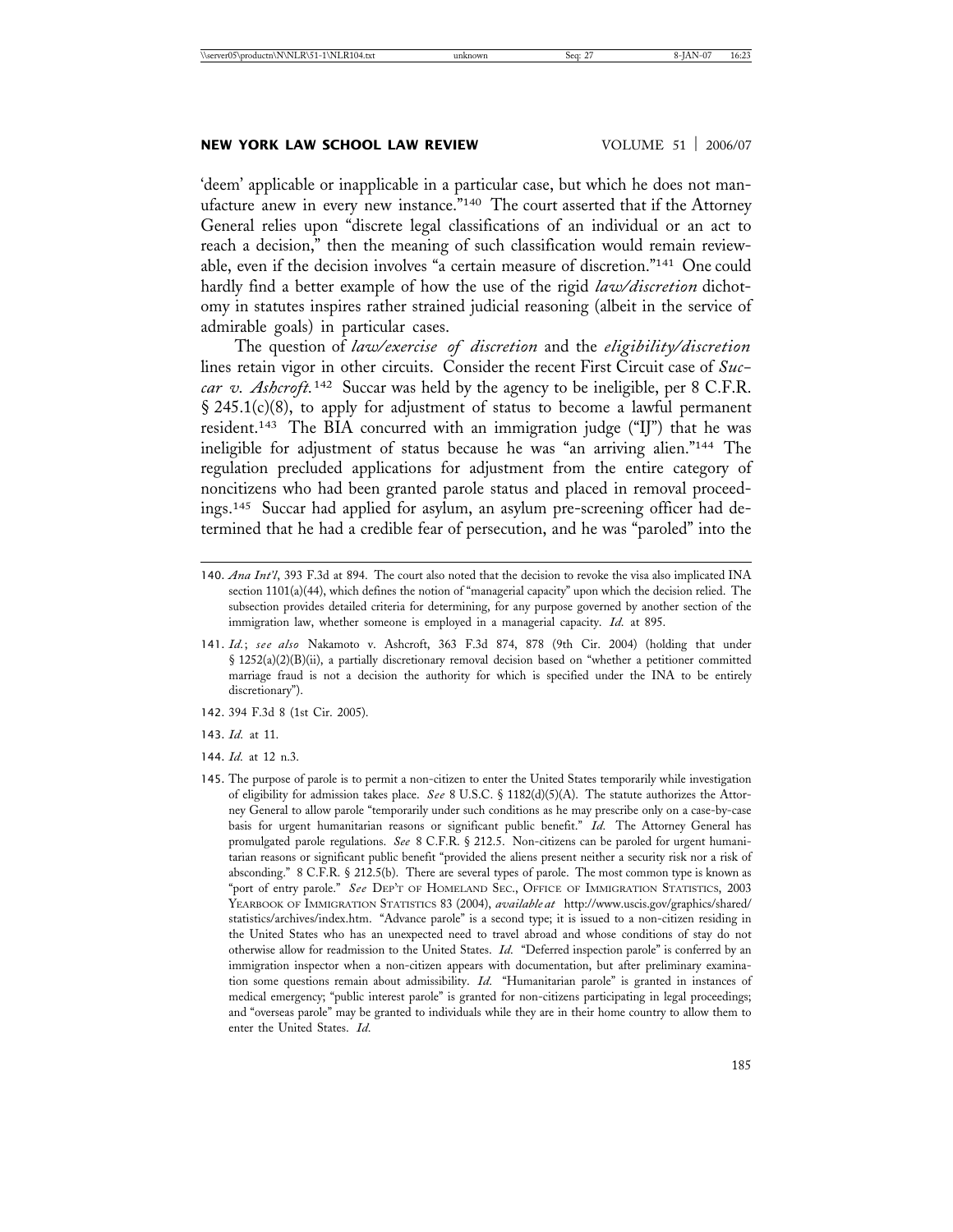United States.146 The IJ denied his request for asylum.147 While his appeal was pending before the BIA, he married a United States citizen and applied for adjustment of status to a permanent resident.<sup>148</sup>

The government argued that the whole matter was discretionary and therefore not subject to judicial review.<sup>149</sup> As described by the court, the argument was that, "since [the Attorney General] has been given ultimate discretion to deny adjustment of status after application, the validity of the regulation is itself not subject to judicial review."150 Indeed, the government further argued that, even if it were subject to review, "the regulation must be upheld as a permissible exercise of that ultimate discretion."151 The court disagreed on both points. The court reasoned that, "[t]he mere fact that a statute gives the Attorney General discretion as to whether to grant relief" does not necessarily give the Attorney General the discretion "to define eligibility for such relief."152 Courts must still interpret the statute.153

More specifically, the court drew the familiar distinction between legal interpretation and discretion, noting consistent rejection by courts of arguments that Congress had eliminated judicial review of "the *legal question of interpretation* of the statute as to whether an alien is eligible for consideration of relief."154 As opposed to this ostensibly legal question, the court suggested that "[i]f the BIA had adjudicated and denied Succar's application on the merits . . . then, arguably this court would not have jurisdiction to review that discretionary determination."155 The two questions, said the court, "are distinct."156 The court held that whether the regulation was contrary to the adjustment statute was "a purely legal question" and was therefore not within the jurisdictional bar of 8 U.S.C. § 1252(a)(2)(B).<sup>157</sup>

151. *Id.*

- 154. *Succar*, 394 F.3d at 19 (emphasis added).
- 155. *Id.* at 19 n.15.

156. *Id.*

<sup>146.</sup> *Succar*, 394 F.3d at 11.

<sup>147.</sup> *Id.*

<sup>148.</sup> *Id.*

<sup>149.</sup> *Id.* at 9.

<sup>150.</sup> *Id.*

<sup>152.</sup> *Id.* at 10 (citing *Cardoza-Fonseca*, 480 U.S. at 443).

<sup>153.</sup> Interestingly, the court opined, "[w]here the statute is silent on eligibility, the agency involved may reasonably choose to exercise its discretion to withhold relief by excluding certain persons from eligibility for such relief." *Succar*, 394 F.3d. at 10 (citing *Lopez*, 531 U.S. 230).

<sup>157.</sup> The court further held that the regulation was inconsistent with 8 U.S.C. § 1255(a) because it was contrary to congressional intent since Congress itself had determined categories of noncitizens who were eligible for adjustment of status and when it had desired to limit eligibility, it had done so explicitly. *See id.* at 23.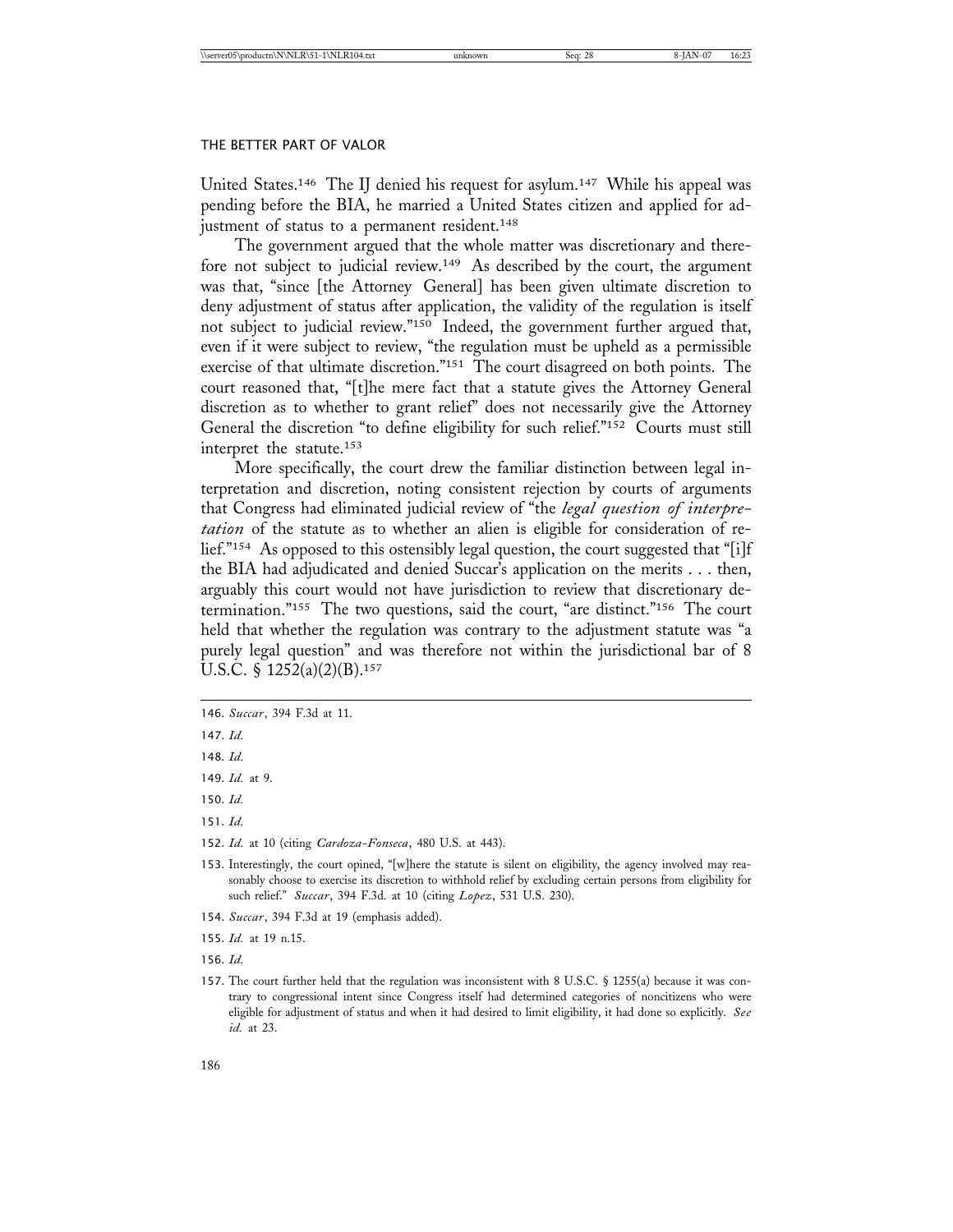# **NEW YORK LAW SCHOOL LAW REVIEW WOLUME 51 | 2006/07**

In a later case, *Singh v. Gonzales*, the First Circuit similarly distinguished interpretation of eligibility from discretion in a case seeking review of a denial of adjustment of status.158 The court found that the IJ had denied the application, based on a finding "that he did not meet the statutory prerequisite of admissibility."159 This, said the court, "is not a discretionary denial; it is mandated by the statute."160 Thus, review was not precluded by 8 U.S.C. § 1252.161 The Second Circuit has ruled similarly, resisting government arguments to the contrary.162

Conversely, the Fifth Circuit in *Torres-Riasco v. Gonzale*s offers a typical example of how some courts completely over-ride the *interpretation/discretion* line.163 In its construction of the jurisdictional bar of 8 U.S.C. § 1252(a)(2)(B)(i), the court found that the Immigration Judge's determination that Torres-Riasco's spouse and child would not suffer an "exceptional and extremely unusual hardship" if Torres-Riasco were removed to Colombia "involved the exercise of discretion."164 For this reason, the court found that it lacked jurisdiction "to review the IJ's determination on hardship."165

Some judges clearly appreciate more than others the deep implications of the *law/discretion* problem. The *Succar* court, for instance, linked its opinion to historical practice under the APA as well as to powerful legitimacy arguments: "It is central to the real meaning of the rule of law, [and] not particularly controversial that a federal agency does not have the power to act unless Congress, by statute, has empowered it to do so."166

It is interesting, however, to note how easily, in the same opinion, the wellaccepted *extent of authority/discretion* analysis extends to the more controversial, broader oversight of discretionary agency decisions. Thus, wrote the court,

<sup>158.</sup> 413 F.3d. 156 (1st Cir. 2005).

<sup>159.</sup> *Id.* at 160 n.4.

<sup>160.</sup> *Id.*

<sup>161.</sup> *Id.* at 160 n.3; *see also* Ornelas v. Gonzales, 135 Fed. App'x 897, 898–99 (8th Cir. 2005) ("Although the decision to grant cancellation of removal under section 1229b is an unreviewable discretionary act by the Attorney General, the nondiscretionary determinations underlying such a decision are subject to review . . . .") (citing Ortiz-Cornejo v. Gonzales, 400 F.3d 610, 612–13 (8th Cir. 2005) (finding appeals court had jurisdiction to review II's decision that LPR did not meet the continuous-physical-presence requirement, and thus was ineligible for cancellation relief) and Reyes-Vasquez v. Ashcroft, 395 F.3d 903, 906 (8th Cir. 2005) (same)).

<sup>162.</sup> *See* Sepulveda v. Gonzales, 407 F.3d 59, 62–63 (2d Cir. 2005) ("The Government contends that under § 1252(a)(2)(B), we may not review any order granting or denying . . . relief, regardless of whether relief was denied as a matter of discretion or because a nondiscretionary factor was found to preclude eligibility for relief. We disagree. . . . 8 U.S.C. § 1252(a)(2)(B) does not strip courts of jurisdiction to review nondiscretionary decisions regarding an alien's eligibility for the relief . . . .").

<sup>163.</sup> 122 Fed. App'x 170, 171 (5th Cir. 2005).

<sup>164.</sup> *Id.* (citations omitted).

<sup>165.</sup> *Id.*

<sup>166.</sup> *Succar*, 394 F.3d at 20 (quoting Transohio Sav. Bank v. Dir., Office of Thrift Supervision, 967 F.2d. 598, 621 (D.C. Cir. 1992) (internal citations omitted)).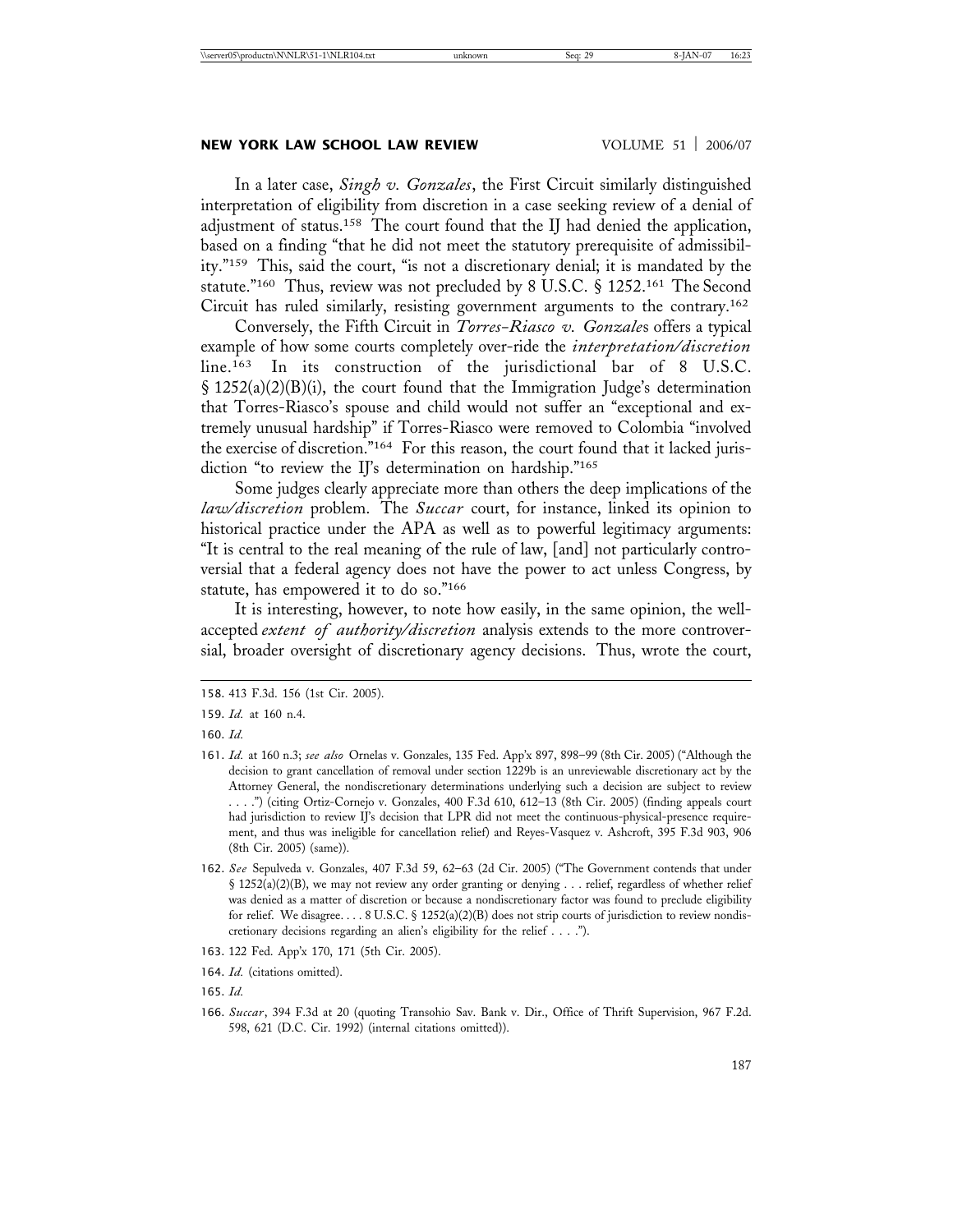"[w]hen an agency action is contrary to the scope of a statutory delegation of authority *or is an arbitrary and capricious exercise of that authority*, that action must be invalidated by reviewing courts."<sup>167</sup> This, I suggest, is not best understood as improper "judicial activism." Rather, it reflects the inherent instability of the *law/discretion* line itself. As Justice Scalia once inscrutably put it, "[e]ven discretion, however, has its legal limits."168 Much of the case law in this line is often, to say the least, rather subtle.169

On the other hand, courts have not infrequently allowed review of constitutional claims that involved discretionary matters. The Fifth Circuit, for instance, concluded that 8 U.S.C. § 1252(a) stripped it of jurisdiction to review the BIA's denial of a noncitizen's applications for adjustment of status and for a waiver of inadmissibility "because these statutes implicate purely discretionary determinations of the Attorney General."170 Nevertheless, the court retained jurisdiction "to consider whether Cervantes has established a substantial constitutional due process violation."171 The Fifth Circuit has also distinguished statutory from regulatory conferral of discretionary authority. In *Zhao v. Gonzales*, the court noted that a federal regulation, 8 C.F.R. § 1003.23(b)(3), and not any statute, prescribed the amount of discretion given to the Attorney General to decide motions to reopen.172 The court held that this regulatory-provided discretion could mistakenly be read as jurisdiction-stripping.173 That reading, however, would be incorrect, because, said the court,  $\S 1252(a)(2)(B)(ii)$  strips courts only of jurisdiction to review discretionary authority *as specified in the statute*. 174 The statutory language does not apply in general to "discretionary authority" or to "discretionary authority exercised under this statute" but to "authority for which is specified under this subchapter to be in the discretion of the Attorney General."175 Thus, the court found it had jurisdiction to review the

- 170. De Cervantes v. Gonzales, 134 Fed. App'x 744, 744 (5th Cir. 2005).
- 171. *Id.*; s*ee also* Corchado-Moya v. Gonzales, 128 Fed. App'x 74, 76 (10th Cir. 2005) (requiring proof of a "substantial constitutional issue").
- 172. 404 F.3d 295, 303 (5th Cir. 2005).
- 173. *Id.*

175. *Id.*

<sup>167.</sup> *Succar*, 394 F.3d at 20.

<sup>168.</sup> INS v. Doherty*,* 502 U.S. 314, 330 (1992) (Scalia, J., concurring in part and dissenting in part) (internal cross-reference omitted).

<sup>169.</sup> Consider how easily a Second Circuit panel in *Santos-Salazar v. United States Dept. of Justice*, 400 F.3d 99 (2d Cir. 2005), accepted a BIA refusal to allow Mr. Santos *even to apply* for discretionary relief: "[T]o the extent that Santos seeks review of so much of the BIA's order as denied his request for an opportunity to apply for discretionary relief from removal, we lack jurisdiction." *Id.* at 104 (citing 8 U.S.C. § 1252(a)(2)(B) and stating: "except as to requests for asylum, 'no court shall have jurisdiction to review,' *inter alia*, discretionary decisions with regard to 'the granting of relief' from removal.").

<sup>174.</sup> *Id.* at 303.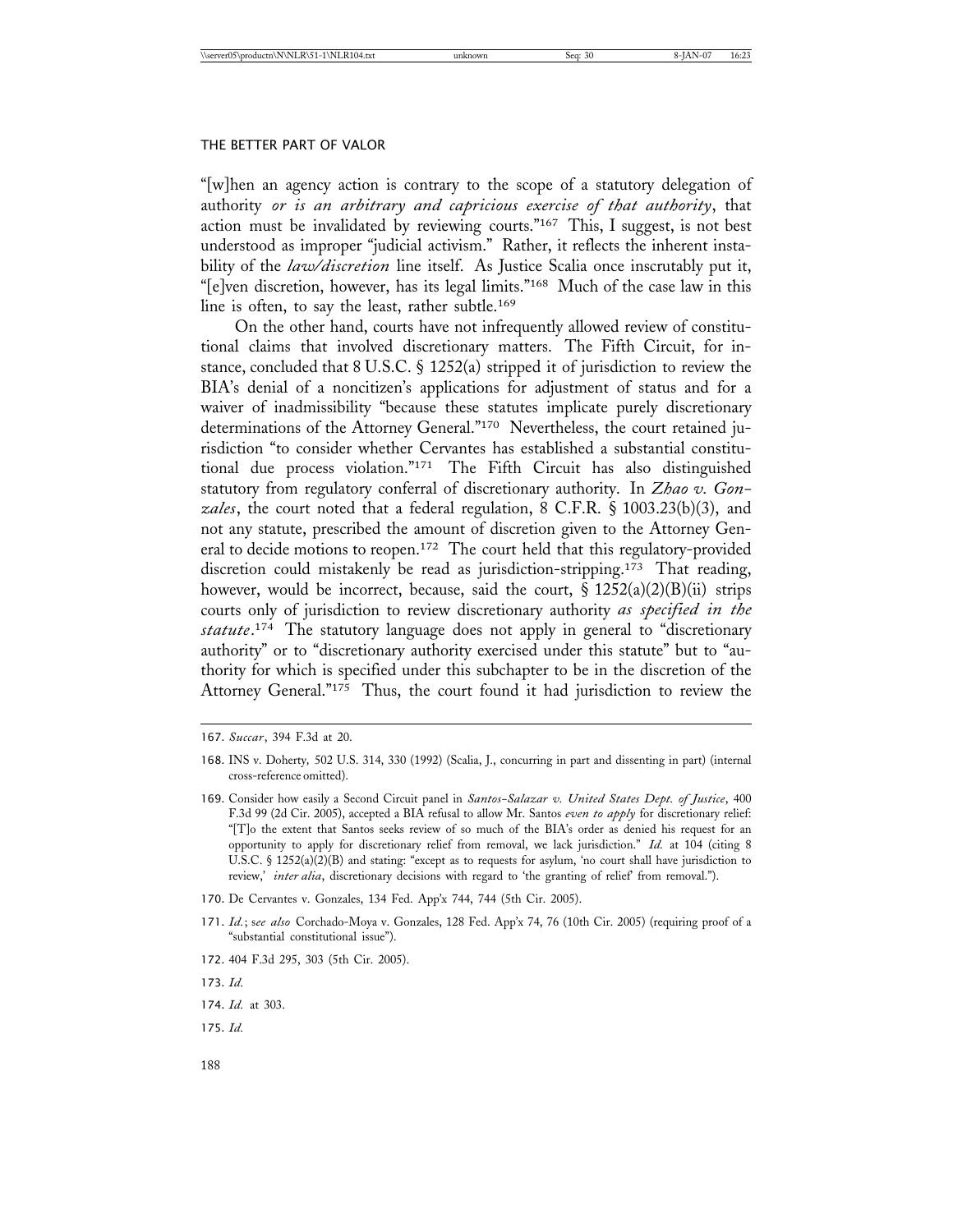BIA's denial of the petitioner's motion to reopen because the BIA had not exercised any statutorily provided discretion.176

Review of procedural discretionary decisions — a completely separate category — often turns on whether a court concludes that a legal interpretation has compelled agency action. The Third Circuit, for example, held that the BIA's interpretation of the "stop-time" provision<sup>177</sup> was "a purely legal determination," and therefore, the prohibition against appellate review of discretionary determinations was not applicable.178

Finally, claims of ineffective assistance of counsel may permit jurisdiction even in the discretionary realm. The Ninth Circuit retained jurisdiction under 8 U.S.C. § 1252 to review the BIA's denial of the petitioners' motion to file a late brief.179 Indeed, the court then concluded that the BIA had "abused its discretion in refusing a late brief" on the rather attenuated ground that the "[p]etitioners' attorney's failure to timely file an appellate brief constituted ineffective assistance of counsel and it was apparent from the face of the record."180

In sum, as all of these cases indicate, the line between interpretation and "pure" unreviewable discretion in immigration is quite hard to draw. It involves numerous dichotomies, many variables, and often hidden normative assumptions. Case outcomes are extremely hard to categorize, let alone to predict.181

*B. The Lost Role of District Courts*

"Then . . . Congress stripped this Court of jurisdiction to act in this pending case and all others like it . . . this surprising mandate has gone utterly unnoticed by our people . . . How can this be in modern day America? Mr. Enwonwu is an immigrant alien."<sup>182</sup>

- 178. Okeke v. Gonzales, 407 F.3d 585, 588 n.4 (3d Cir. 2005).
- 179. Garcia Cantor v. Gonzales, 131 Fed. App'x 601, 602 (9th Cir., 2005).
- 180. *Id.* at 603 (citing Medina-Morales v. Ashcroft*,* 371 F.3d 520, 528 (9th Cir. 2004) ("[T]he jurisdictional bar contained in 8 U.S.C. § 1252(a)(2)(B)(ii) applies only to acts where the Attorney General has pure discretion 'unguided by legal standards or statutory guidelines.'").
- 181. Indeed, even the (precluded) question whether all apparently relevant factors have been considered by the agency still blurs the jurisdictional analysis: Respondent contends that pursuant to 8 U.S.C. §  $1252(a)(2)(B)(i)$ , we lack jurisdiction to consider the petition for review because the Board denied cancellation of removal as a matter of discretion. Gaspar-Correia argues that this exercise of discretion was based upon the immigration judge's erroneous — and reviewable — factual finding that he was not likely to be rehabilitated. This argument lacks merit because the Board and the immigration judge considered Gaspar-Correia's criminal history in their discretionary weighing of the equities of his case.

Gaspar-Correia v. Gonzales, 131 Fed. App'x 561, 562 (9th Cir. 2005) (citations omitted).

182. Enwonwu v. Chertoff, 376 F. Supp. 2d 42, 43 (D. Mass. 2005).

<sup>176.</sup> *Id.*; s*ee also* Manzano-Garcia v. Gonzales, 413 F.3d 462, 467 (5th Cir. 2005).

<sup>177.</sup> 8 U.S.C. §§ 1229b(b)(1)(A), 1229b(d)(1).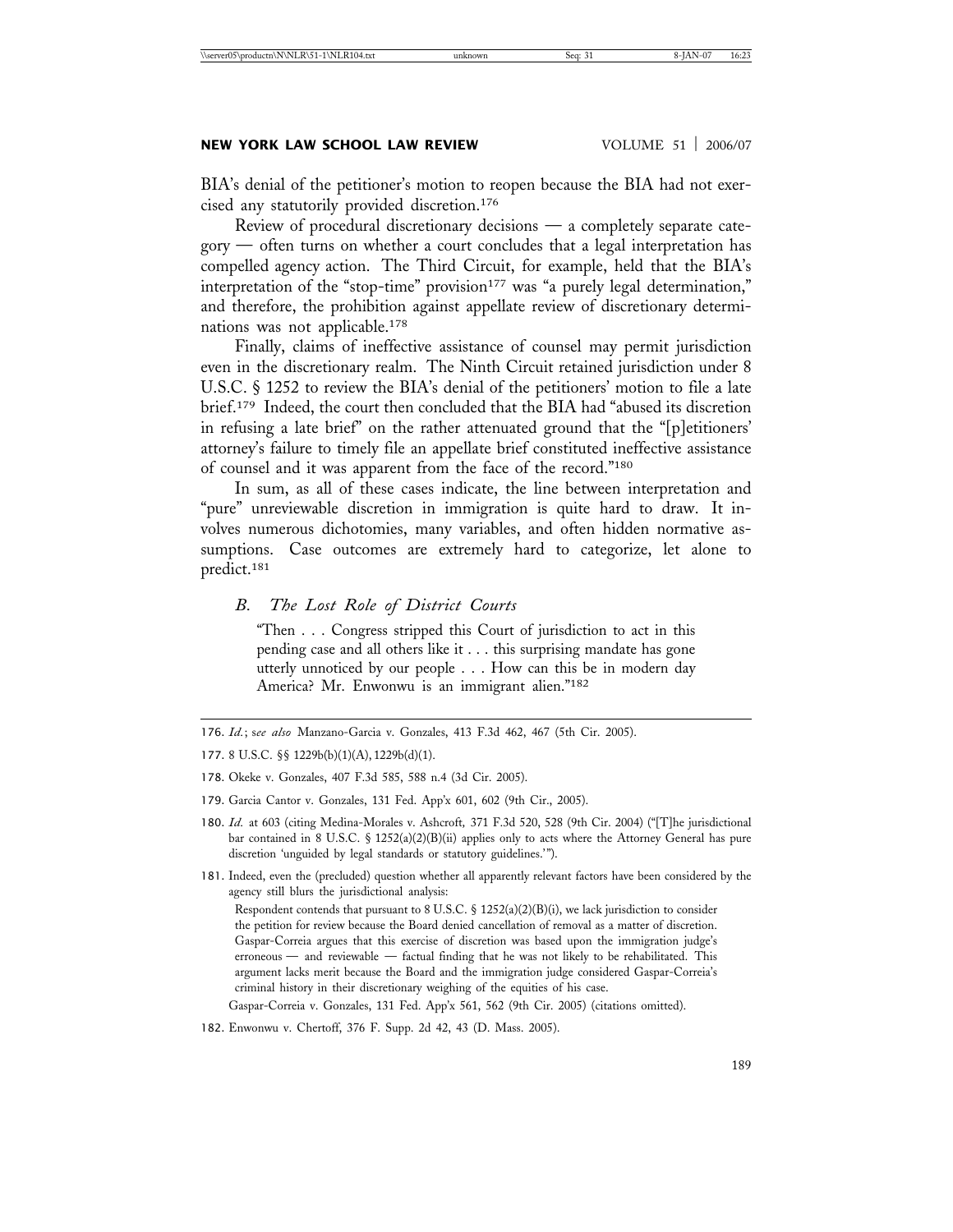The "jurisdiction stripping" provisions of AEDPA and IIRIRA followed models developed in bills proposed two decades earlier to strip federal courts of jurisdiction over abortion and busing.<sup>183</sup> Although the attacks on abortion and busing failed, noncitizens have made easier targets. The most recent jurisdictionstripping provisions of the REAL ID Act were a specific reaction to the Supreme Court's decision in *INS v. St. Cyr*, which held that review of "legal" questions must remain available.184 As the Conference Committee Report saw it, however, *St. Cyr* allowed, "criminal aliens to delay their expulsion from the United States for years."185 Under *St. Cyr*, "criminal aliens [were] able to begin the judicial review process in the district court, and then appeal to the circuit court of appeals."186 They were able to appeal to two judicial levels, whereas "non-criminal aliens" were generally limited to the courts of appeals.187 "Not only is this result unfair and illogical," the report said, "but it also wastes scarce judicial and executive resources."188 Thus, concluded the Committee Report, section 106 of the REAL ID Act "address[es] the anomalies created by *St. Cyr* and its progeny by restoring uniformity and order to the law."189

Massachusetts Chief District Court Judge William Young has recently offered a less sanguine view of this new "uniformity and order": "While Congress represents that 'abbreviating the process of judicial review' leaves room for an 'adequate and effective alternative to habeas' review . . . the REAL ID Act is actually intended to, and has the practical effect of, 'rights stripping.'"<sup>190</sup>

Judge Young reports that there were some 68 pending *habeas corpus* petitions in Massachusetts District Courts, many of which were challenges to removal.191 Judge Young notes:

> These petitioners are now without the benefit of the district courts' experience in conducting searching evidentiary hearings and listening to their first-hand narratives. Instead, they will each now be afforded their "one day in the court[s] of appeals," judicial bodies more accus-

187. *Id.*

- 189. *Id.* at H2873.
- 190. *Enwonwu*, 376 F. Supp. 2d at 82.
- 191. *Id.* at 82–83.

<sup>183.</sup> *See* Note, *Powers of Congress and the Court Regarding the Availability and Scope of Review*, 114 HARV. L. REV. 1551, 1552 (2001).

<sup>184.</sup> *See* 151 Cong. Rec. H2813-01, H2872–2873 (2005).

<sup>185.</sup> *Id.* at H2872.

<sup>186.</sup> *Id.*

<sup>188.</sup> *Id.* "Finally," the report complained, "the result in *St. Cyr* has created confusion in the federal courts as to what immigration issues can be reviewed, and which courts can review them." *Id.* This is a point with which I heartily agree.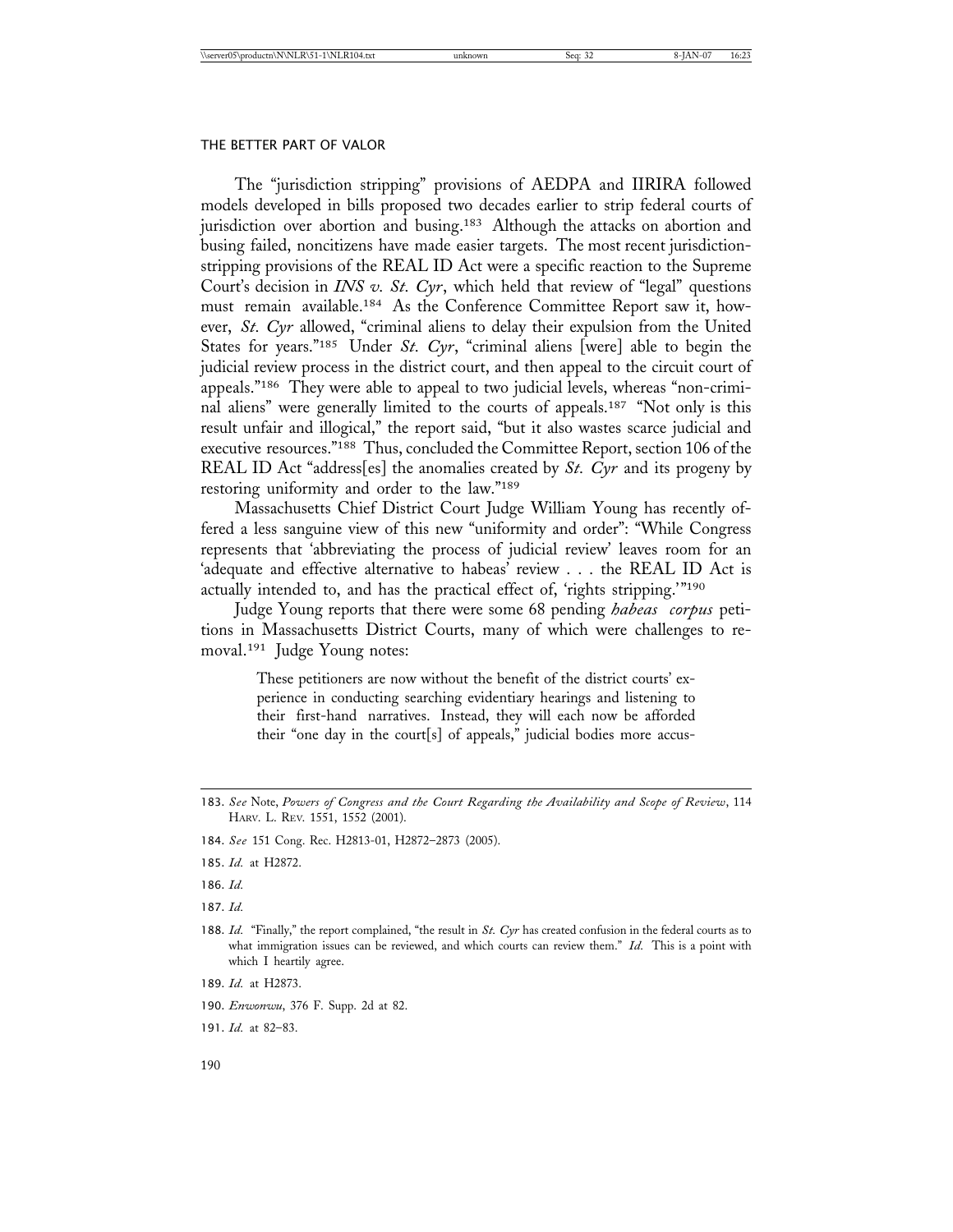tomed to reviewing "cold record[s]" for legal error than hearing testimony and evaluating evidence.<sup>192</sup>

Congress is certainly constitutionally permitted to limit the district courts' jurisdiction. However, too restrictive an interpretation of discretion might result in an arguably impermissible restriction on the constitutionally protected writ of *habeas corpus*. 193 As Judge Young piquantly put it, the issue may arise as the courts of appeal "see the practical effect of this wholesale dumping of these cases onto their already overburdened dockets."194

### **IV. EMPIRICAL RESEARCH OF CASE OUTCOMES**

Here is a possibly testable hypothesis: the *law/discretion* dichotomy is so malleable that attempts to use it for jurisdictional purposes are bound to fail. To examine this question, my research assistant and I undertook a LexisNexis Keyword Search. The keywords we utilized were "1252(a)(2)(B) w/p discretion!" We narrowed the date range to include only cases reported from 1996, the year in which IIRIRA and AEDPA were passed. This Lexis search returned almost 350 cases in which 8 U.S.C.  $\S$  1252(a)(2)(B) and the root word "discretion" were found to be in the same paragraph, and as of August 22, 2005, we found 276 relevant cases.

# *A. Spreadsheet Organization*

We organized all the cases onto a spreadsheet, and then placed each case into one of four categories, hinging on whether: 1) the court found no jurisdiction; 2) the court found jurisdiction and remanded the case; 3) the court found jurisdiction but still denied the petition on its merits; and 4) the court found jurisdiction and found a non-discretion-related way to resolve the case that was not on the merits. Some of the cases, as one would expect, seemed to fall into more than one category, so we had to decide which category fit best based upon the reasoning of the opinion.

Finally, we attempted to add more layers of organization within the "Lack of Jurisdiction" category itself. An initial attempt to divide cases that fell into this bundle by the type of discretion that was exercised (delegated, interpretive, procedural, and factual) proved quite difficult, due in large part to wide variations in terminology and transparency (or, to be more critical, opacity). Very few of the opinions even attempted to distinguish which type of discretion the BIA or IJ had exercised. In the end, we therefore settled on a system that divides the cases according to what type of claim was at issue (e.g., Voluntary Departure or

194. *Enwonwu*, 376 F. Supp. 2d at 85.

<sup>192.</sup> *Id.* at 83 (citations omitted).

<sup>193.</sup> *See, e.g.*, Brackett v. United States, 206 F. Supp. 2d 183, 184 n.3 (D. Mass. 2002) ("Congress and the courts are limited . . . in how they may restrict [the] availability of the writ of habeas corpus.").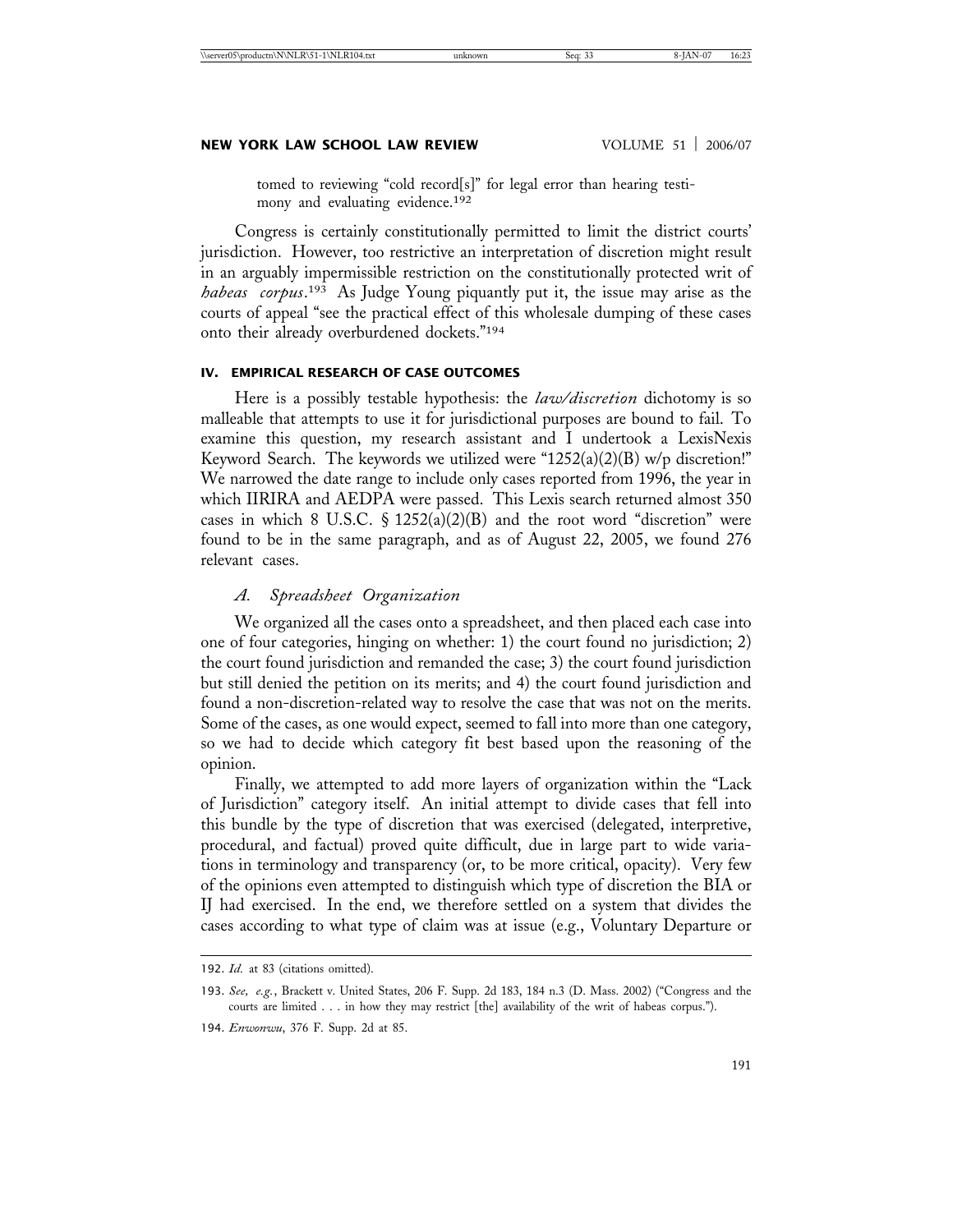Adjustment of Status) but separated out from those lists cases that involved interpretive discretion (by far the most common term was "Extreme Hardship") or obvious procedural discretion (e.g., a motion to re-open).

# *B. Statistical Analysis*

Having categorized these cases, we were able to count how many cases fell into which categories using the auto-filter function. With these raw numbers, we then calculated the percentage of jurisdictional outcomes involving § 1252(a)(2)(B) and constructed the tables and pie charts that are attached in Appendices A and B.

# *1. Lack of Jurisdiction*

Of all the cases that discussed jurisdiction specifically, 64.86% (179 of 276) found that the courts lacked jurisdiction to review the appeal.<sup>195</sup> Within these cases a significant number concerned four types of IJ or BIA determinations ("significant" meaning that they were involved in at least five cases): extreme hardship, cancellation of removal, adjustment of status, and voluntary departure. The extreme hardship (*interpretive discretion*) determination was the most common type of case that the courts felt was not subject to review, making up 46.93% (84 of 179) of the cases that lacked jurisdiction. Next in line was the "ultimate exercise of discretion" category at 22.91% (41 of 179), followed by adjustment of status at 7.82% (14 of 179), then cancellation of removal, which made up 7.2% (13 of 179), and finally voluntary departure at 6.15% (11 of 179).196

# *2. Remanded*

As for the remaining cases that found that  $\S 1252(a)(2)(B)$  did not preclude judicial review, only 14.86% (41 of 276) of all the cases surveyed resulted in the case being remanded to the BIA or IJ.197 However, even within that group of cases, eight were remanded to clarify whether their decisions were discretionary or not. If, upon remand, the BIA or IJ declared that their determinations were indeed discretionary, the courts said that they would consequently lack jurisdiction. In essence, then, only 11.9% (33 of 276) of the cases surveyed were remanded to the BIA or IJ to make substantive decisions consistent with the court's opinion.

<sup>195.</sup> *See infra* App. A.1.

<sup>196.</sup> *See infra* App. B.1.

<sup>197.</sup> *See infra* App. A.1.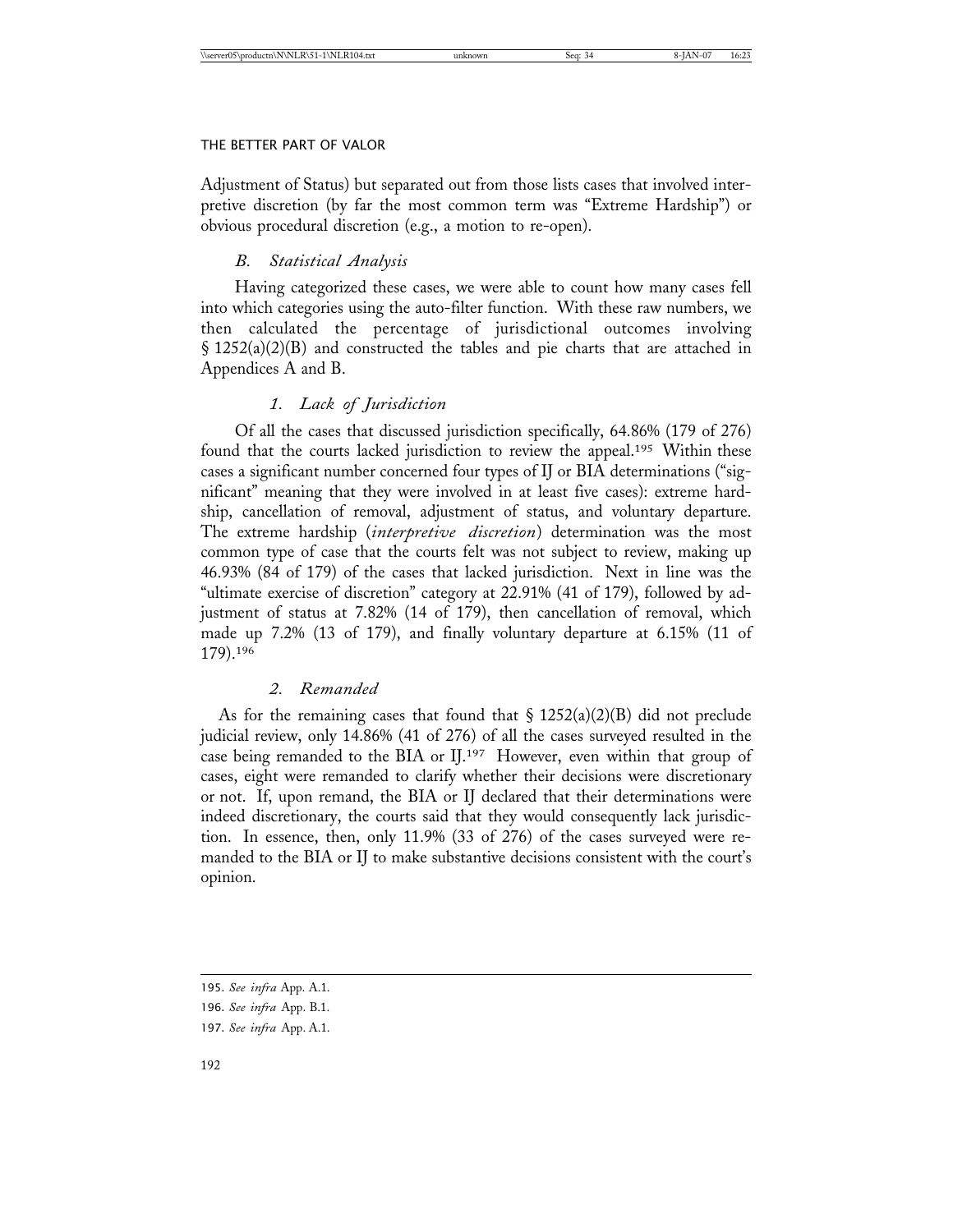# *3. Denied on the Merits*

Among the 35% of cases where courts found jurisdiction, about 50% (44 of 97 if no merits cases are counted, 44 of 85 otherwise) of the cases denied the petition on its merits.198

# *4. Pre and Post–REAL ID contrasted*

Before the REAL ID Act, 65.5% (161 of 246) of all cases were jurisdictionally precluded.199 After REAL ID, 60% (18 of 30) were precluded.200 Before the REAL ID Act, the total outright denial rate, jurisdictional and merits combined, was 80% (197 of 246).201 After REAL ID, it was 87% (26 of 30).202

### *5. District versus Circuit Courts*

54.39% (31 of 57) of district court decisions, pre and post–REAL ID, found jurisdiction lacking.203 At the circuit court level, the percentage of jurisdictional preclusions was higher: 67.89% (148 of 218).<sup>204</sup> The most common basis for such district court decisions, 51.61%, was "pure discretion."205 Among circuit courts, however, it was "extreme hardship" at 55%.206

# *C. Observations from Data*

*1. The vast majority of cases from 1996 to the present — more than 90% — involving discretionary grounds are denials.*

Those who suggest that the federal courts are too highly interventionist in discretionary immigration cases should consider these data. These government success rates are not much different from the historical norm in discretionary (and probably all other) immigration cases. I base this hypothesis on years of personal experience, review of hundreds of cases, and conversations with judges and with practitioners (including those from the Office of Immigration Litigation) on both sides. Thus, I suspect that, despite the excitement with which they are passed in the Congress, jurisdictional preclusions have, at best, marginal impact. I believe that the reason for this is that the immigration law system is already heavily weighted against a non-citizen appellant for a variety of reasons including: the

- 204. *See infra* App. A.7.
- 205. *See infra* App. B.7.
- 206. *See infra* App. B.4.

<sup>198.</sup> *See infra* App. A.1.

<sup>199.</sup> *See infra* App. A.2.

<sup>200.</sup> *See infra* App. A.3.

<sup>201.</sup> *See infra* App. A.2.

<sup>202.</sup> *See infra* App. A.3.

<sup>203.</sup> *See infra* App. A.4.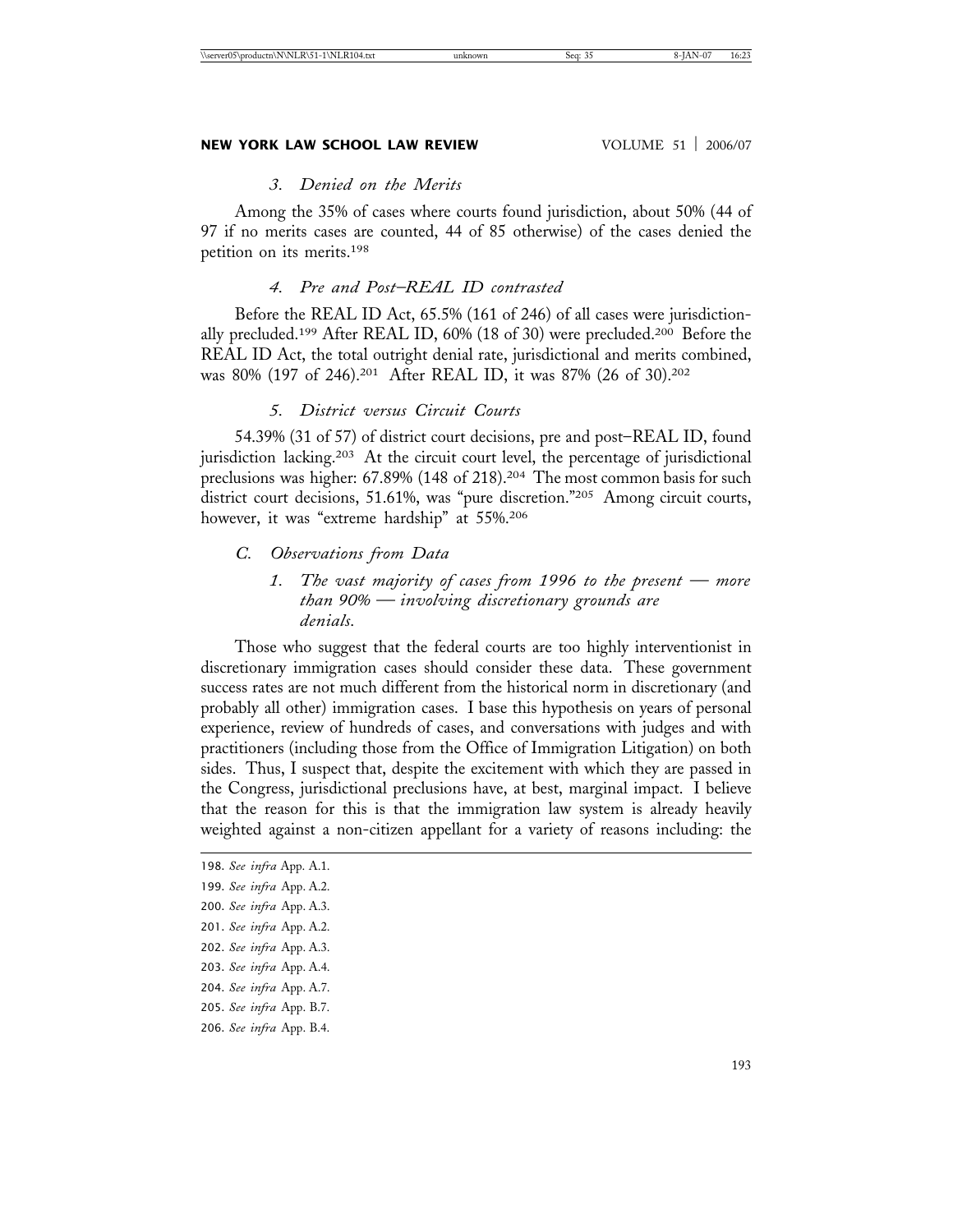plenary power doctrine; deference to the government; judicial case-load concerns; the highly technical nature of immigration law; *and* a sense among federal judges that these cases are not as "serious" as some others.

# *2. A significant majority of the reported cases held that jurisdiction was precluded.*

This fact would seem to contradict my previous assessment of the impact of jurisdictional preclusions. Within that majority, however, the largest category by far was that of cases involving interpretation of the statutory terms "extreme hardship." My strong suspicion is that the percentage of denials would change very little if courts applied *Chevron* deference in such cases.207 Administrative law would, however, be much less distorted by such a regime than it is at present. Moreover, those courts that might resolve such cases at *Chevron* step one — not a completely implausible approach — are not finding jurisdictional preclusion under the current system.208

# *3. Very few cases were remanded, and the most common reason for remand was the "continuous presence requirement."*

After taking into account the eight cases that were remanded for clarification from the BIA or IJ of whether the determination was discretionary or not, only 11.9% (33 of 276) of all the cases we surveyed were remanded with a reasonable possibility that relief would be granted. Assuming a 50% success rate upon remand (optimistic, in my view) this still results in a very low chance of victory. Of the cases that were remanded because the court did find jurisdiction, cases that dealt with the "continuous physical presence" requirement were the most common.209 The typical reasoning in such cases was that, although a discre-

<sup>207.</sup> Chevron, U.S.A., Inc. v. Natural Res. Def. Council, Inc., 467 U.S. 837 (1984).

<sup>208.</sup> Under *Chevron*, judges generally undertake a two-step approach to review agencies' statutory interpretation. First, if the intent of Congress is "clear, that is the end of the matter." 467 U.S. at 842. But if the court decides that Congress has not directly decided the question, then "the question for the court is whether the agency's answer is based on a permissible construction of the statute." *Id.* Thus, the *Chevron* architecture changes the judicial analysis from whether the agency construction is correct to whether it is "permissible" or, perhaps, "reasonable." *Id.* at 843–44.

<sup>209.</sup> *See, e.g.*, Santana-Albarran v. Ashcroft*,* 393 F.3d 699, 703 (6th Cir. 2005) ("The denial of relief based on the ground that the alien has failed to demonstrate a continuous physical presence . . . is a nondiscretionary factual determination and properly subject to appellate review."); Mireles-Valdez v. Ashcroft, 349 F.3d 213, 217 (5th Cir. 2003) (holding that "whether an alien satisfies the continuous presence requirement [of 8 U.S.C. § 1229b] is a nondiscretionary determination because it involves straightforward statutory interpretation and application of law to fact" and is therefore reviewable); Montero-Martinez v. Ashcroft, 277 F.3d 1137, 1141 (9th Cir. 2002) (holding that IJ's determination of whether alien's daughter qualifies as a "child" for the purposes of § 1229b was not a "judgment" within meaning of statute because it did not involve exercise of discretion); Najjar v. Ashcroft, 257 F.3d 1262, 1298 (11th Cir. 2001) (holding that a determination regarding whether an alien met the "continual physical presence" requirement of 8 U.S.C. § 1229b was nondiscretionary and thus reviewable).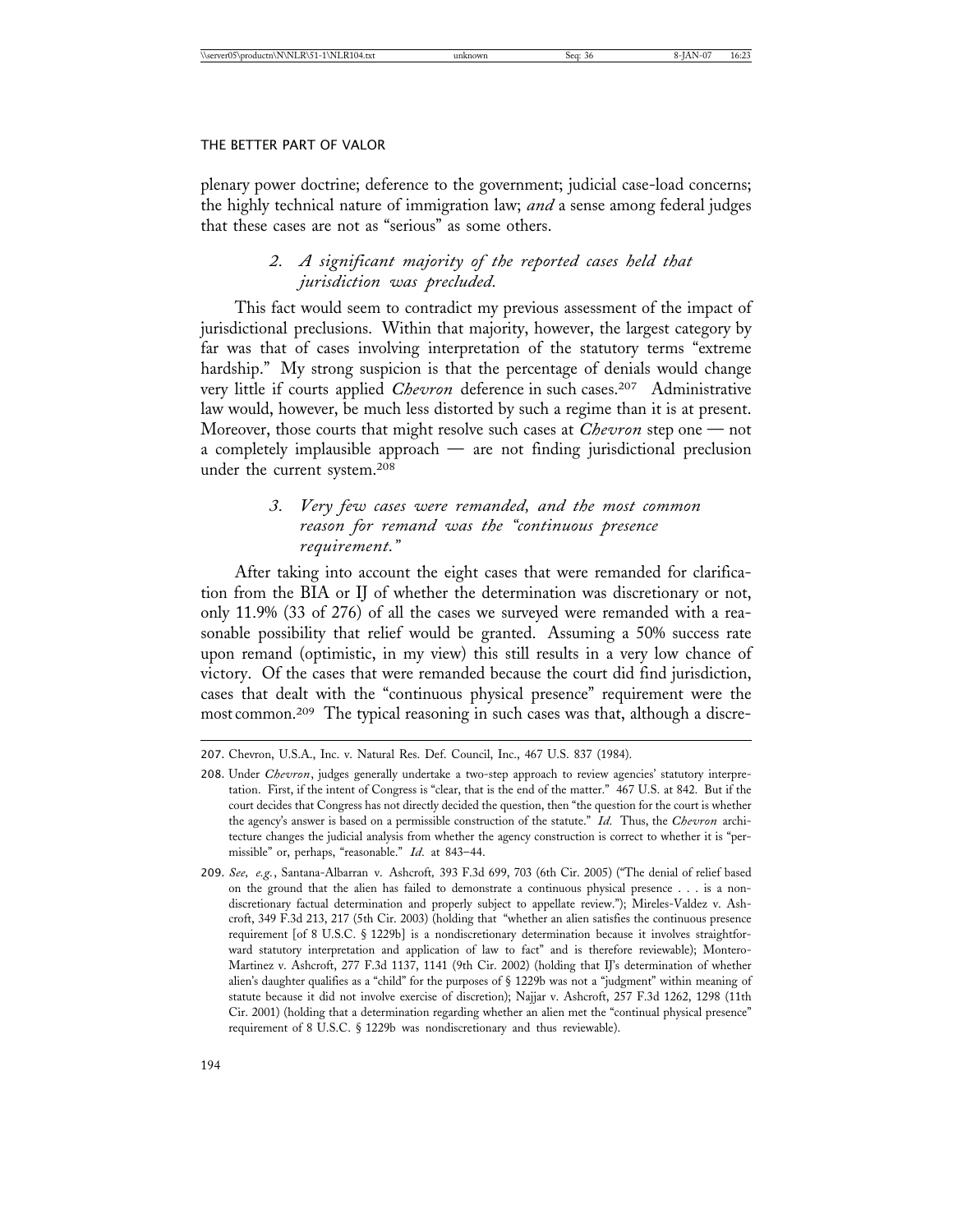# **NEW YORK LAW SCHOOL LAW REVIEW WOLUME 51 | 2006/07**

tionary decision regarding the granting of relief under 8 U.S.C. § 1229b was not subject to judicial review, the "nondiscretionary" determinations underlying such a decision are reviewable. This, I suspect, is due in large measure to the particular history of litigation, including cases at the Supreme Court that have involved this precise question.210 Many courts have since held that the continuous physical presence requirement is a nondiscretionary determination.211 In the remainder of remanded cases, a majority subscribed to the *Spencer Enterprises* school of thought that only "pure discretion" unguided by legal standards was non-reviewable. As a result, actions or decisions taken by the Attorney General that had statutory guidelines, or likewise were not specified by statute to be discretionary, were more commonly deemed reviewable.

# *4. Cases that were denied on the merits rather than dismissed for lack of jurisdiction or remanded follow the same pattern as cases that were remanded.*

Cases that were denied on the merits comprised 15.94% of the reported cases, and much like cases that were remanded, many of these cases concerned the "continuous presence requirement," or another statutory requirement requiring interpretation. Most others were "procedural discretion" cases in which the court held that the BIA's (or Attorney General's) denial of a motion to reopen did not constitute a discretionary decision.212 Even assuming an (optimistic) ultimate grant rate of 50% among remanded cases, this means that more than 75% of all "discretionary" cases that were decided would result in denials.

# *5. There is little statistical evidence to date that the REAL ID Act has made any material difference in outcomes.*

It is obviously too early to determine, but the early data seem to track rather exactly the pre–REAL ID Act statistics. Future research will probably show no difference from historical norms due to the murkiness with which courts analyze the *law/discretion* dichotomy.

210. *See, e.g.*, INS v. Phinpathya, 464 U.S. 183 (1984).

<sup>211.</sup> *See, e.g.*, *Ortiz-Cornejo*, 400 F.3d at 612; *Reyes-Vasquez*, 395 F.3d at 906; Morales-Morales v. Ashcroft, 384 F.3d 418, 423 (7th Cir. 2004); *Mireles-Valdez*, 349 F.3d at 217.

<sup>212.</sup> *See, e.g.*, Singh v. Gonzales, 404 F.3d 1024, 1026 (7th Cir. 2005); Guerra-Soto v. Ashcroft, 397 F.3d 637, 639–40 (8th Cir. 2005); Infanzon v. Ashcroft, 386 F.3d 1359, 1362 (10th Cir. 2004); *Medina-Morales*, 371 F.3d at 527.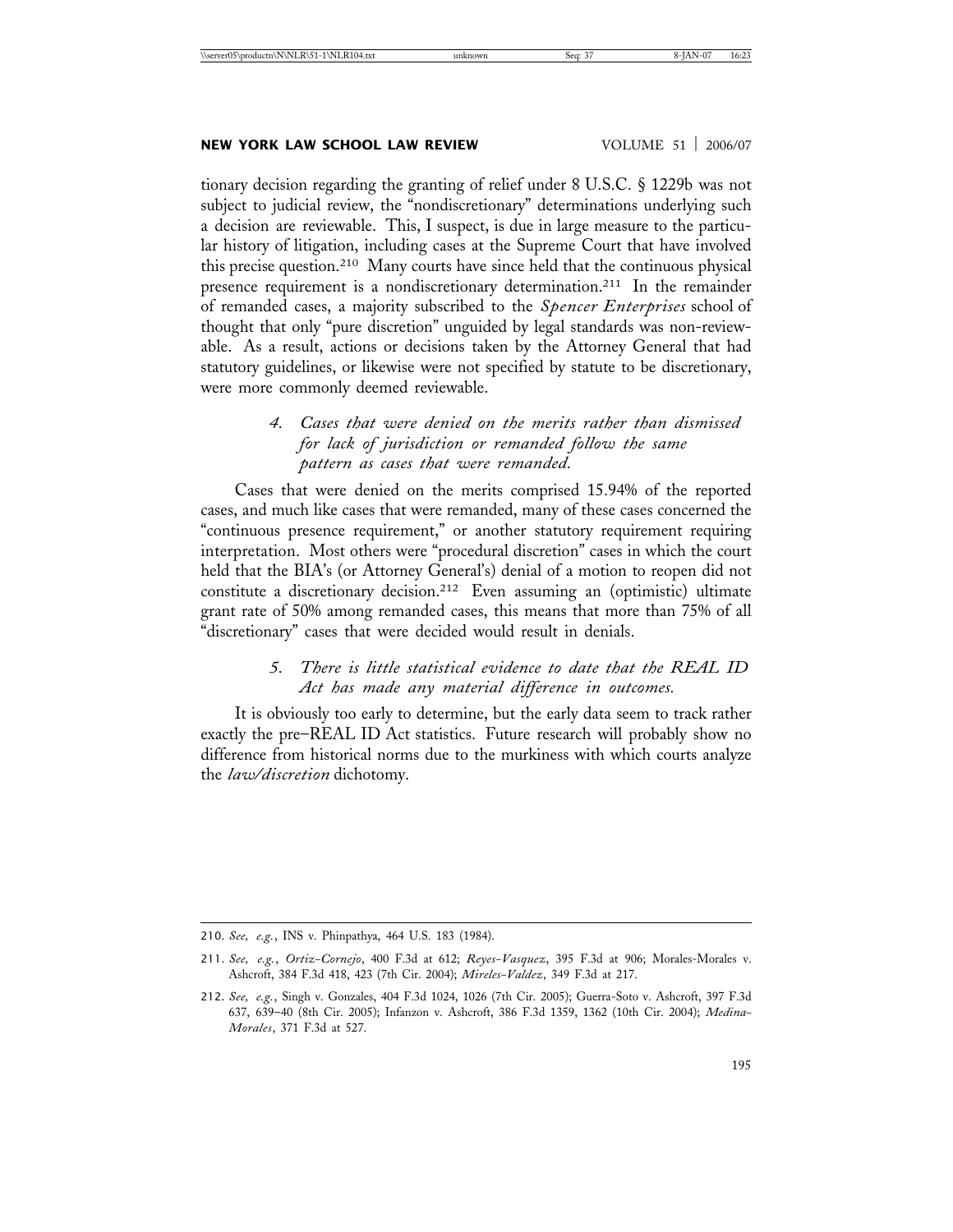*6. District courts found jurisdiction precluded in a lower percentage of the cases than did circuit courts and "pure discretion" accounted for a much higher percentage of such denials at the district than at the circuit court level.*

In my experience, the most common basis for jurisdiction at the district court level is *habeas corpus.* District court judges have realized that they are the courts of last resort in the post–1996 system and therefore are more likely to err on the side of jurisdiction. Also, being closer to the facts and seeing the people affected may well have a positive impact on outcomes for non-citizens.

# **V. CONCLUSION**

As Judge Henry Friendly long ago noted in *Wong Wing Hang v. INS*, we generally reject the idea that immigration law discretion could "not [be] subject to the restraint of the obligation of reasoned decision."213 Judge Friendly, to be sure, suggested a limited judicial role: "[D]iscretion is held to be abused only when the action 'is arbitrary, fanciful or unreasonable,' which is another way of saying that discretion is abused only where no reasonable man would take the view under discussion."214 Such a deferential stance is particularly appropriate where the relevant statute expressly empowers discretionary decisions. Judge Friendly offered the following formula for suspension, a classic form of *delegated discretion*: "[T]he denial of suspension to an eligible alien would be an abuse of discretion if it were made without a rational explanation, inexplicably departed from established policies, or rested on an impermissible basis such as an invidious discrimination against a particular race."<sup>215</sup> This, it seems to me, remains an appropriate model for distinguishing a legal question from a discretionary one under REAL ID. The discretionary decision is the residual, subjective decision that can be entrusted to an administrative agency *so long as* a reviewing court has made certain that it has not been "made without a rational explanation, inexplicably departed from established policies, or rested on an impermissible basis such as an invidious discrimination against a particular race."216 Beyond this, of course, if the decision involves a patent misinterpretation of a legal term, then it is simply not discretionary in this strong sense of *delegated discretion*.

<sup>213.</sup> 360 F.2d at 718 (quoting HART & SACKS, *supra* note 23, at 175–77). Judge Friendly rejected the argument that unreviewability was mandated by *Jay*, 351 U.S. at 345, and cited *Hintopoulos*, 353 U.S. at 72, in which the Supreme Court affirmed an agency denial of section 244 relief as neither arbitrary nor an abuse of discretion.

<sup>214.</sup> *Wong Wing Hang*, 360 F.2d at 718 (quoting Delno v. Market St. Ry. Co., 124 F.2d 965, 967 (9th Cir. 1942)).

<sup>215.</sup> *Wong Wing Hang*, 360 F.2d at 719.

<sup>216.</sup> *Id.*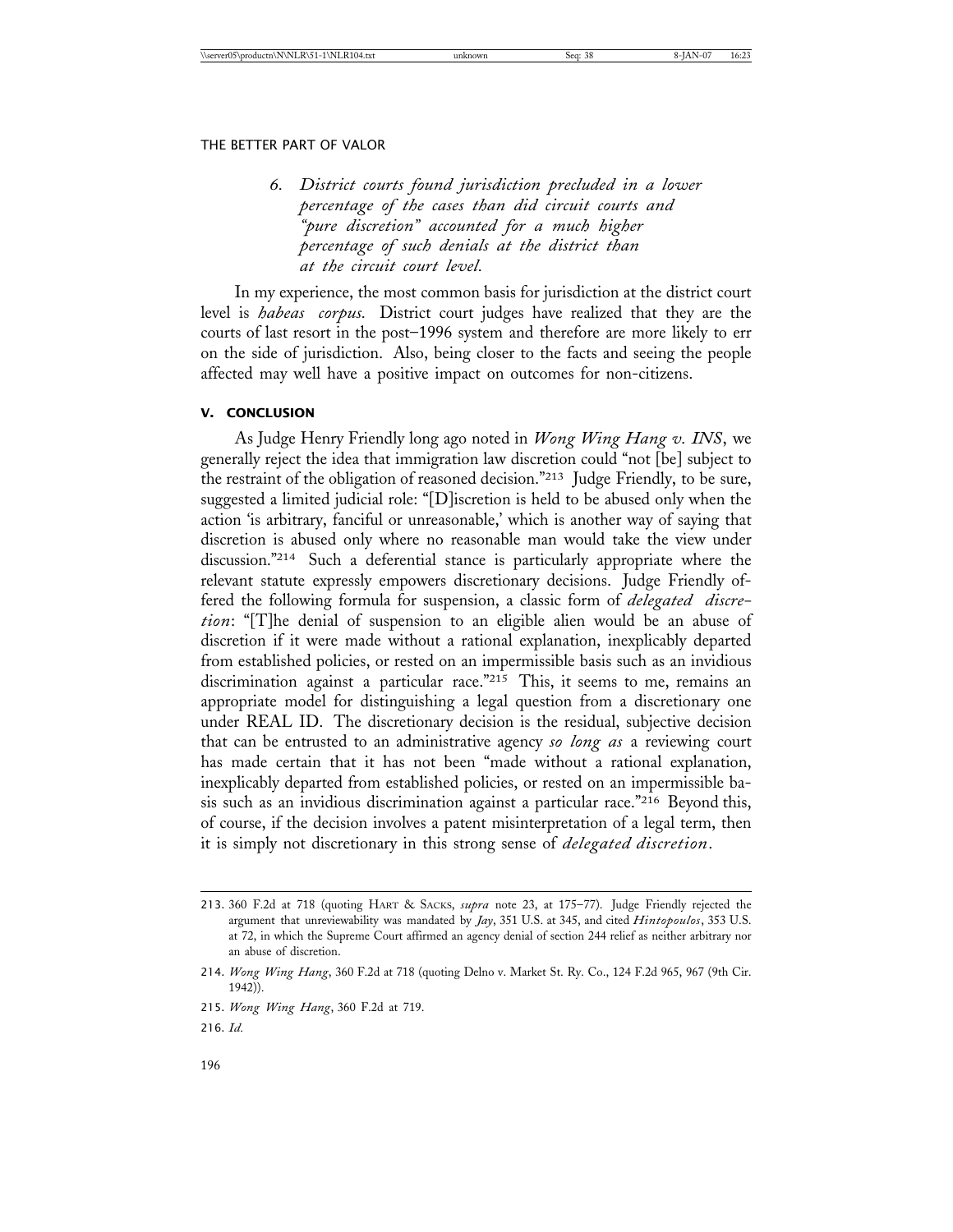# **NEW YORK LAW SCHOOL LAW REVIEW VOLUME 51 2006/07**

Another question arises from the BIA precedents and regulations that have sometimes been developed to standardize the exercise of discretion in cases involving applications for relief from deportation. Such rules, part of a commendable aspiration towards transparency and consistency, tend to blur the line between interpretation and discretion.217 The development of a list of factors could be seen as an exercise of ultimate, *delegated discretion*, in which case neither their promulgation nor their application would be subject to review under the dominant view of the REAL ID system. But they could also be seen as *legal interpretive discretion*. Viewed this way, they must be at least potentially reviewable by courts. And how can a court decide whether that *potential* review should be *actual* review without engaging in *some* review?

Imagine if the Board were to add this criterion to a precedential decision about extreme hardship: "we have considered the applicant's race — adjudicators should recognize that white people have more sensitive emotional constitutions." Under REAL ID, this is clearly a constitutional question, subject to review, and it obviously cannot survive scrutiny. But what of this criterion: "we have considered the applicant's cultural history — based on our understanding of the nature of life in his culture — and we conclude that certain family ties are not so important in that culture as in ours?" Is it not a reviewable "question of law" whether and how an agency may consider such things in the exercise of its discretion?

The judiciary will thus need to consider three problems in the wake of REAL ID. The first is whether statutory provisions that embody *delegated discretion* are reviewable at all. Immigration — especially deportation — cases often have uniquely poignant humanitarian implications. In my view, the appropriate model for discretion, whether constitutionally grounded in due process or sub-constitutional, should be one of mercy and fairness. However difficult it may be in close cases to define the line between law and policy, the agency decisions in individual deportation cases presumptively fall on the law side of that divide. In addition, such cases typically present questions that are far less obviously policy-based than how to spend a lump-sum appropriation and far less resistant to meaningful standards than whether to initiate an enforcement action.

The constitutional legitimacy of the administrative state rests upon a balance between (potentially unreviewable) agency discretion and the judicially enforced Rule of Law. The government's argument in many pre–REAL ID Act cases was that virtually any statutory reference to discretion rendered the entire case unreviewable. That extreme vision of insulated executive action has been breached somewhat by the REAL ID Act. The new legislation, however, is in this sense a conclusion ("questions of law must always remain reviewable") in search of a clearer question ("what, exactly, is a question of law?").

<sup>217.</sup> *See, e.g.*, Matter of Anderson, 16 I. & N. Dec. 596 (B.I.A. 1978) (in which the Board listed criteria for "extreme hardship").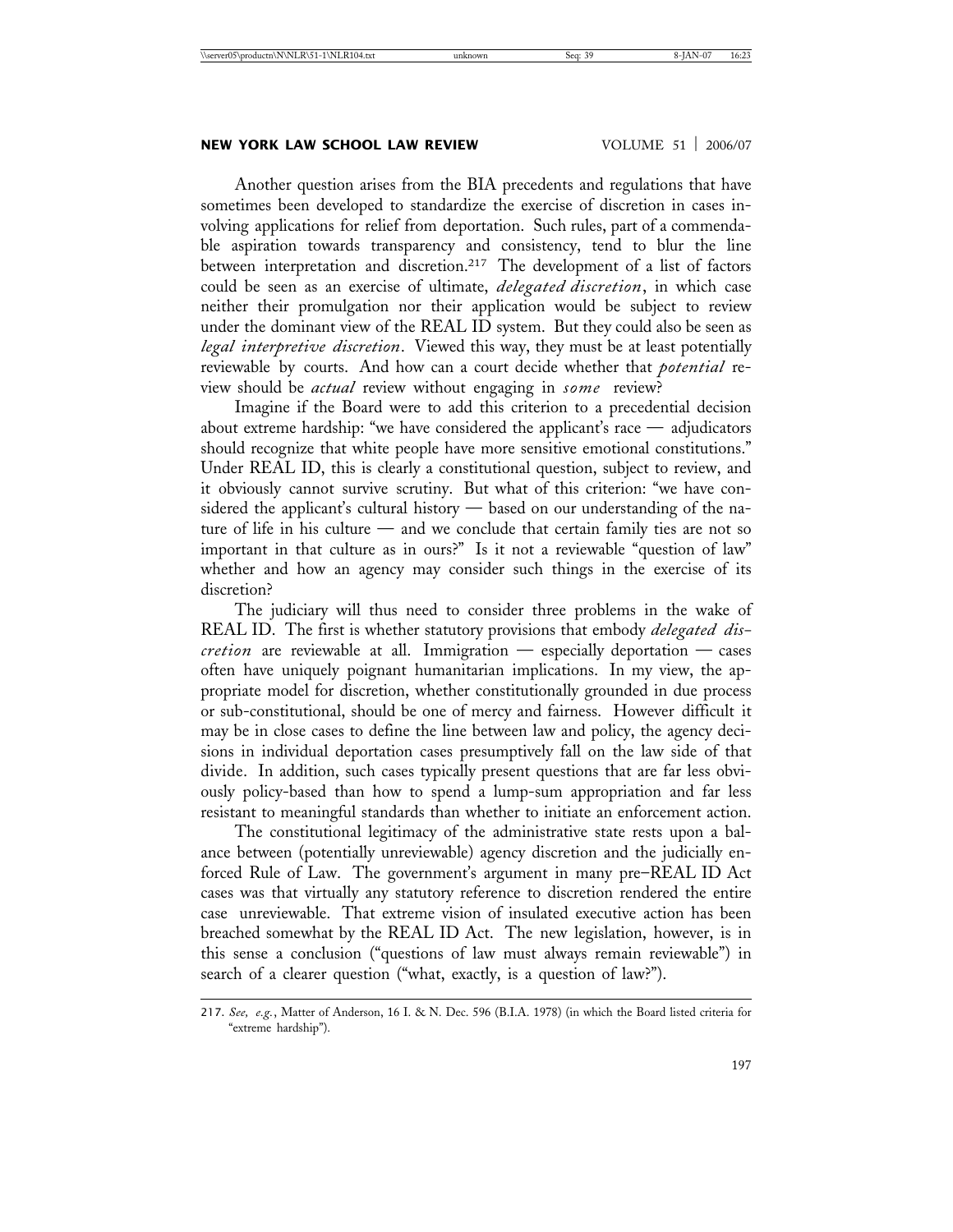The second problem thus requires an answer to the question whether courts may impose any *meaningful* sub-constitutional requirements on immigration agency decisions. Here, my proposed distinction between *delegated* and *interpretive discretion* could prove useful. If, for example, the Board's construction of relief terms is understood as *interpretive discretion*, then the Court could, following some of its more nuanced, post-*Chevron* decisions, review those categories fairly closely, without necessarily abandoning all deference. The wide divergence between the "continuous presence" and "extreme hardship" line of cases is a cumbersome analytic embarrassment that can be easily overcome with a less binary model.

Third, and most broadly, we should rethink discretion and deference in immigration law. Although administrative law scholarship is replete with formulae by which discretion may be cabined in general, the best practice and theory derives from a highly specific understanding of the particular field at issue. A more refined taxonomy of discretion, viewed as part of a repertoire of interpretive methods, will help us to avoid confusing or inconsistent usages. The scope of judicial review in deportation cases can then be understood on a continuum ranging from the most deferential review of *delegated discretion* to the closest scrutiny of *legal interpretive discretion*, as in *Cardoza-Fonseca*. Because this latter class of cases presents the most "law-like," and least "policy-like" sorts of interpretive questions, a less deferential scope of judicial review is both theoretically sound and most likely to lead to fair and consistent results.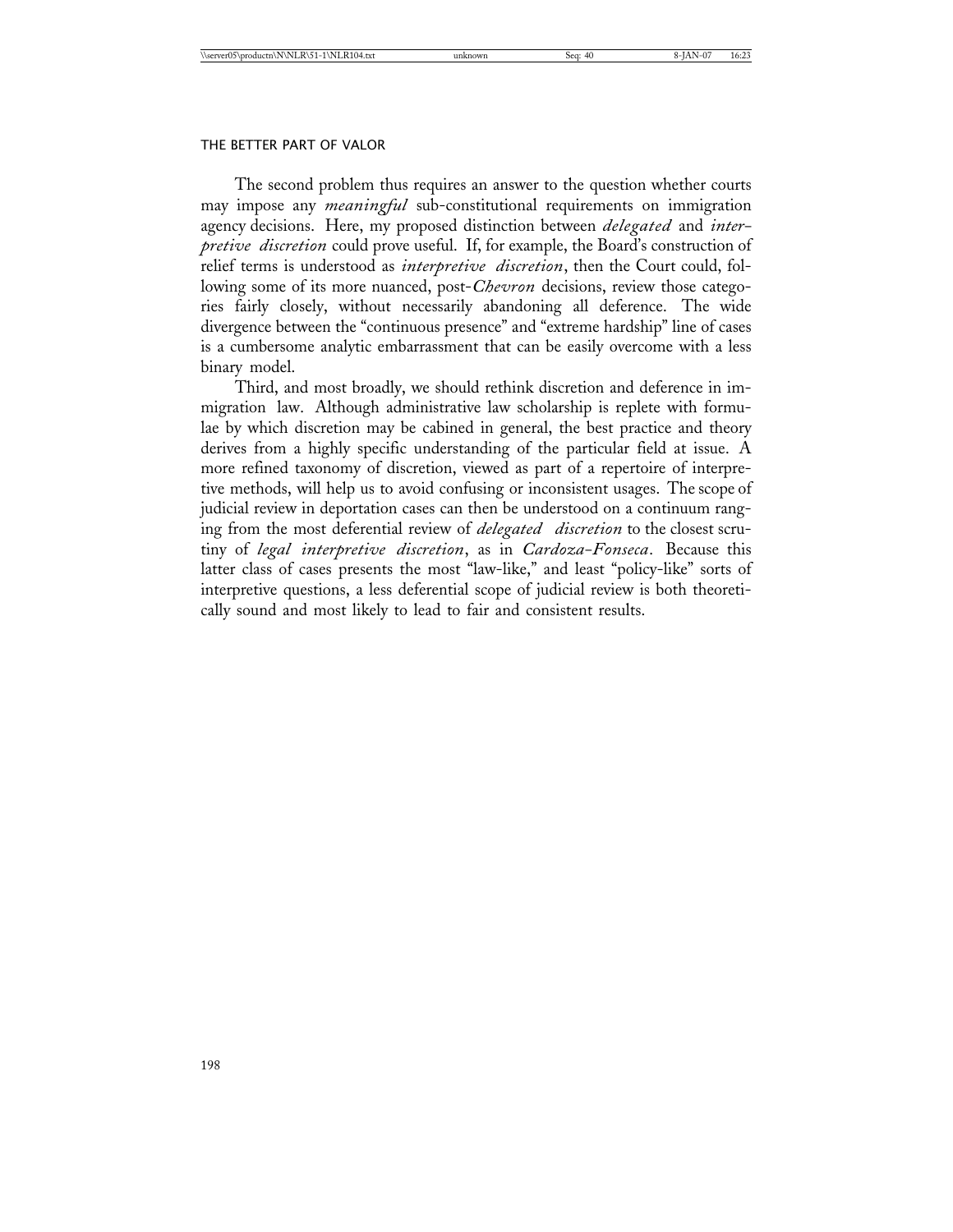# **APPENDIX A**

# **A.1 Combined Federal All Dates**



# **A.2 Combined Federal Pre-May 11**

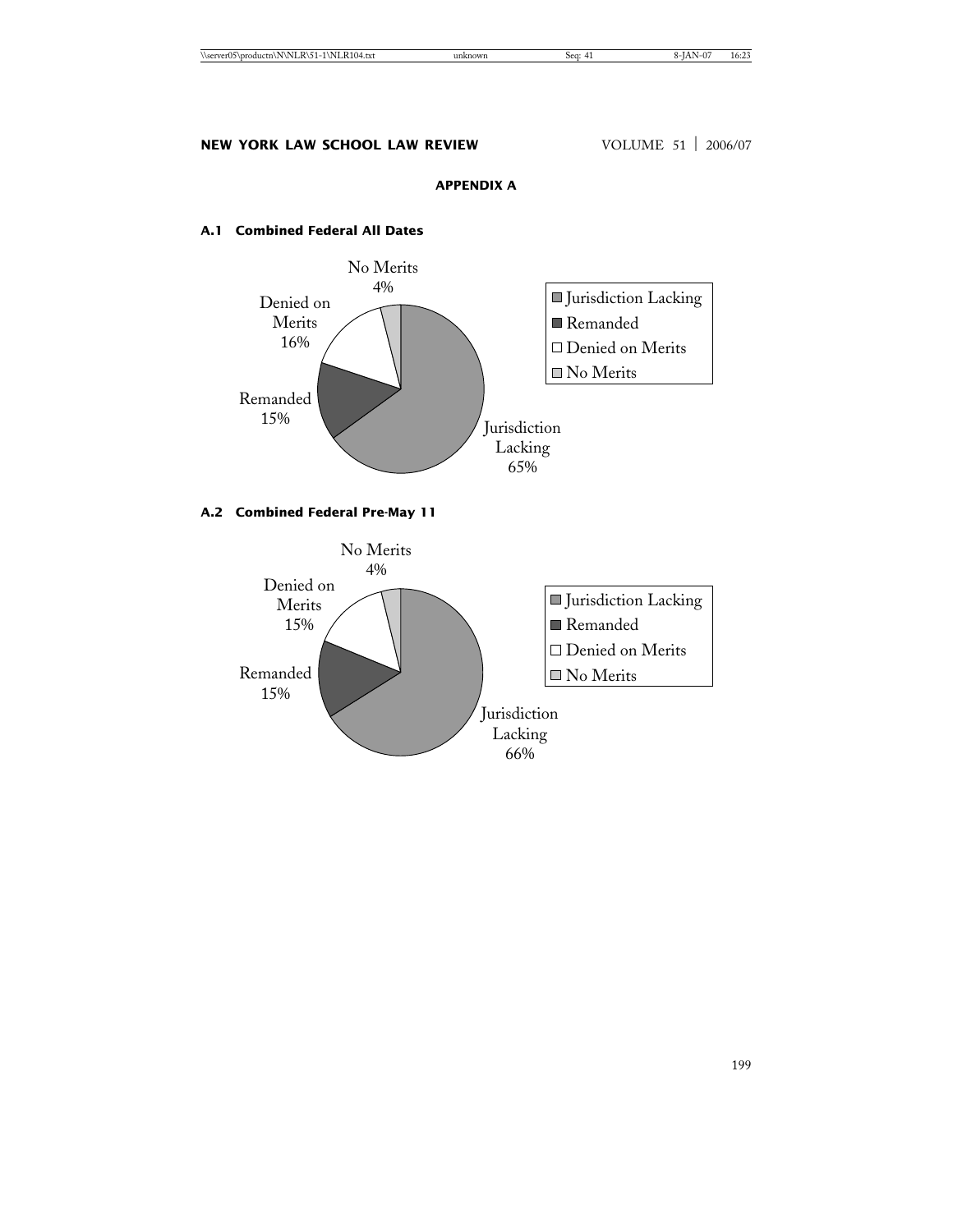# **A.3 Combined Federal Post-May 11**



# **A.4 District All Dates**



# **A.5 District Pre-May 11**

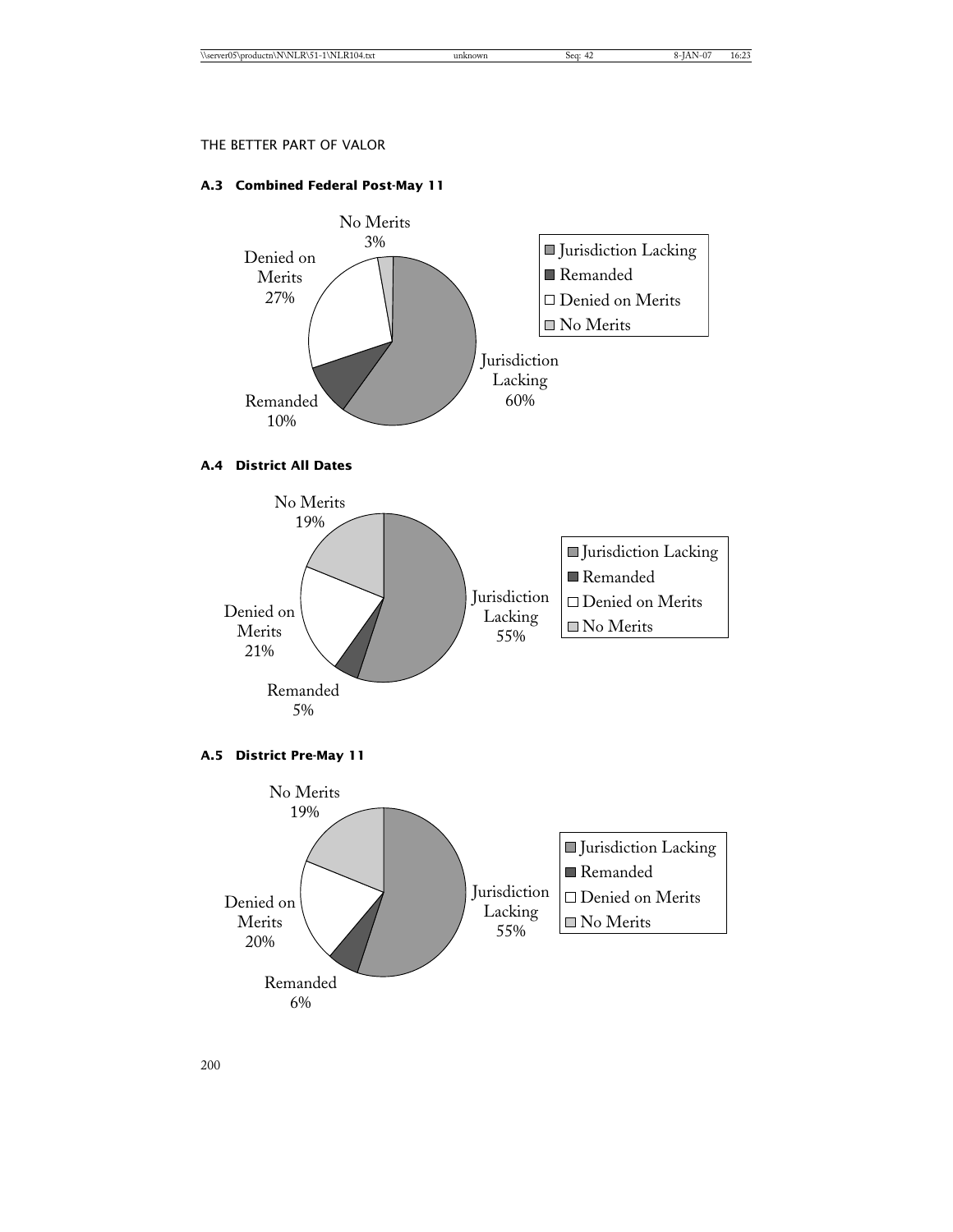# **A.6 District Post-May 11**



# **A.7 Circuit All Dates**



**A.8 Circuit Pre-May 11**

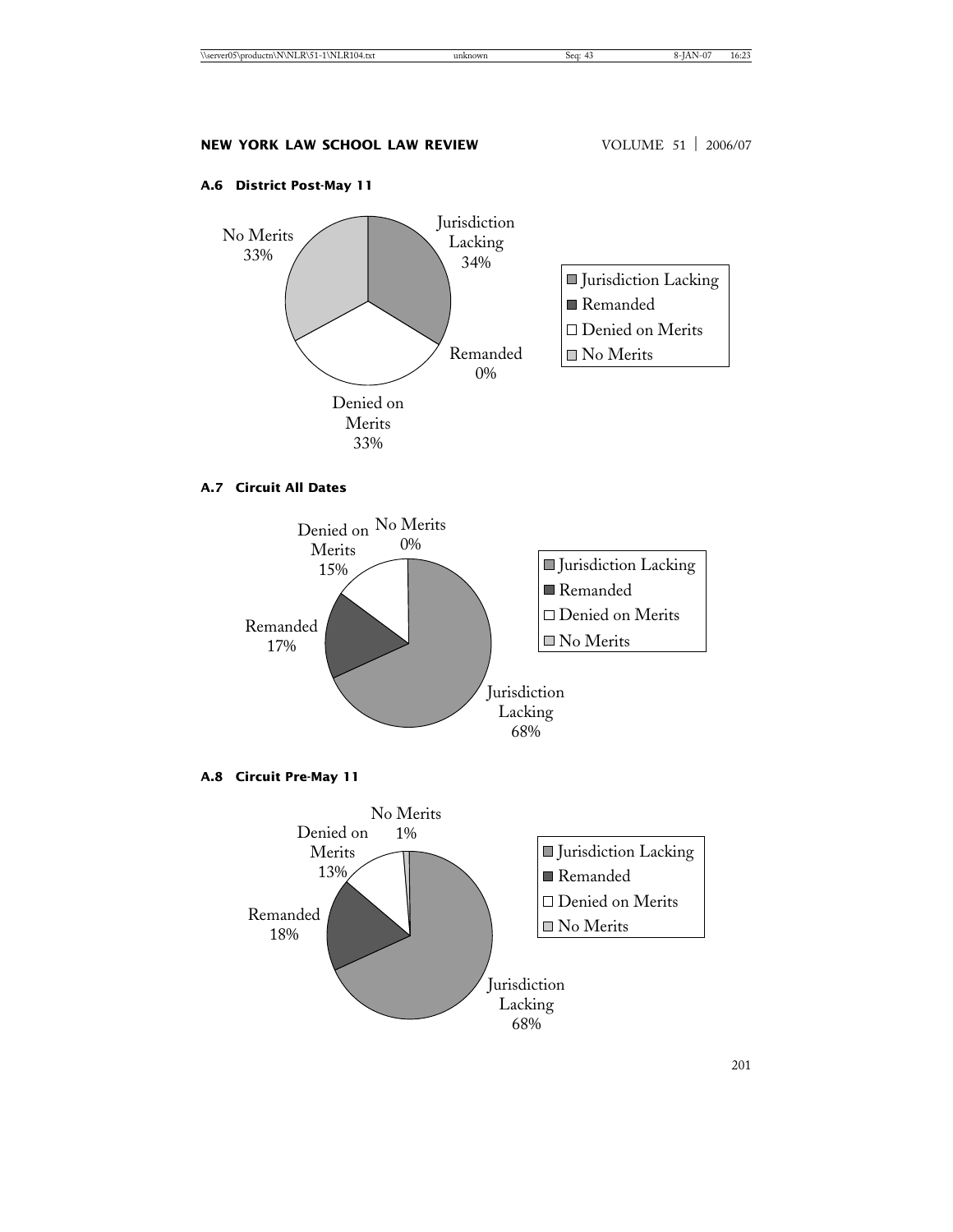# **A.9 Circuit Post-May 11**

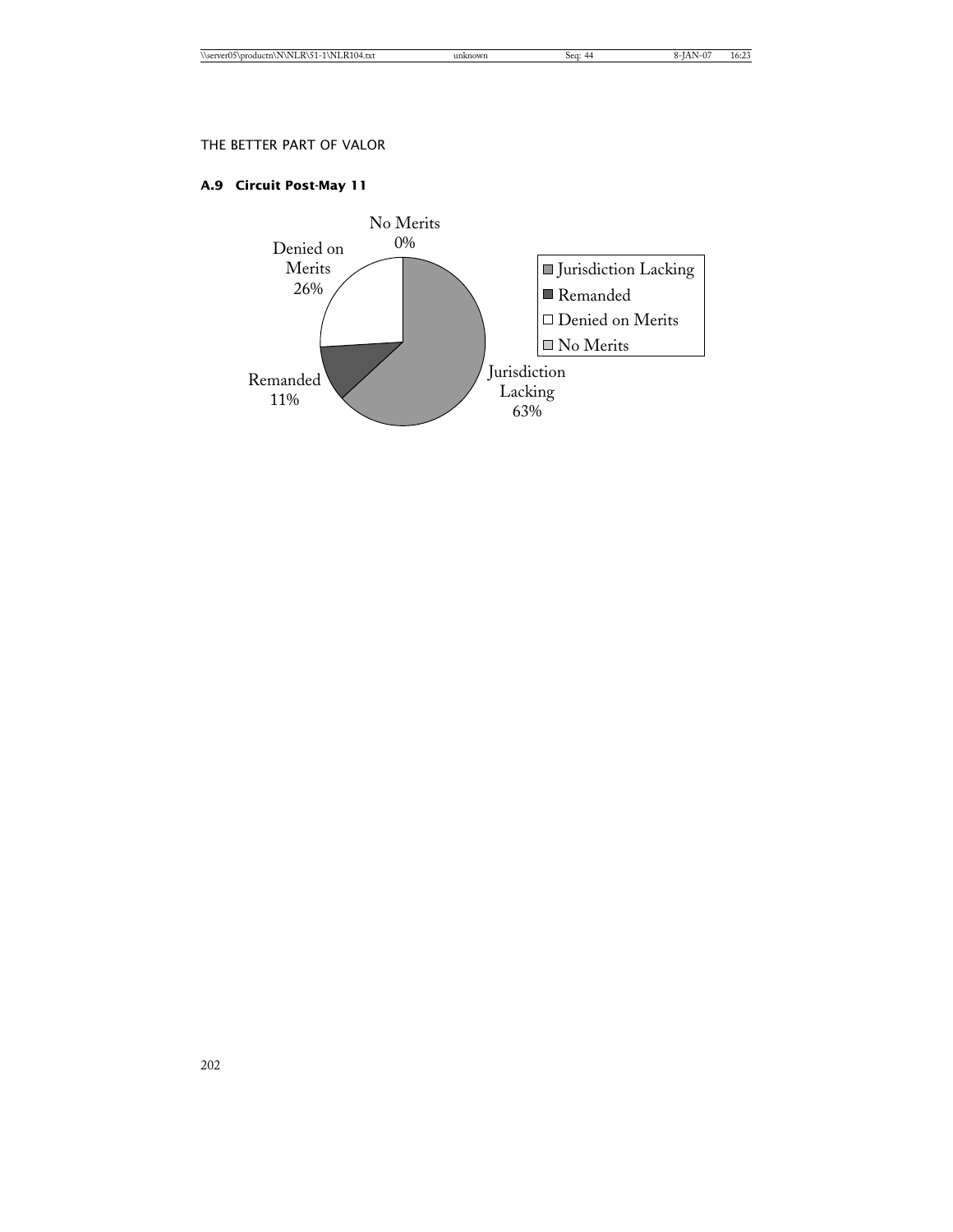# **APPENDIX B**



# **B.1 Combined Federal: Lack of Jurisdiction Types All Dates**

# **B.2 Combined Federal: Lack of Jurisdiction Types Pre-May 11**

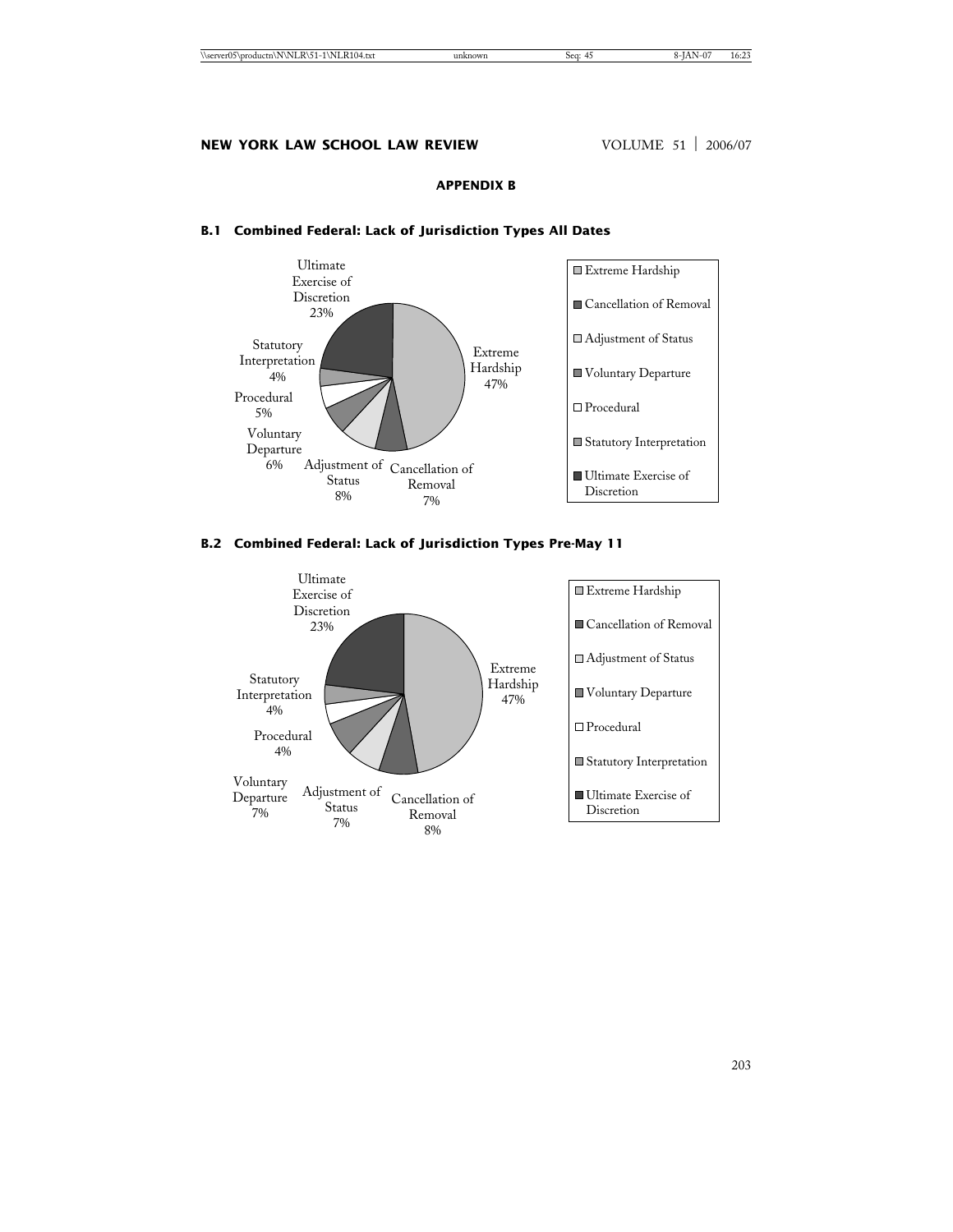# **B.3 Combined Federal: Lack of Jurisdiction Types Post-May 11**



# **B.4 Circuit: Lack of Jurisdiction Types All Dates**

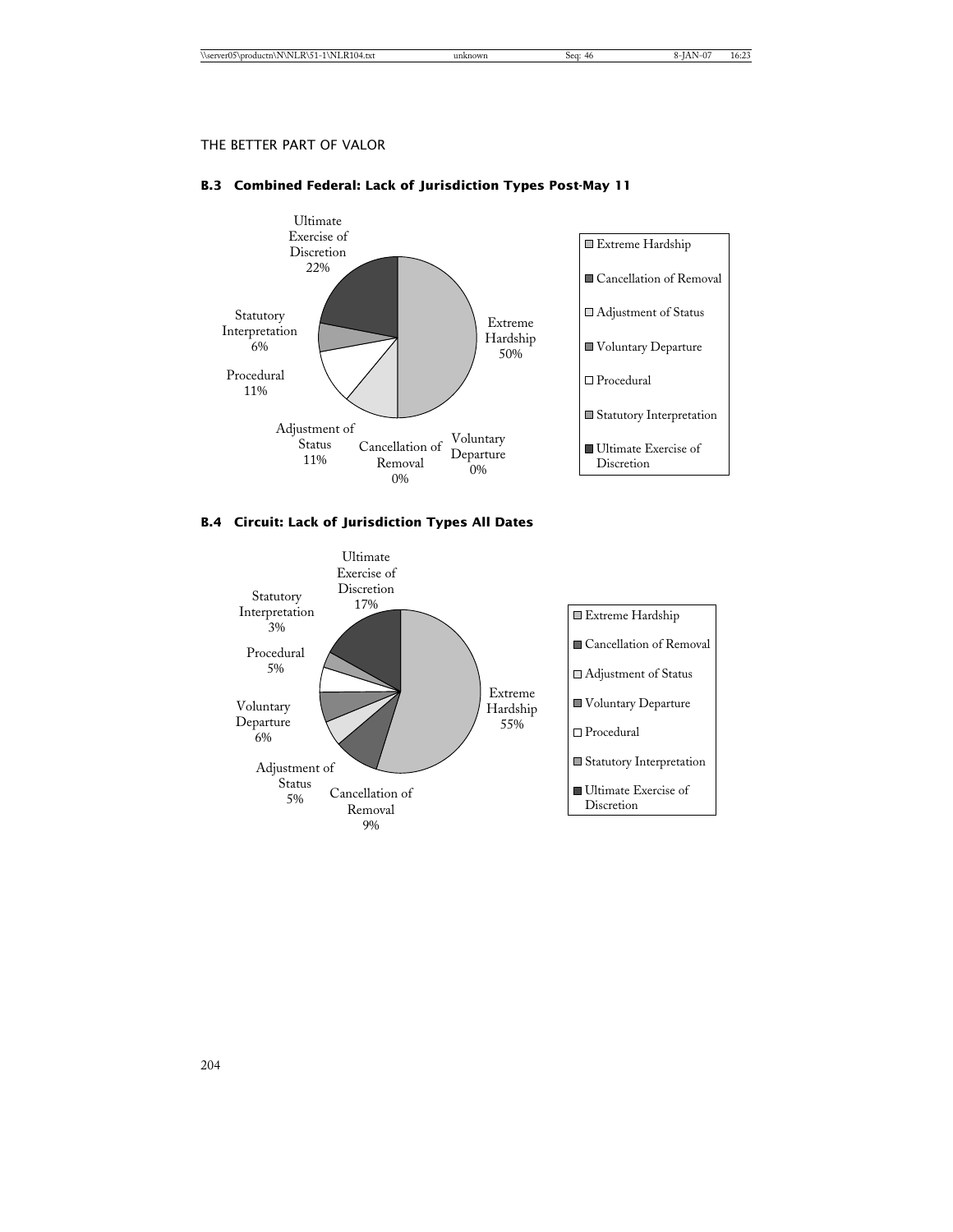# **B.5 Circuit: Lack of Jurisdiction Types Pre-May 11**



# **B.6 Circuit: Lack of Jurisdiction Types Post-May 11**